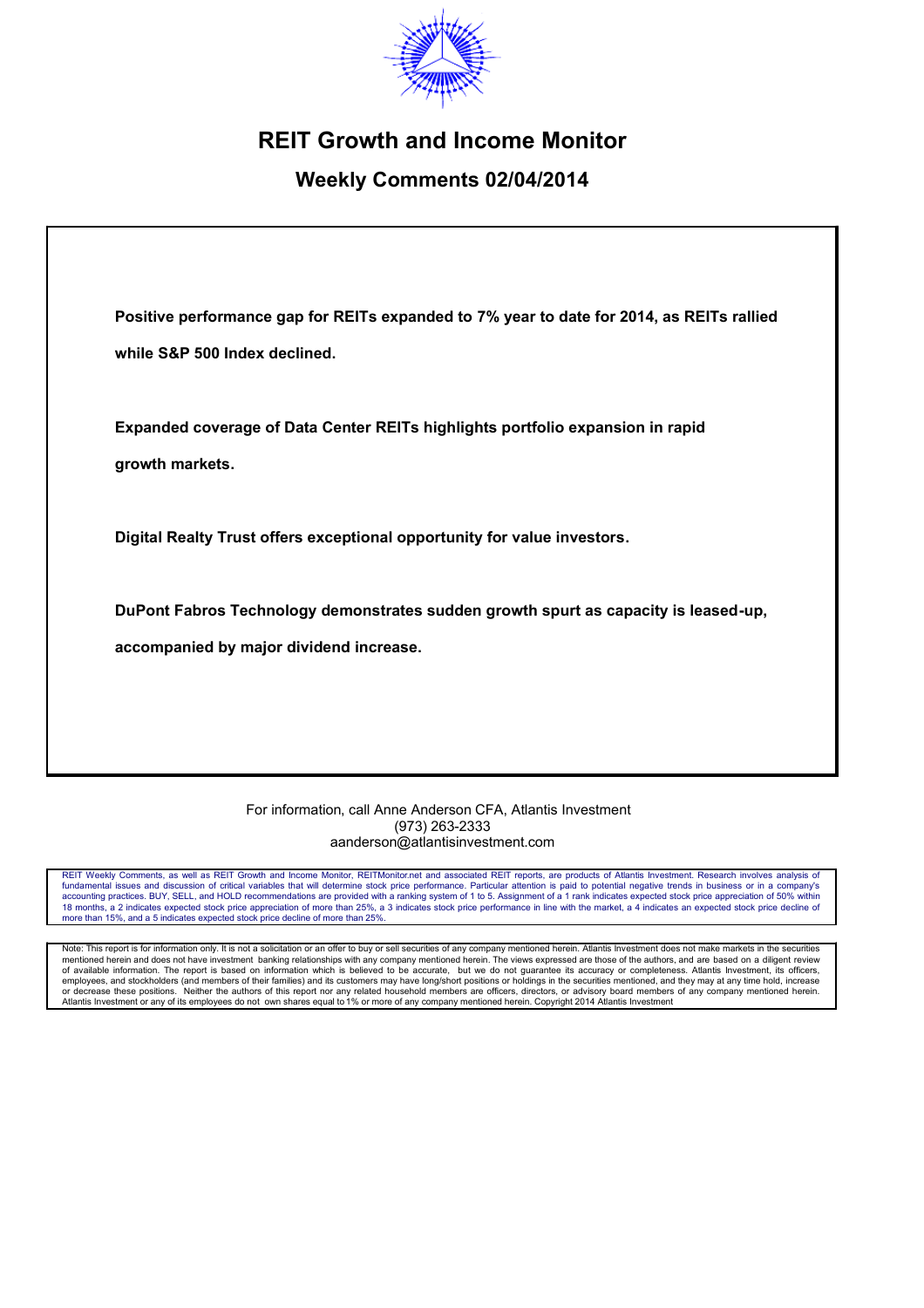

#### **Weekly REIT Comments 02/04/2014**

REIT stocks in the S&P 500 Index traded up 2% for the week ended January 31, 2014, as positive performance gap expanded to 7% year to date for 2014. Average gain for all REITs followed by REIT Growth and Income Monitor is3% year to date for 2014, compared to decline of (4%) for the S&P 500 Index. REIT stocks trailed the S&P 500 Index during 2013, with average gain of 8%.

Investors are cautiously expecting REIT guidance to indicate modest growth for 2014 as earnings are reported for 4Q 2013. Health Care REITs rally as Affordable Care Act is implemented, bringing more patient volume for tenants of Health Care REITs. Residential REITs expect strong FFO growth to continue through 2014, driven by tight occupancy and rental rate increases. Industrial REITs are gaining occupancy and increasing guidance. Performance of Retail REITs should respond to rental rate increases sustaining long term FFO growth. Certain Specialty REIT segments, such as Specialty Self-Storage REITs, have exceeded earnings expectations, while Specialty Timber REITs, with portfolios of timberlands and sawlog mills, traded lower on news of slower home sales for November and December 2013. Hotel REITs still demonstrate positive revenue and margin trends, with investor focus on negative impact of Federal government shutdown in October 2013. Investors still take a cautious stance for Office REITs, due to exposure to financial industry layoffs and continued rent rolldowns.

Investor acceptance of eventual Federal Reserve tapering supports outlook for Financial Mortgage REITs, while renewed investor interest in CMBS and non-agency securities provides a lift for Financial Commercial REITs. Impact of bond market volatility on portfolio valuations and book value of Financial REITs will be clarified by earnings reports for 4Q 2013. Financial Mortgage REITs face significant fundamental change, with debate of reform legislation delayed by federal budget negotiations and efforts to control the debt ceiling. Proposals to liquidate Fannie Mae within 5 years face stiff opposition from liberal Congressmen and Senators, as industry experts and lobbyists warn recession would follow removal of government support from the housing sector. Profits paid by Fannie Mae and Freddie Mac support the Treasury at a time of fiscal austerity, increasing probability that status quo for Fannie Mae will be maintained through 2016 elections.

REIT stocks normally perform like interest rate sensitive stocks, although none of the 17 REITs in the S&P 500 Index are actually invested in financial assets. Dividend increases for 2013 and 2014 indicate management confidence in continued FFO growth. As dividend payers, REITs may be viewed as income stocks, attracting investors in need of both consistent income and growth.

#### **Expanded Coverage Highlights Portfolio Expansion for Data Center REITs**

Seeking to understand growth dynamics of a new area for REIT investment, REIT Growth and Income Monitor expanded coverage of Data Center REITs, including large cap **Digital Realty Trust** (\$7 billion market cap), small cap **DuPont Fabros Technology** (\$2 billion market cap), as well as **CoreSite Realty** and recent IPO **QTS Realty Trust** (both with \$700 million market cap). **CoreSite Realty**, a small cap publicly traded REIT since 2010, was a spin-off from Carlyle Group that has built and acquired a portfolio of 14 data centers. **QTS Realty Trust** raised \$257 million from its IPO in October, 2013, on plans to expand portfolio that now includes 10 data centers. IRS review of REIT eligibility for 2 additional planned REIT conversions for 2014, **Equinix** (data center operator) and **Iron Mountain** (storage of corporate books and records) provides potential additions to this list. Data Center REITs are included with Specialty REIT sector for analysis of price performance and valuation.

Data centers provide attractive vehicles to participate in the growth of all types of on-line services, including social media marketing and cloud computing, driven by proliferation of mobile Internet devices. New demand for cloud access to corporate applications, as well as "big data" analysis and storage requirements, stimulates demand for external data centers. **Digital Realty Trust** reports as much as 25% of rent is drawn from tenants reselling Internet services to consumers and small businesses, while the majority of rental revenue relates to telecom, corporate IT services and direct corporate investment in cloud computing and websites (including turnkey and co-location services). In contrast, wholesale data centers owned by **DuPont Fabros Technology** support all Internet based activities, including email, social networking, online retail sales and corporate cloud computing. Key tenants for **DuPont Fabros Technology** include the largest Internet websites and online service providers, such as Facebook, Google, Microsoft and Yahoo!, as well as managed hosting services such as Rackspace and AboveNet (providing Amazon cloud web service).

Data centers are viewed as portfolio diversification for other REITs. **Corporate Office Properties Trust** is developing a data center portfolio to serve DOD and intelligence agencies, with 1 data center now open and several more under development near military and Cyber Command locations. Since acquiring an office park with 3 data centers in Ashburn VA in 2009, **First Potomac Realty Trust** speaks of expanding data center exposure through renovation of office properties, a strategy followed by **Digital Realty Trust** in early years of portfolio expansion. IBM must be viewed as the largest competitor for Data Center REITs, as shown by IBM's recent commitment to add 60% to global data center capacity. IBM announced in January, 2014, a plan to invest more than \$1.2 billion to build 15 data centers in US and international locations. Planned sites for IBM data center expansion include China, Hong Kong, London, Japan, India, Canada and Mexico City, as well as DC and Texas. IBM already operates data centers providing client services in 12 locations developed internally, as well as 13 from recent \$2 billion acquisition of SoftLayer. Other software providers competing with IBM to offer on-line services through data centers include Oracle and SAP.

#### **Trading Opportunities**

**Digital Realty Trust**, with market cap of \$7 billion and portfolio of 21 million square feet, provides growth and income oriented REIT investors with exceptional potential for long term FFO growth. The stock traded down (28%) during 2013, including decline of (20%) at the end of October, 2013, on disappointment over a one-time prior period adjustment recognized for 3Q 2013. Conservative guidance offers upside on renewed leasing volume. Portfolio expansion is driven both by acquisitions and construction, with investments targeted at high demand areas in US and international markets, including London and Singapore, with 19% of current revenue drawn from data centers in Europe and 2% from Asia. Core FFO for 3Q 2013 increased 3%, while guidance for FFO for 2013 indicates 4%-5% growth. Guidance for core FFO for 2014 indicates 5% growth. Dividends increased 7% for 2013, now providing income investors with annual dividend yield of 6.1%.

Investors should also consider small cap **DuPont Fabros Technology**, now that lease-up of recent developments drives rapid FFO growth. **DuPont Fabros Technology**, with market cap of \$2 billion, owns and operates a portfolio of 2.5 million square feet of wholesale data centers leased to the largest Internet service providers, including Google, Facebook, Yahoo! and Microsoft MSN. Portfolio capacity increased 19% for 2013, while 2014 developments add 10% capacity increment. FFO for 4Q 2013 increased 50%, while guidance for FFO for 2014 indicates as much as 21% growth. Dividends increased 67% for 2013 and 40% for 2014, providing dividend yield of 5.4%.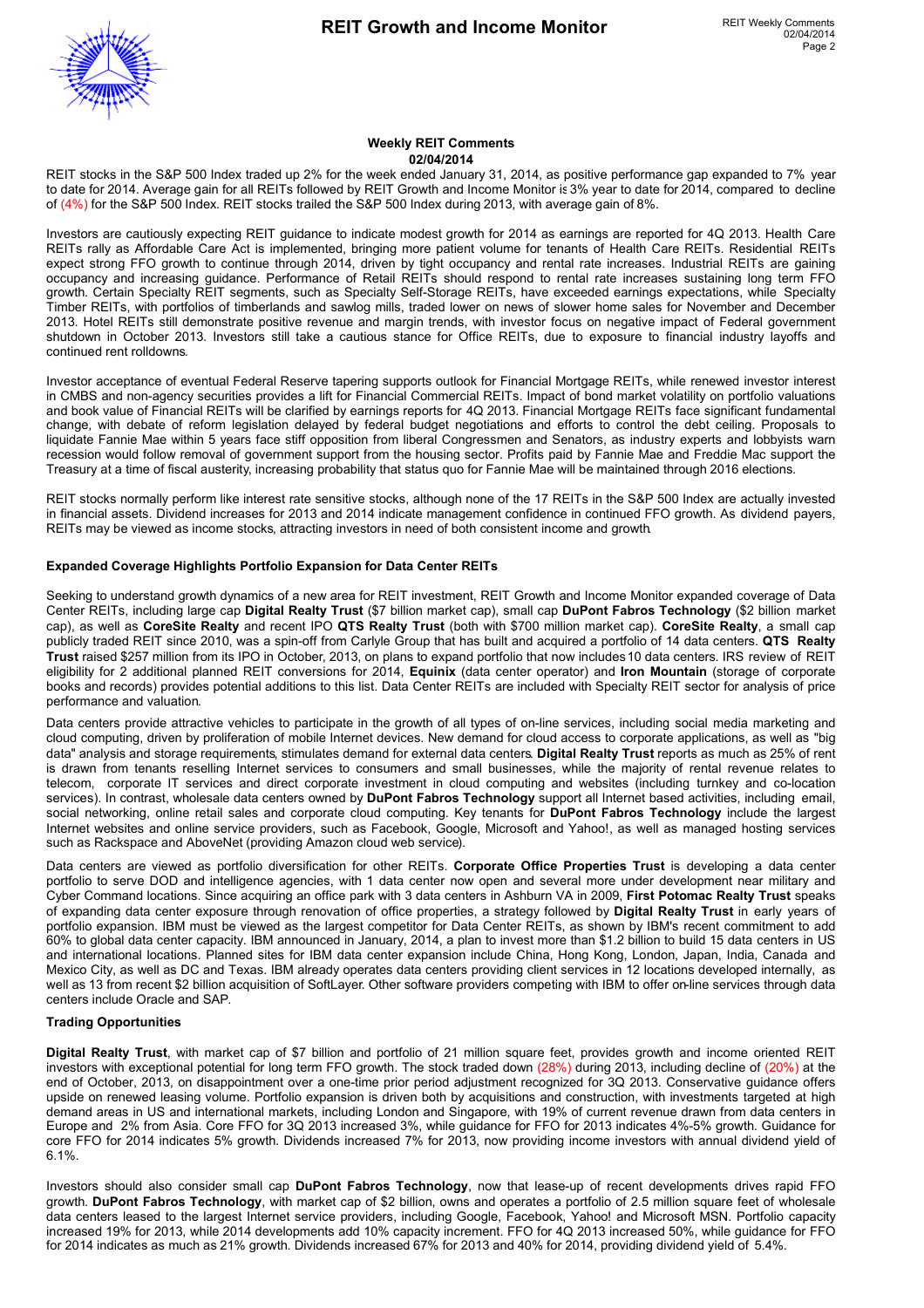

#### **Weekly Price Change for S&P 500 Index REITs**

| S&P 500 Index PFITS:                |                    | Price<br>12/31/2013 | Price<br>01.03.2014 | Price<br>01/10/2014 | Price<br>01/17/2014 | Price<br>01/24/2014 | Price<br>01/31/2014 | Weekly<br>Price Change | 2014<br><b>Price Change</b> |  |
|-------------------------------------|--------------------|---------------------|---------------------|---------------------|---------------------|---------------------|---------------------|------------------------|-----------------------------|--|
| <b>American Tower Corp</b>          | AMT                | \$80                | \$80                | \$83                | \$83                | \$80                | \$81                | $2\%$                  | $1\%$                       |  |
| Apartment Investment and Management | ٨M                 | \$26                | \$26                | \$26                | \$27                | \$27                | \$28                | 5%                     | 8%                          |  |
| <b>AvalonBay Communities</b>        | AVB                | \$118               | \$120               | \$122               | \$122               | \$120               | \$124               | $3\%$                  | 4%                          |  |
| <b>Boston Properties</b>            | <b>BXP</b>         | \$100               | \$102               | \$104               | \$105               | \$105               | \$108               | $3\%$                  | 8%                          |  |
| <b>Equity Residential</b>           | EQR                | \$52                | \$52                | \$54                | \$54                | \$54                | \$55                | $3\%$                  | 7%                          |  |
| HCP Inc.                            | HCP                | \$36                | \$36                | \$39                | \$38                | \$39                | \$39                | $1\%$                  | 8%                          |  |
| <b>Health Care REIT</b>             | HCN                | \$54                | \$53                | \$55                | \$56                | \$56                | \$58                | $4\%$                  | 8%                          |  |
| <b>Host Hotels &amp; Resorts</b>    | HST                | \$19                | \$19                | \$19                | \$19                | \$19                | \$18                | $-2%$                  | $-5%$                       |  |
| Kimco Realty                        | KIM                | \$20                | \$20                | \$21                | \$21                | \$21                | \$21                | $1\%$                  | 6%                          |  |
| Macerich                            | MAC                | \$59                | \$59                | \$59                | \$58                | \$57                | \$57                | $-1%$                  | $-4%$                       |  |
| <b>Plum Creek Timber</b>            | <b>PCL</b>         | \$47                | \$46                | \$44                | \$44                | \$43                | \$43                | 0%                     | $-7%$                       |  |
| Prologis, Inc                       | <b>PLD</b>         | \$37                | \$37                | \$38                | \$37                | \$37                | \$39                | 5%                     | 5%                          |  |
| <b>Public Storage</b>               | <b>PSA</b>         | \$151               | \$150               | \$154               | \$155               | \$152               | \$158               | $3\%$                  | 5%                          |  |
| Simon Property Group                | SPG                | \$152               | \$154               | \$156               | \$157               | \$153               | \$155               | $1\%$                  | 2%                          |  |
| Ventas                              | VTR                | \$57                | \$57                | \$61                | \$61                | \$61                | \$62                | $2\%$                  | 9%                          |  |
| <b>Vornado Realty Trust</b>         | VNO                | \$89                | \$90                | \$92                | \$92                | \$90                | \$92                | 2%                     | 3%                          |  |
| Weyerhaeuser                        | w                  | \$32                | \$31                | \$31                | \$31                | \$30                | \$30                | $-1%$                  | $-5%$                       |  |
| <b>S&amp;P 500 Index</b>            | <b>S&amp;P 500</b> | \$1,848             | \$1,831             | \$1,843             | \$1,846             | \$1,790             | \$1,783             | $-0\%$                 | $-4%$                       |  |
| Average for S&P 500 Index PEITs     |                    |                     |                     |                     |                     |                     |                     | 2%                     | 3%                          |  |

REIT stocks traded up 2% during the last week of January, 2014, the week ended January 31, 2014. REITs exceeded performance of the S&P 500 Index, trading unchanged for the week, not yet recovering from (4%) year to date decline. Positive performance gap for REITs expanded to 7% year to date for 2014. REITs traded down (1%) during 2013, trailing performance of the S&P 500 Index, up 30% for 2013. Negative performance gap ended 2013 at (31%). As investors become accustomed to the idea of higher interest rates, REIT stocks should continue to rally, recouping most of the 2013 underperformance.

Almost all of the S&P 500 Index REITs outperformed the S&P 500 Index year to date for 2014, with 13 of the 17 S&P 500 Index REITs trading up, while the S&P 500 Index declined (4%). Only 4 of the S&P 500 Index REITs traded down year to date for 2014. We note that REIT rally for 2014 is lead by Health Care REITs, with all 3 of the Health Care REITs in the S&P 500 Index trading higher, including **HCP Inc** up 8%, **Health Care REIT** up 8%, and **Ventas** up 9%. Residential REITs also rallied, including **Apartment Investment and Management** up 8%, **AvalonBay Communities** up 4%, and **Equity Residential** up 7%. In contrast, Specialty Timber REITs traded down on news of lower sales of new and existing homes during the last 2 months of 2013. **Plum Creek Timber** declined (7%) year to date for 2014, while **Weyerhaeuser** traded down (5%). Other S&P 500 Index REITs to decline year to date for 2014 include **Host Hotels & Resorts**, down (5%) and Retail REIT **Macerich**, down (4%).

Note: This report is for information only. It is not a solicitation or an offer to buy or sell securities of any company mentioned herein. Atlantis Investment does not make markets in the securities mentioned herein and do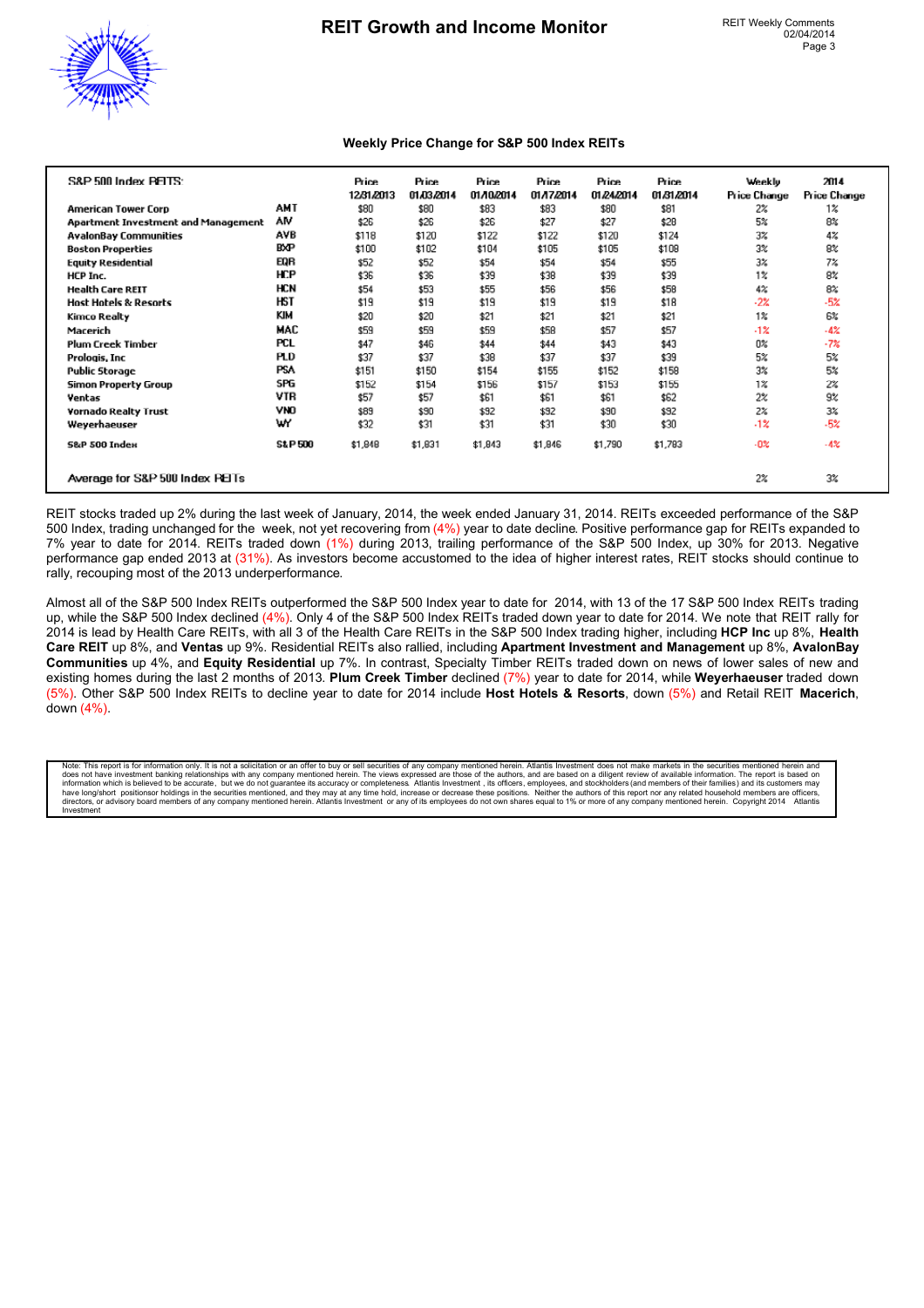#### **Weekly REIT Price Changes by Sector**



Most REIT sectors traded higher during the last week of January, 2014, the week ended January 31, 2014. Best performance was shown by Health Care REITs, Industrial REITs and Residential REITs, all trading up 2% for the week. Financial Mortgage REITs, Office REITs and Specialty REITs traded up 1%. Lagging REIT sectors Financial Commercial REITs, Hotel REITs and Retail REITs all traded unchanged for the week. On average, stock prices for REIT Growth and Income Monitor increased 1% for the week ended January 31, 2014.



Prices for REITs followed by REIT Growth and Income Monitor achieved gain of 3% on average year to date for 2014, outperforming the S&P 500 Index, trading down (4%) year to date for 2014. Investors are attracted by dividend income, and REITs have demonstrated ability both to pay and to increase dividends significantly. REITs offer higher yields than S&P 500 stocks, with REIT dividends taxed at the same rate as ordinary income. REIT funds flow demonstrates moderate growth, at a time when other market sectors face adjusted revenue expectations due to currency exposure and variable international economies. Leading sector for 2014 is Health Care REITs, up 8%, as the Affordable Care Act is implemented, bringing more patient volume to operators of hospitals, nursing homes and medical office buildings. Residential REITs traded up 6% year to date for 2014 (almost recouping entire underperformance for 2013) due to stable employment trends. Industrial REITs show 5% gain due to occupancy and rental rate increases. Financial REITs also rallied, with Financial Commercial REITs up 3% and Financial Mortgage REITs up 4%, as investors become accustomed to the idea of higher interest rates. Smaller gains were shown by Office REITs and Specialty REITs, both up 2%, and by Retail REITs, up 1%. Lagging Hotel REITs traded down (2%%) year to date for 2014, reflecting investor concern over negative impact of government shutdown on results to be reported for 4Q 2013.

Note: This report is for information only. It is not a solicitation or an offer to buy or sell securities of any company mentioned herein. Atlantis Investment does not make markets in the securities mentioned herein and do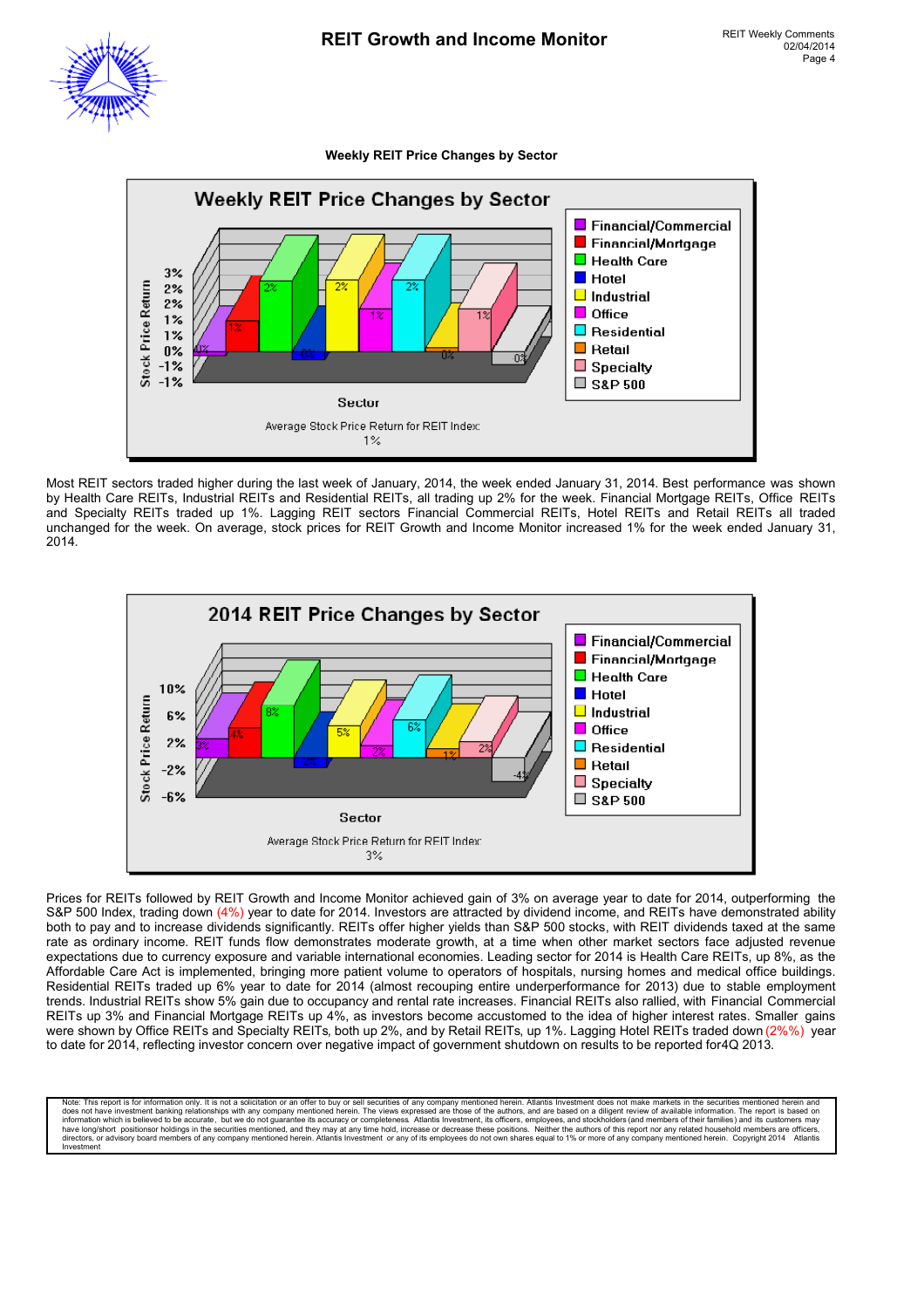

#### **INDEX TO DAILY REIT COMMENTS Week from 01/25/2014 to 01/31/2014**

| Rayonier                             | <b>RYN</b>  | page 6  |
|--------------------------------------|-------------|---------|
| <b>CubeSmart</b>                     | <b>CUBE</b> | page 7  |
| <b>Public Storage</b>                | <b>PSA</b>  | page 8  |
| Rayonier                             | <b>RYN</b>  | page 9  |
| <b>CBL &amp; Associates</b>          | <b>CBL</b>  | page 10 |
| <b>LaSalle Hotel Properties</b>      | <b>LHO</b>  | page 11 |
| Plum Creek Timber                    | PCL         | page 12 |
| <b>Post Properties</b>               | PPS         | page 13 |
| <b>Plum Creek Timber</b>             | PCL         | page 14 |
| Weyerhaeuser                         | WY          | page 15 |
| Potlatch                             | PCH         | page 16 |
| <b>Equity Lifestyle Properties</b>   | <b>ELS</b>  | page 17 |
| <b>Simon Property Group</b>          | <b>SPG</b>  | page 18 |
| <b>Hatteras Financial</b>            | HTS         | page 19 |
| <b>Tanger Factory Outlet Centers</b> | <b>SKT</b>  | page 20 |
| Sovran Self Storage                  | <b>SSS</b>  | page 21 |
| <b>Healthcare Realty Trust</b>       | HR          | page 22 |
| <b>Equity Lifestyle Properties</b>   | <b>ELS</b>  | page 23 |
| <b>CubeSmart</b>                     | <b>CUBE</b> | page 24 |
| <b>Boston Properties</b>             | <b>BXP</b>  | page 25 |
| <b>Annaly Capital Management</b>     | <b>NLY</b>  | page 26 |
| Potlatch                             | PCH         |         |
|                                      |             | page 27 |
| <b>Ashford Hospitality Trust</b>     | AHT<br>PCL  | page 28 |
| <b>Plum Creek Timber</b>             |             | page 29 |
| Corporate Office Properties Trust    | <b>OFC</b>  | page 30 |
| <b>Washington REIT</b>               | <b>WRE</b>  | page 31 |
| <b>Equity Residential</b>            | <b>EQR</b>  | page 32 |
| <b>Prologis Inc</b>                  | PLD         | page 33 |
| <b>AvalonBay Communities</b>         | <b>AVB</b>  | page 34 |
| <b>AvalonBay Communities</b>         | <b>AVB</b>  | page 35 |
| <b>DCT Industrial Trust</b>          | <b>DCT</b>  | page 36 |
| <b>Simon Property Group</b>          | <b>SPG</b>  | page 37 |
| <b>Annaly Capital Management</b>     | <b>NLY</b>  | page 38 |
| <b>Duke Realty</b>                   | <b>DRE</b>  | page 39 |
| <b>SL Green Realty</b>               | <b>SLG</b>  | page 40 |
| Capstead Mortgage                    | <b>CMO</b>  | page 41 |
| Prologis Inc                         | PLD         | page 42 |
| <b>Duke Realty</b>                   | DRE         | page 43 |
| <b>AvalonBay Communities</b>         | <b>AVB</b>  | page 44 |
| <b>Simon Property Group</b>          | <b>SPG</b>  | page 45 |
| <b>Camden Property Trust</b>         | <b>CPT</b>  | page 46 |
| Weyerhaeuser                         | <b>WY</b>   | page 47 |
| <b>Simon Property Group</b>          | <b>SPG</b>  | page 48 |
| <b>Camden Property Trust</b>         | <b>CPT</b>  | page 49 |
| <b>DuPont Fabros Technology</b>      | DFT         | page 50 |
| <b>DuPont Fabros Technology</b>      | <b>DFT</b>  | page 51 |
| <b>Essex Property Trust</b>          | <b>ESS</b>  | page 52 |
| <b>BRE Properties</b>                | <b>BRE</b>  | page 53 |
| <b>Brookfield Office Properties</b>  | <b>BPO</b>  | page 54 |
| Weyerhaeuser                         | <b>WY</b>   | page 55 |
| <b>DuPont Fabros Technology</b>      | <b>DFT</b>  | page 56 |
| <b>Washington REIT</b>               | <b>WRE</b>  | page 57 |
| <b>CommonWealth REIT</b>             | <b>CWH</b>  | page 58 |
|                                      |             |         |
|                                      |             |         |

Note: This report is for information only. It is not a solicitation or an offer to buy or sell securities of any company mentioned herein. Atlantis Investment does not make markets in the securities mentioned herein and do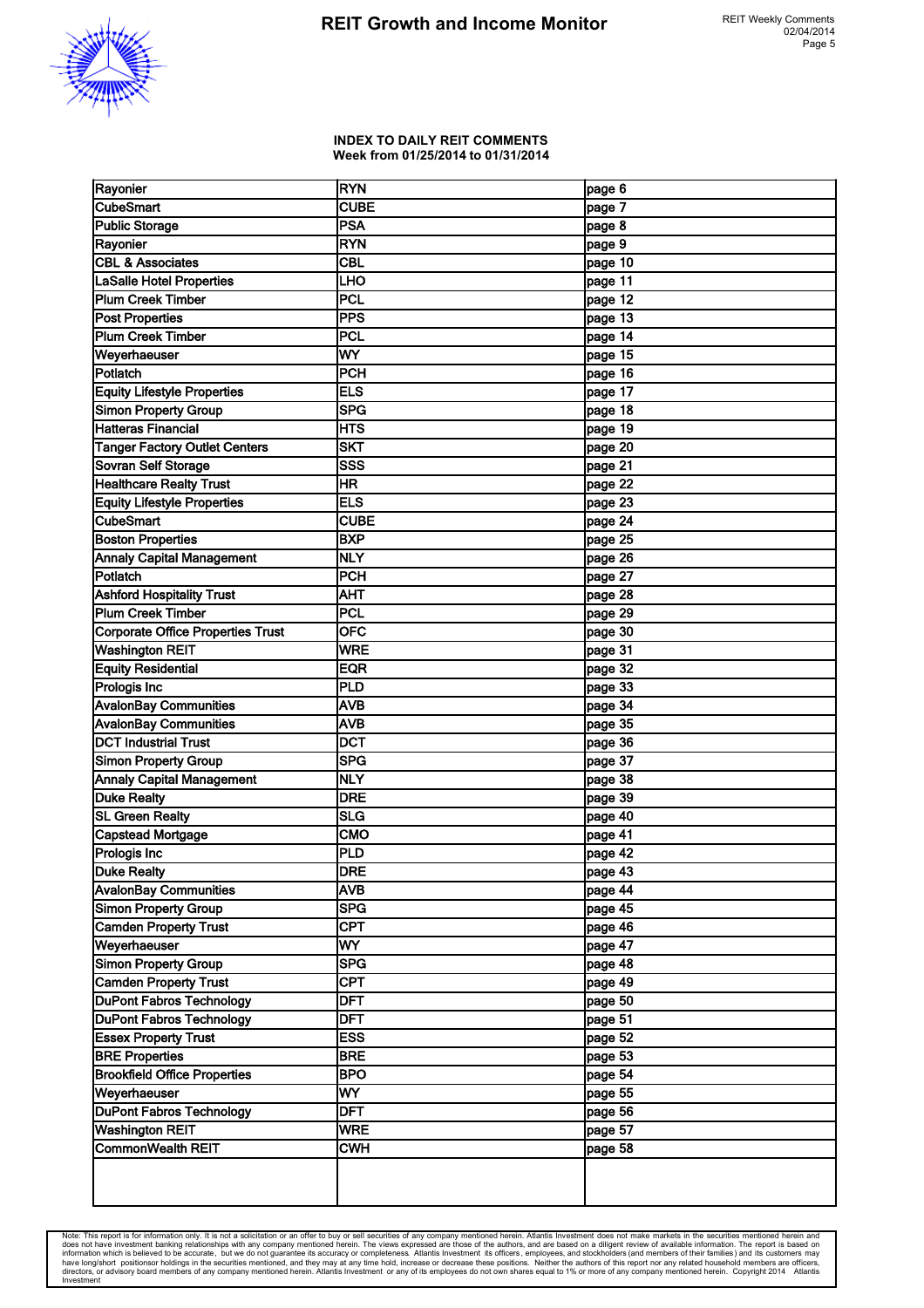

| Company:                                                                                                                                                                                                                                                                                  | Rayonier                                                                                                                                                  |  |
|-------------------------------------------------------------------------------------------------------------------------------------------------------------------------------------------------------------------------------------------------------------------------------------------|-----------------------------------------------------------------------------------------------------------------------------------------------------------|--|
| Price:                                                                                                                                                                                                                                                                                    | \$41                                                                                                                                                      |  |
| Recommendation:                                                                                                                                                                                                                                                                           | SELL                                                                                                                                                      |  |
| Ranking:                                                                                                                                                                                                                                                                                  | 5                                                                                                                                                         |  |
| Market Cap:                                                                                                                                                                                                                                                                               | \$5,391                                                                                                                                                   |  |
| Link:                                                                                                                                                                                                                                                                                     | http://www.reitmonitor.net/atlantis/REITWebRpt.nsf/PayBuy?OpenFor<br>m&REIT                                                                               |  |
| <b>Additional Text:</b><br>01/27/2014<br><b>RYN \$41</b>                                                                                                                                                                                                                                  |                                                                                                                                                           |  |
| Rayonier 4Q 2013 EPS \$0.64 v \$0.57 UP +12%                                                                                                                                                                                                                                              |                                                                                                                                                           |  |
| RYN 2013 EPS \$2.41 v \$2.11 UP +14%                                                                                                                                                                                                                                                      | RYN 2013 CAD (cash available for distribution) \$2.61 v \$2.35 UP +11%                                                                                    |  |
|                                                                                                                                                                                                                                                                                           | RYN 2013 cash flow from operations \$545 million UP +22%                                                                                                  |  |
| RYN 4Q 2013 operating income \$113 million FLAT<br>RYN 4Q 2013 performance fibers segment operating income \$78 million DOWN (17%)<br>RYN 4Q 2013 forest resources segment operating income \$24 million UP +29%<br>RYN 4Q 2013 real estate segment operating income \$8 million UP +129% |                                                                                                                                                           |  |
|                                                                                                                                                                                                                                                                                           | RYN management comments noted strength of export market representing 35% of RYN logs sold                                                                 |  |
|                                                                                                                                                                                                                                                                                           | RYN decision to spin-off specialty fibers business raises uncertainty over profitability and<br>consistency of remaining Specialty Timber REIT operations |  |
| vield of 4.8%                                                                                                                                                                                                                                                                             | RYN increased dividend distributions by 11% during 2013, now providing current annual dividend                                                            |  |
| operations                                                                                                                                                                                                                                                                                | RYN a Specialty Timber REIT with a portfolio of timberlands specialty fiber and wood products                                                             |  |
| RYN we rank 2 BUY                                                                                                                                                                                                                                                                         |                                                                                                                                                           |  |
| RYN market cap \$5.4 billion                                                                                                                                                                                                                                                              |                                                                                                                                                           |  |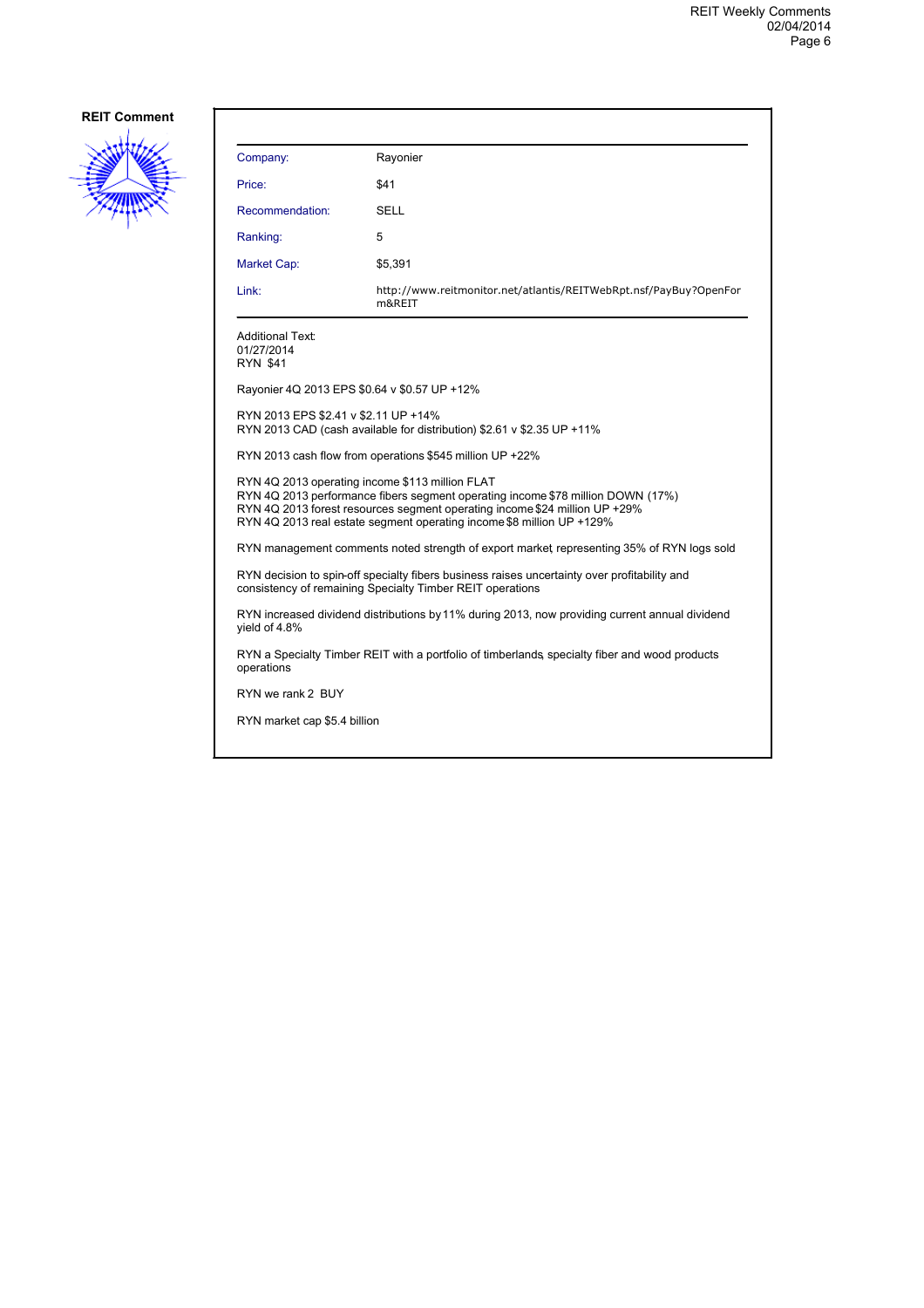

| Company:                                                                                                                           | CubeSmart                                                                                       |  |
|------------------------------------------------------------------------------------------------------------------------------------|-------------------------------------------------------------------------------------------------|--|
| Price:                                                                                                                             | \$16                                                                                            |  |
| Recommendation:                                                                                                                    | <b>BUY</b>                                                                                      |  |
| Ranking:                                                                                                                           | 1                                                                                               |  |
| <b>Market Cap:</b>                                                                                                                 | \$2,200                                                                                         |  |
| Link:                                                                                                                              | http://www.reitmonitor.net/atlantis/REITWebRpt.nsf/PayBuy?OpenFor<br>m&REIT                     |  |
| <b>Additional Text:</b><br>01/27/2014<br><b>CUBE \$16</b>                                                                          |                                                                                                 |  |
|                                                                                                                                    | CubeSmart CUBE to report exceptional year of FFO growth for 2013                                |  |
|                                                                                                                                    | CUBE Specialty Self-Storage REITs seeing strong occupancy gains drive improved profitability    |  |
|                                                                                                                                    | CUBE 2013 acquisitions of \$475 million provides portfolio expansion                            |  |
| CUBE seeking to elevate CUBE Self-Storage REIT market profile through focus on customer<br>service and technology applications     |                                                                                                 |  |
| CUBE to discuss results for 4Q 2013 next month on February 28, 2014, with a conference call for<br>investors scheduled at 11:00 AM |                                                                                                 |  |
|                                                                                                                                    | CUBE increased guidance for FFO for 2013 to indicate growth UP +23%                             |  |
| vield of 2.8%                                                                                                                      | CUBE increased dividend distributions by 38% during 2013, now providing current annual dividend |  |
| CUBE a Specialty REIT with a portfolio of self-storage properties                                                                  |                                                                                                 |  |
| CUBE we UPGRADE rank to 1 BUY                                                                                                      |                                                                                                 |  |
| CUBE market cap \$2.2 billion                                                                                                      |                                                                                                 |  |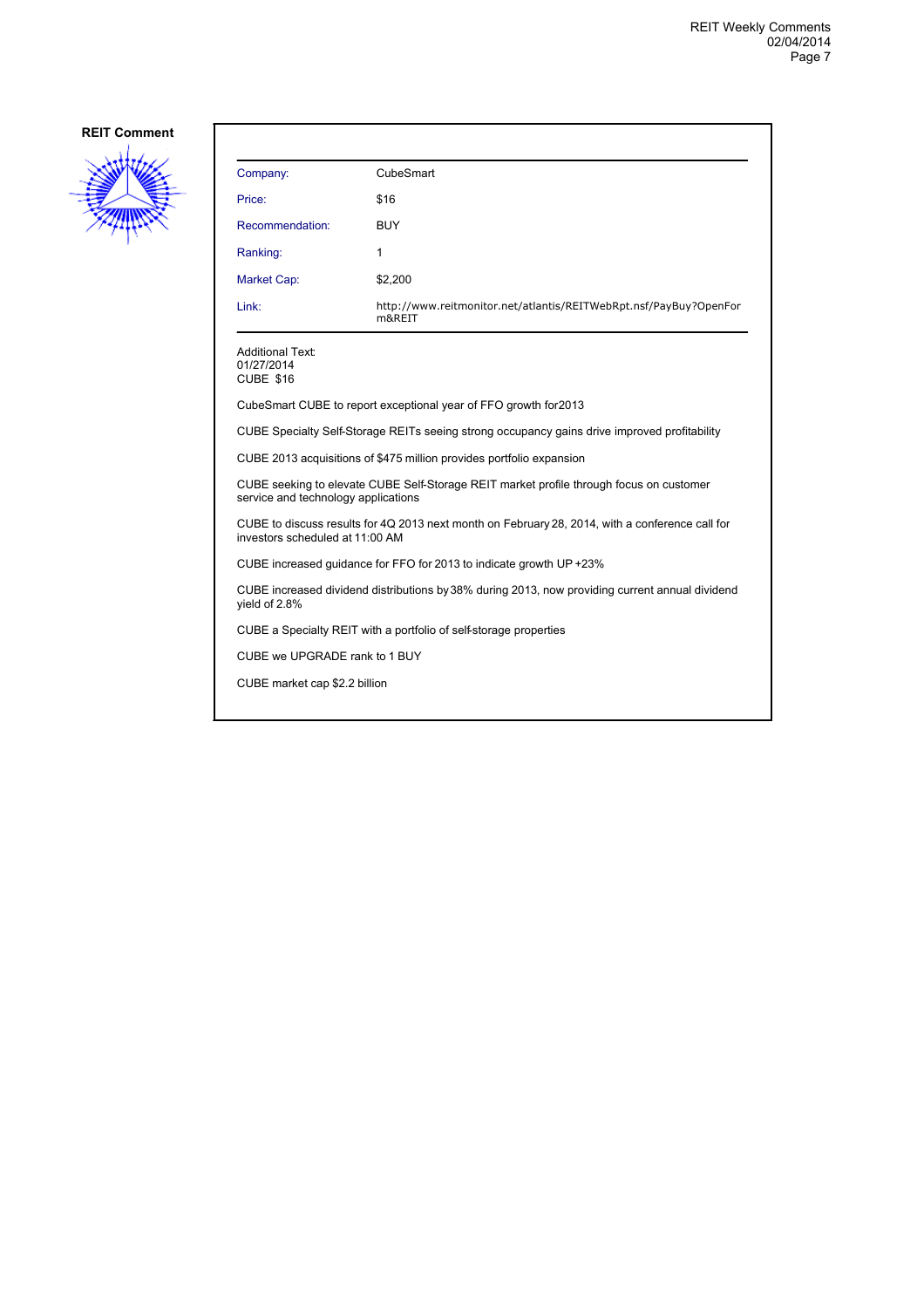

| <b>Public Storage</b>                                                       |
|-----------------------------------------------------------------------------|
| \$152                                                                       |
| <b>BUY</b>                                                                  |
| 2                                                                           |
| \$26,337                                                                    |
| http://www.reitmonitor.net/atlantis/REITWebRpt.nsf/PayBuy?OpenFor<br>m&REIT |
|                                                                             |

Additional Text: 01/27/2013 PSA \$152

Public Storage PSA Specialty Self-Storage REITs poised to reported fastest FFO growth of any REIT sector for 2013

PSA consumer demand for self-storage space strong, with employment trends supporting frequent moves requiring use of storage space

PSA exposure to EU market through joint venture investment in Shurgard Europe provides international diversification

PSA reported FFO growth UP +15% for 3Q 2013, with occupancy UP +1.5% to 94.4%

PSA 3Q 2013 average realized rents per occupied square foot increased UP +4.0% during 3Q 2013

PSA to discuss results for 4Q 2013 next month on February 21, 2014, with a conference call for investors scheduled at 1:00 PM

PSA no guidance provided for FFO for 2013

PSA increased quarterly dividend distribution by 12% to \$1.40 per share for 4Q 2013, bringing current annual yield to 3.7%

PSA a Specialty REIT with a portfolio of self-storage facilities in US and Europe

PSA we rank 3 HOLD

PSA market cap \$26.3 billion

PSA an S&P 500 Index REIT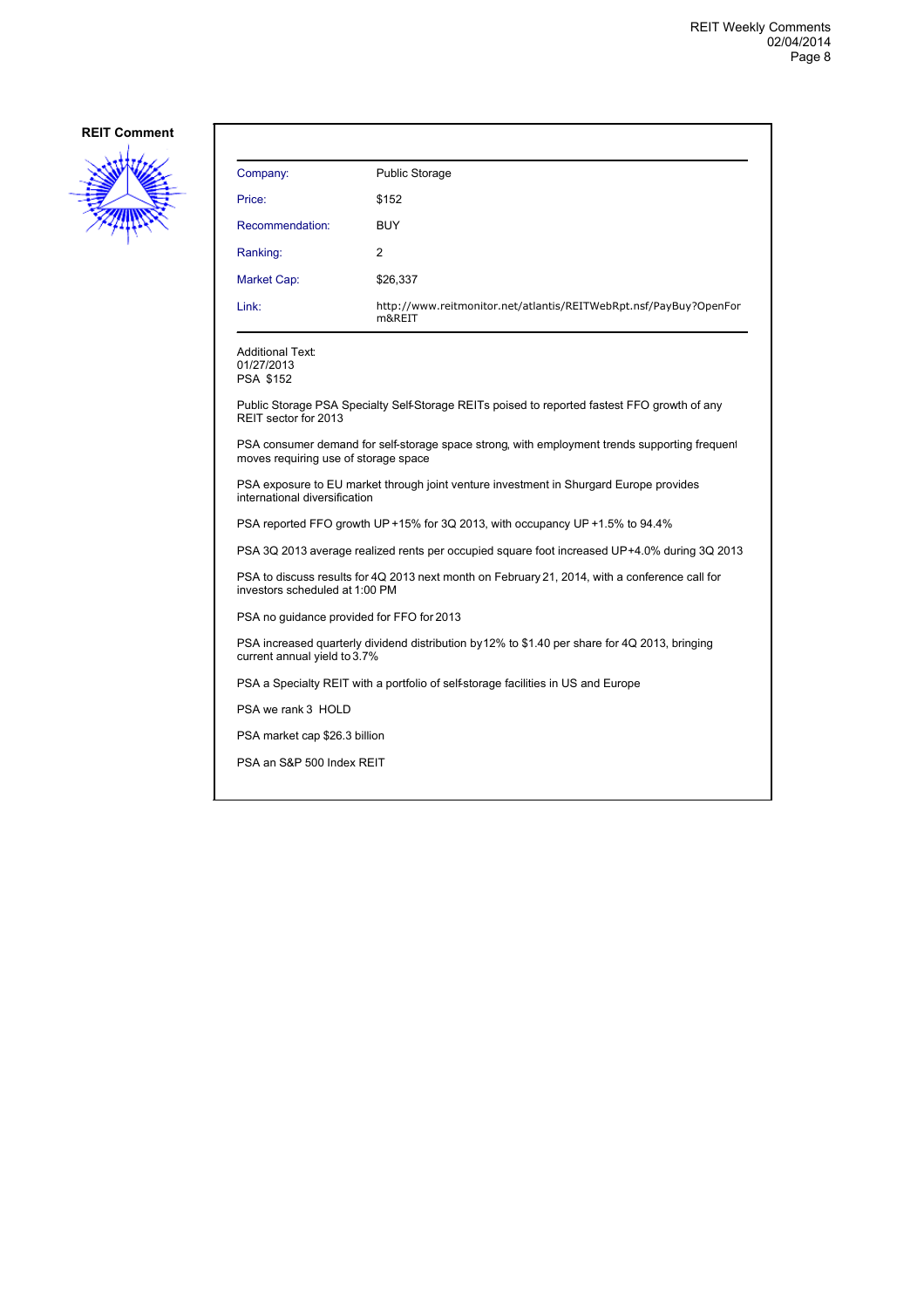

| Company:                                                                                                                                             | Rayonier                                                                                                                                                                                    |  |  |  |
|------------------------------------------------------------------------------------------------------------------------------------------------------|---------------------------------------------------------------------------------------------------------------------------------------------------------------------------------------------|--|--|--|
| Price:                                                                                                                                               | \$41                                                                                                                                                                                        |  |  |  |
| Recommendation:                                                                                                                                      | <b>SELL</b>                                                                                                                                                                                 |  |  |  |
| Ranking:                                                                                                                                             | 5                                                                                                                                                                                           |  |  |  |
| Market Cap:                                                                                                                                          | \$5,391                                                                                                                                                                                     |  |  |  |
| Link:                                                                                                                                                | http://www.reitmonitor.net/atlantis/REITWebRpt.nsf/PayBuy?OpenFor<br>m&REIT                                                                                                                 |  |  |  |
| Additional Text:<br>01/27/2014<br>RYN \$41                                                                                                           |                                                                                                                                                                                             |  |  |  |
|                                                                                                                                                      | Rayonier RYN plan to separate specialty performance fibers business in taxfree spin-off raises<br>issues of sustainable growth for remaining operations                                     |  |  |  |
| total operating income for 2013                                                                                                                      | RYN specialty performance fibers has provided majority of income for RYN representing 76% of                                                                                                |  |  |  |
| competitors                                                                                                                                          | RYN specialty performance fibers reported lower revenues for 4Q 2013 DOWN (2%) from previous<br>year, with operating income DOWN (17%), reflecting price decline and increased capacity for |  |  |  |
|                                                                                                                                                      | RYN previous prices for performance fibers had seen 50% increase over past 5 years                                                                                                          |  |  |  |
| RYN forecast for specialty performance fibers operations for 2014 indicates revenues FLAT with<br>operating income DOWN (20%)-(25%)                  |                                                                                                                                                                                             |  |  |  |
| RYN recent expansion of specialty performance fibers capacity by190,000 tons requires greater<br>marketing effort to sell out incremental production |                                                                                                                                                                                             |  |  |  |
| RYN estimates RYN market share at 55% of global acetate market, 6% of high value ethers and<br>18% of other cellulose specialties                    |                                                                                                                                                                                             |  |  |  |
|                                                                                                                                                      | RYN largest end market for acetate is cigarette filters                                                                                                                                     |  |  |  |
|                                                                                                                                                      | RYN unclear if post-spin-off specialty performance fibers publicly traded entity will have REIT status<br>although dividend distributions expected to continue similar to current rate      |  |  |  |
|                                                                                                                                                      | RYN strong export market during 2013 enabled higher margin on forest resources segment causing<br>unusually high margin on remaining operation that may not prove sustainable               |  |  |  |
| real estate 21% and trading & other 21%                                                                                                              | RYN remaining operations to generate \$255 million EBITDA, with forest resources contributing 57%,                                                                                          |  |  |  |
| RYN tax-free spin-off expected to be completed during 2Q 2014                                                                                        |                                                                                                                                                                                             |  |  |  |
|                                                                                                                                                      | RYN provides current annual dividend yield of 4.8%                                                                                                                                          |  |  |  |
| operations                                                                                                                                           | RYN a Specialty Timber REIT with a portfolio of timberlands specialty fiber and wood products                                                                                               |  |  |  |
| RYN we rank 2 BUY                                                                                                                                    |                                                                                                                                                                                             |  |  |  |
| RYN market cap \$5.4 billion                                                                                                                         |                                                                                                                                                                                             |  |  |  |
|                                                                                                                                                      |                                                                                                                                                                                             |  |  |  |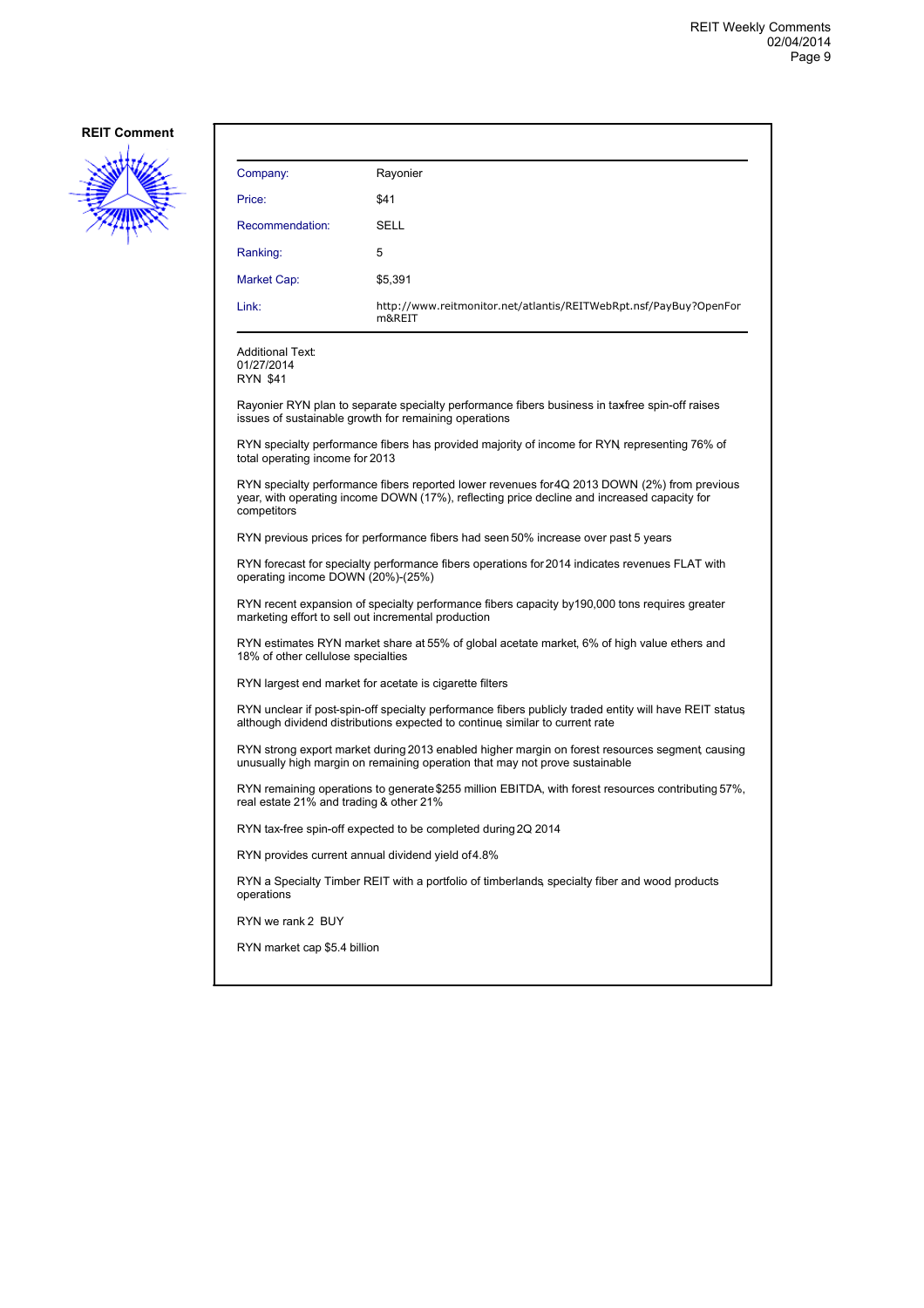

| Company:                                                                                                                       | <b>CBL &amp; Associates</b>                                                                                                                      |  |  |
|--------------------------------------------------------------------------------------------------------------------------------|--------------------------------------------------------------------------------------------------------------------------------------------------|--|--|
| Price:                                                                                                                         | \$16                                                                                                                                             |  |  |
| Recommendation:                                                                                                                | <b>BUY</b>                                                                                                                                       |  |  |
| Ranking:                                                                                                                       | 2                                                                                                                                                |  |  |
| Market Cap:                                                                                                                    | \$3,271                                                                                                                                          |  |  |
| Link:                                                                                                                          | http://www.reitmonitor.net/atlantis/REITWebRpt.nsf/PayBuy?OpenFor<br>m&REIT                                                                      |  |  |
| Additional Text:<br>01/27/2014<br><b>CBL \$16</b>                                                                              |                                                                                                                                                  |  |  |
|                                                                                                                                | CBL & Associates CBL traded DOWN (\$0.57) per share to close DOWN (3%) day                                                                       |  |  |
| 2013                                                                                                                           | CBL stock traded DOWN (9%) year to date for 2014<br>CBL stock traded DOWN (15%) during 2013, underperforming Retail REITs, trading UP +2% during |  |  |
| FFO likely to be positive                                                                                                      | CBL investor concern over Sears and JC Penney store closings although actual impact on CBL                                                       |  |  |
| CBL releasing of anchor tenant locations normally enables significant rental rate increase                                     |                                                                                                                                                  |  |  |
| CBL to discuss results for 4Q 2013 next week on February 5, 2014 with a conference call for<br>investors scheduled at 11:00 AM |                                                                                                                                                  |  |  |
| CBL reduced guidance for FFO for 2013 to indicate growth FLAT - UP +2%                                                         |                                                                                                                                                  |  |  |
| CBL increased dividends by 11% during 2013                                                                                     |                                                                                                                                                  |  |  |
| CBL provides current yield of 6.0%                                                                                             |                                                                                                                                                  |  |  |
| CBL a Retail REIT with a portfolio of regional malls in southeastern and midAtlantic states                                    |                                                                                                                                                  |  |  |
| CBL we rank 2 BUY                                                                                                              |                                                                                                                                                  |  |  |
| CBL market cap \$3.3 billion                                                                                                   |                                                                                                                                                  |  |  |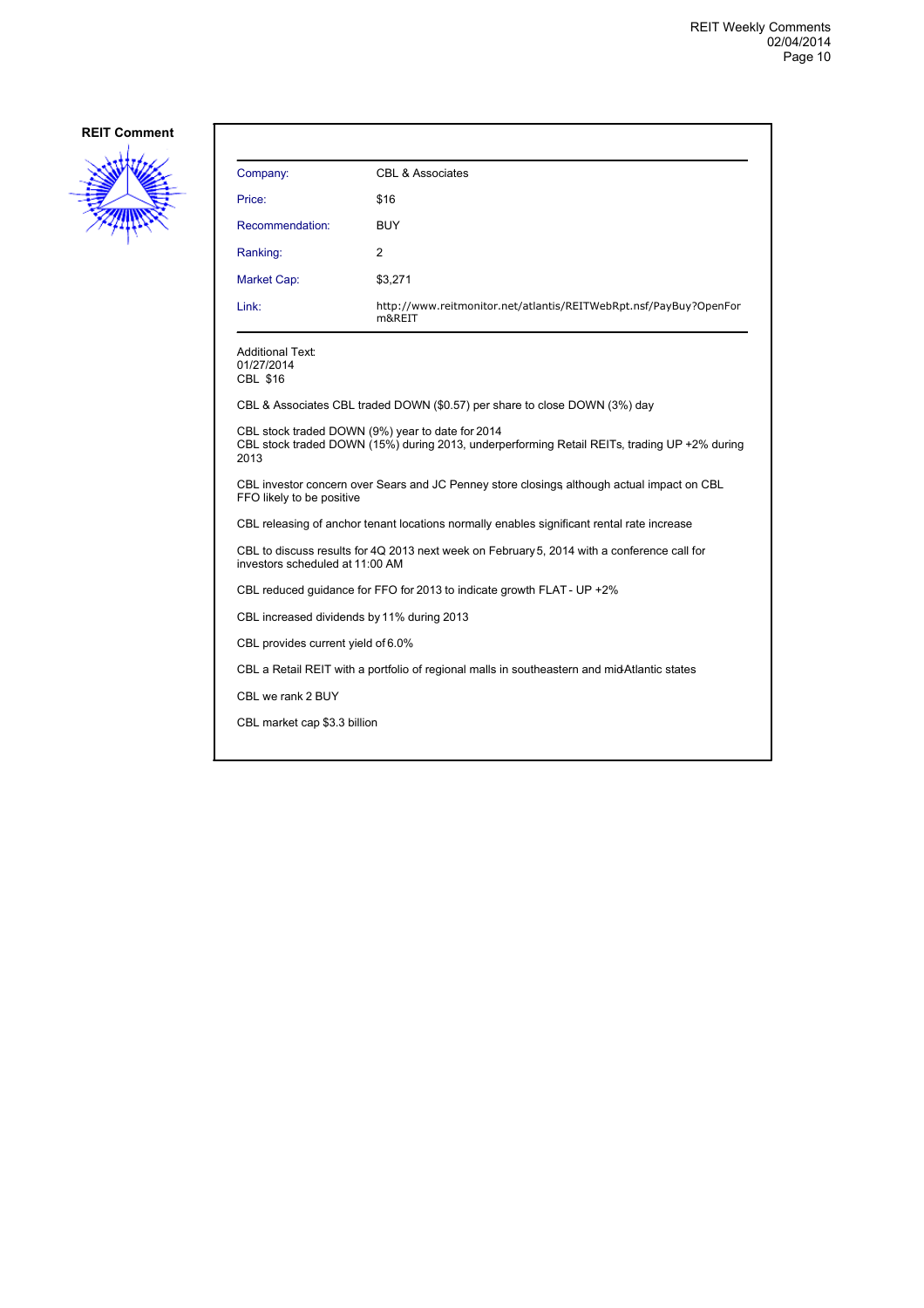

| Company:                                                                                                                  | LaSalle Hotel Properties                                                                                                                      |  |
|---------------------------------------------------------------------------------------------------------------------------|-----------------------------------------------------------------------------------------------------------------------------------------------|--|
| Price:                                                                                                                    | \$30                                                                                                                                          |  |
| Recommendation:                                                                                                           | <b>HOLD</b>                                                                                                                                   |  |
| Ranking:                                                                                                                  | 3                                                                                                                                             |  |
| Market Cap:                                                                                                               | \$2,891                                                                                                                                       |  |
| Link:                                                                                                                     | http://www.reitmonitor.net/atlantis/REITWebRpt.nsf/PayBuy?OpenFor<br>m&REIT                                                                   |  |
| Additional Text:<br>01/27/2014<br>LHO \$30                                                                                |                                                                                                                                               |  |
|                                                                                                                           | LaSalle Hotel Properties LHO traded DOWN (\$0.90) per share to close DOWN (3%) day                                                            |  |
| 2013                                                                                                                      | LHO stock traded DOWN (3%) year to date for 2014<br>LHO stock traded UP +22% during 2013, underperforming Hotel REITs, trading UP +31% during |  |
| DC area hotel results for 4Q 2013                                                                                         | LHO investor concern over impact of federal government shutdown during October2013, to impact                                                 |  |
| LHO 2014 FFO should benefit from higher contribution from New York Park Central Hotel, due to<br>completion of renovation |                                                                                                                                               |  |
| investors scheduled at 11:00 AM                                                                                           | LHO to discuss results for 4Q 2013 next month on February 20, 2014, with a conference call for                                                |  |
|                                                                                                                           | LHO guidance for FFO for 2013 indicates growth UP +11%                                                                                        |  |
| LHO provides annual dividend yield of 3.7%                                                                                |                                                                                                                                               |  |
| LHO a Hotel REIT                                                                                                          |                                                                                                                                               |  |
| LHO we rank 3 HOLD                                                                                                        |                                                                                                                                               |  |
| LHO market cap \$2.9 billion                                                                                              |                                                                                                                                               |  |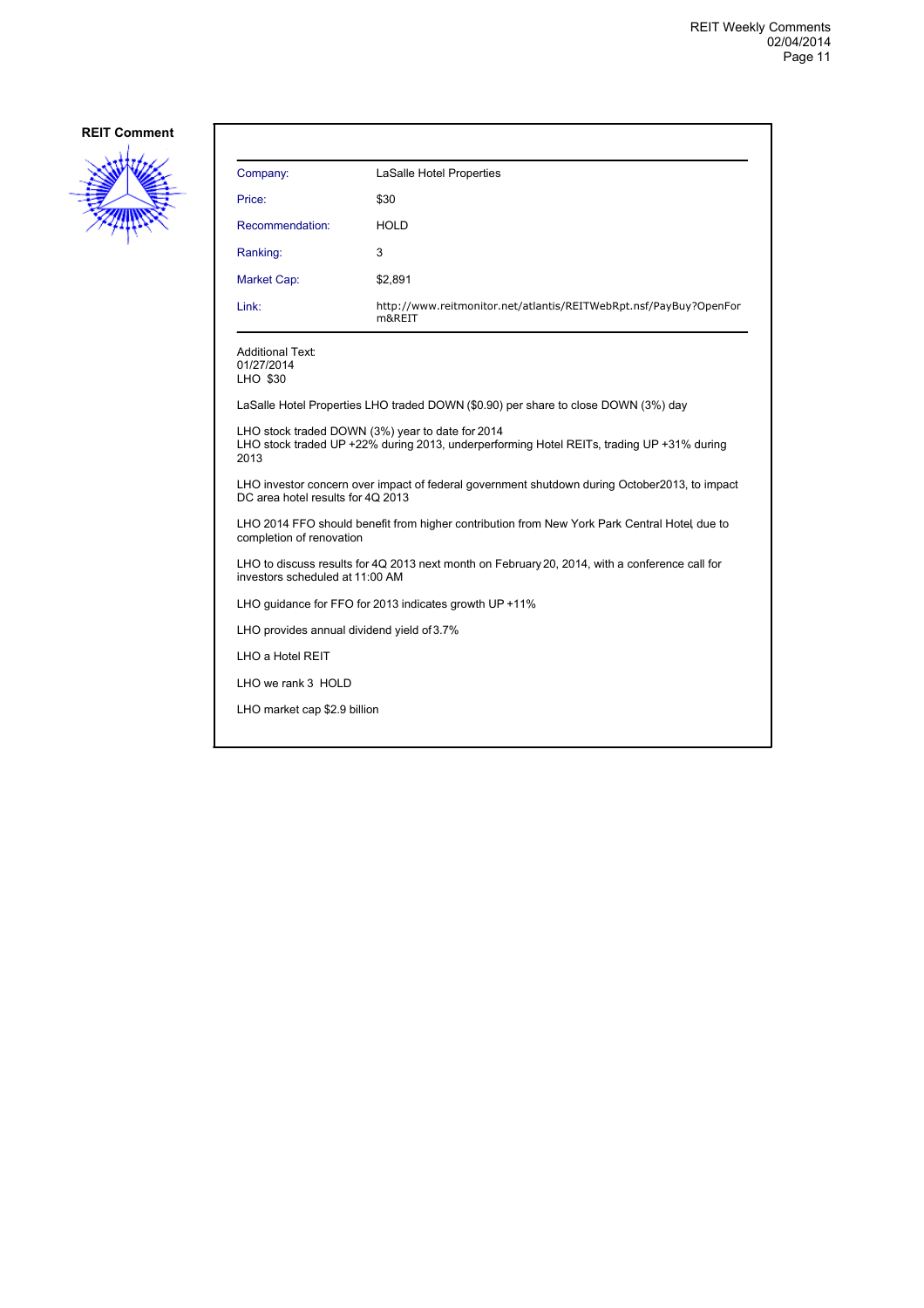

| Company:                                          | Plum Creek Timber                                                                                                                                                              |
|---------------------------------------------------|--------------------------------------------------------------------------------------------------------------------------------------------------------------------------------|
| Price:                                            | \$44                                                                                                                                                                           |
| Recommendation:                                   | BUY                                                                                                                                                                            |
| Ranking:                                          | 2                                                                                                                                                                              |
| Market Cap:                                       | \$7,126                                                                                                                                                                        |
| Link:                                             | http://www.reitmonitor.net/atlantis/REITWebRpt.nsf/PayBuy?OpenFor<br>m&REIT                                                                                                    |
| <b>Additional Text:</b><br>01/27/2014<br>PCL \$43 |                                                                                                                                                                                |
|                                                   | Plum Creek Timber PCL traded UP \$0.73 per share to close UP +2% day                                                                                                           |
|                                                   | PCL stock traded DOWN (6%) year to date for 2014<br>PCL stock traded UP +5% during 2013, outperforming Specialty REITs, trading unchanged for 2013                             |
| share                                             | PCL this evening announced stronger than expected EPS results for 2013, UP +11% to \$1.39 per                                                                                  |
| trading in the stock tomorrow                     | PCL conservative quidance for 2014 EPS, indicating growth DOWN (6%)-UP +8%, may impact                                                                                         |
|                                                   | PCL outlook for 1Q 2014 EPS indicates below trend quarterly comparison                                                                                                         |
|                                                   | PCL completed \$1.1 billion acquisition of timberlands and other assets from MeadWestvaco during<br>December 2013, with transaction expected to be accretive during first year |
|                                                   | PCL stock price supported by current annual dividend yield of 4.0%                                                                                                             |
|                                                   | PCL a Specialty Timber REIT with a portfolio of timberlands and sawlog mills                                                                                                   |
| PCL we rank 2 BUY                                 |                                                                                                                                                                                |
| PCL market cap \$7.1 billion                      |                                                                                                                                                                                |
| PCL an S&P 500 Index REIT                         |                                                                                                                                                                                |
|                                                   |                                                                                                                                                                                |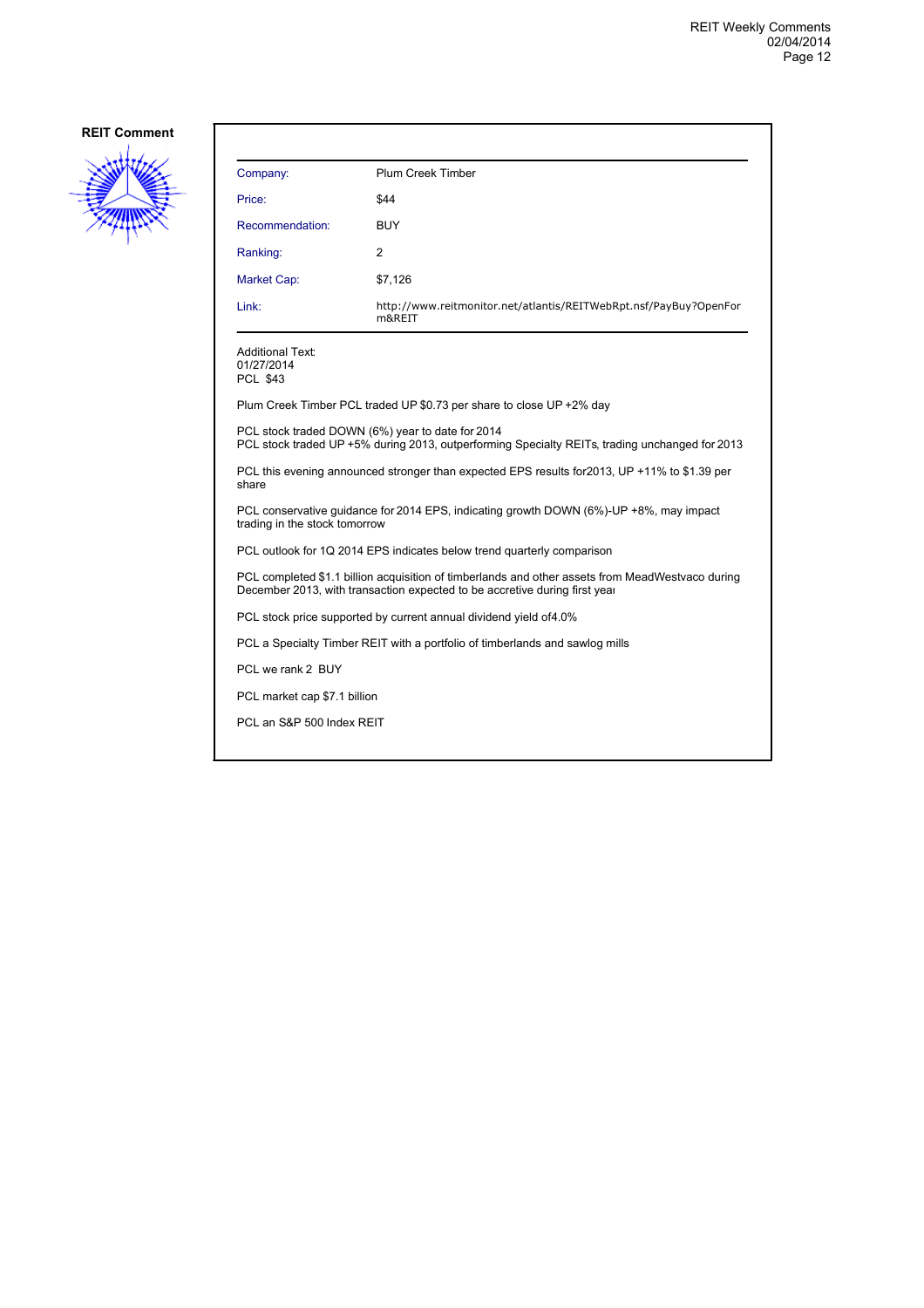

| Company:                                                                                                                 | <b>Post Properties</b>                                                                      |  |
|--------------------------------------------------------------------------------------------------------------------------|---------------------------------------------------------------------------------------------|--|
| Price:                                                                                                                   | \$45                                                                                        |  |
| Recommendation:                                                                                                          | <b>BUY</b>                                                                                  |  |
| Ranking:                                                                                                                 | 2                                                                                           |  |
| <b>Market Cap:</b>                                                                                                       | \$2,481                                                                                     |  |
| Link:                                                                                                                    | http://www.reitmonitor.net/atlantis/REITWebRpt.nsf/PayBuy?OpenFor<br>m&REIT                 |  |
| <b>Additional Text:</b><br>01/27/2013<br><b>PPS \$45</b>                                                                 |                                                                                             |  |
|                                                                                                                          | Post Properties PPS traded DOWN (\$1.20) per share to close DOWN (3%) day                   |  |
| PPS stock traded unchanged year to date for 2014<br>DOWN (8%) for 2013                                                   | PPS stock traded DOWN (9%) during 2013, slightly underperforming Residential REITs, trading |  |
| PPS Residential REITs with exposure to metropolitan DC area underperformed other Residential<br>REITs during 4Q 2013     |                                                                                             |  |
| PPS to discuss results for 4Q 2013 next week with a conference call for investors scheduled on<br>February 4 at 10:00 AM |                                                                                             |  |
|                                                                                                                          | PPS guidance for core FFO for 2013 (excluding condo sales) indicates growth UP +11%         |  |
| PPS provides income investors with current dividend yield of 2.9%                                                        |                                                                                             |  |
| PPS a Residential REIT with a diverse portfolio of apartment communities concentrated in<br>southeastern states          |                                                                                             |  |
| PPS we rank 2 BUY                                                                                                        |                                                                                             |  |
| PPS market cap \$2.5 billion                                                                                             |                                                                                             |  |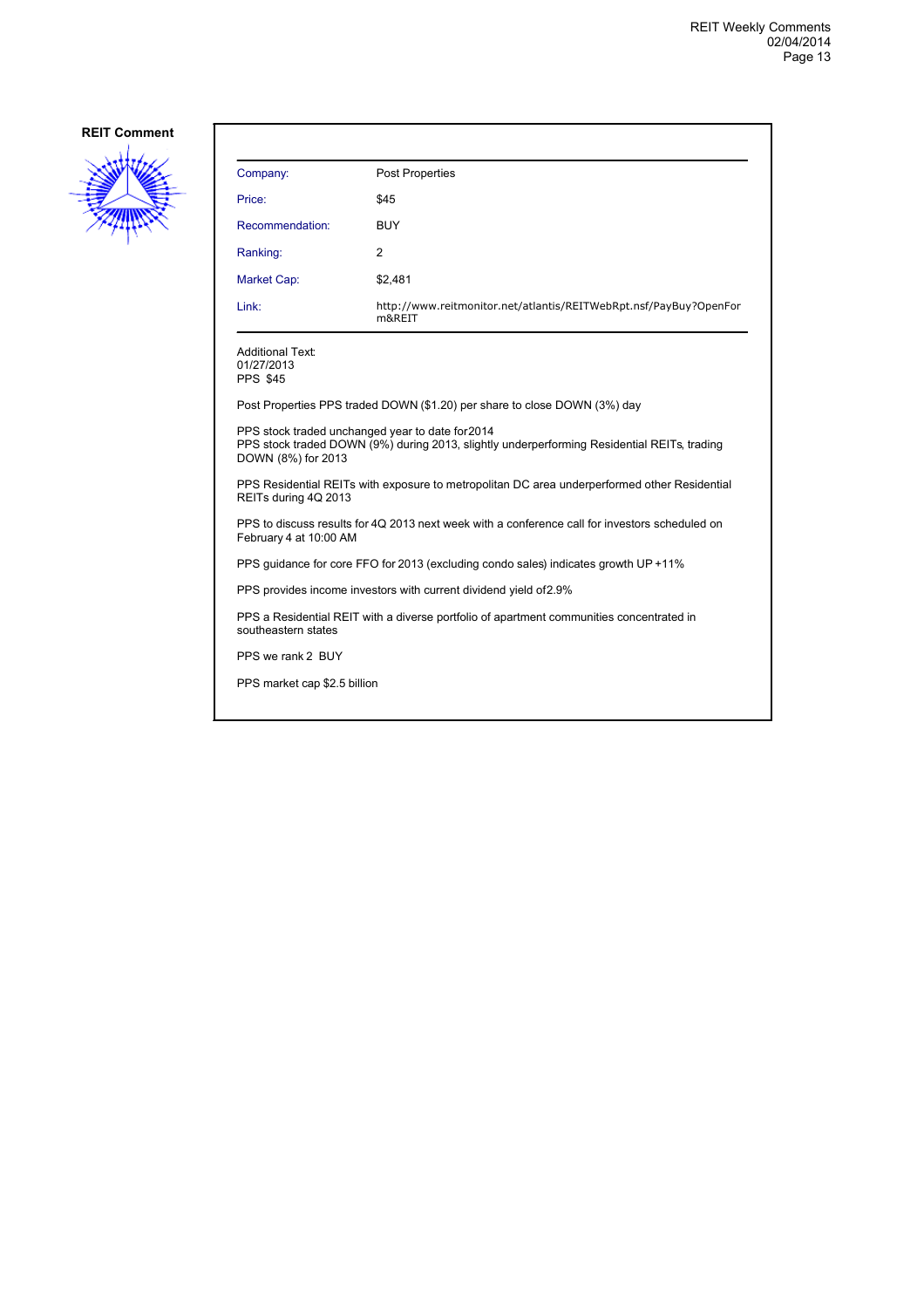

| Company:                                                 | <b>Plum Creek Timber</b>                                                                                                                                                                                                                                            |
|----------------------------------------------------------|---------------------------------------------------------------------------------------------------------------------------------------------------------------------------------------------------------------------------------------------------------------------|
| Price:                                                   | \$44                                                                                                                                                                                                                                                                |
| Recommendation:                                          | <b>BUY</b>                                                                                                                                                                                                                                                          |
| Ranking:                                                 | 2                                                                                                                                                                                                                                                                   |
| Market Cap:                                              | \$7,126                                                                                                                                                                                                                                                             |
| Link:                                                    | http://www.reitmonitor.net/atlantis/REITWebRpt.nsf/PayBuy?OpenFor<br>m&REIT                                                                                                                                                                                         |
| <b>Additional Text:</b><br>01/28/2014<br><b>PCL \$44</b> |                                                                                                                                                                                                                                                                     |
| cost                                                     | Plum Creek Timber PCL 4Q 2013 EPS \$0.31 (adjusted) v \$0.49 DOWN (37%)<br>PCL 4Q 2013 EPS (adjusted) excludes unusual charges of (\$0.07) per share relating to acquisition                                                                                        |
| fire loss                                                | PCL 2013 EPS \$1.39 (adjusted) v \$1.25 UP +11%<br>PCL 2013 EPS (adjusted) excludes net charges of (\$0.09) per share relating to acquisition cost and<br>PCL reported 2013 EPS at high end of previous guidance range \$1.34-\$1.39 (adjusted) per share           |
|                                                          | PCL 2013 harvest volume 17.4 v 17.9 million tons DOWN (3%)<br>PCL previous guidance range 2013 harvest volume 17.5-18.0 million tons                                                                                                                                |
| to acquisition                                           | PCL new guidance 2014 EPS \$1.30-\$1.50 v \$1.39 (adjusted) DOWN (6%)-UP +8%<br>PCL new guidance 2014 EPS assumes harvest volume 20.0-21.0 million tons UP +15%-+21% due                                                                                            |
|                                                          | PCL expects higher demand from US housing market, with 1.1 million housing starts for 2014                                                                                                                                                                          |
|                                                          | PCL new guidance 1Q 2014 EPS \$0.12-\$0.17 v \$0.35 DOWN (51%)-(66%)<br>PCL new guidance 1Q 2014 EPS reflects lower real estate transactions for current quarter                                                                                                    |
|                                                          | PCL 2013 adjusted EBITDA \$502 million DOWN (5%)                                                                                                                                                                                                                    |
|                                                          | PCL 4Q 2013 northern resource segment operating income \$8 million, UP +60%<br>PCL 4Q 2013 northern resource segment harvest volume DOWN (4%)<br>PCL 4Q 2013 northern resource segment sawlog prices +20% and pulpwood prices slightly higher                       |
| pulpwood UP +3%                                          | PCL 4Q 2013 southern resource segment operating income \$34 million UP +42%<br>PCL 4Q 2013 southern resource segment harvest volume UP, with sawlog harvest UP +30% and<br>PCL 4Q 2013 southern resource segment sawlog prices UP+12%, while pulpwood prices UP+10% |
|                                                          | PCL 4Q 2013 real estate segment operating income \$31 million DOWN (58%)                                                                                                                                                                                            |
|                                                          | PCL 4Q 2013 manufacturing segment operating income \$8 million UP +14%<br>PCL 4Q 2013 manufacturing segment lumber volume UP +40%                                                                                                                                   |
|                                                          | PCL stock price supported by current annual dividend yield of 4.0%                                                                                                                                                                                                  |
|                                                          | PCL a Specialty Timber REIT with a portfolio of timberlands and sawlog mills                                                                                                                                                                                        |
| PCL we rank 2 BUY                                        |                                                                                                                                                                                                                                                                     |
| PCL market cap \$7.1 billion                             |                                                                                                                                                                                                                                                                     |
| PCL an S&P 500 Index REIT                                |                                                                                                                                                                                                                                                                     |
|                                                          |                                                                                                                                                                                                                                                                     |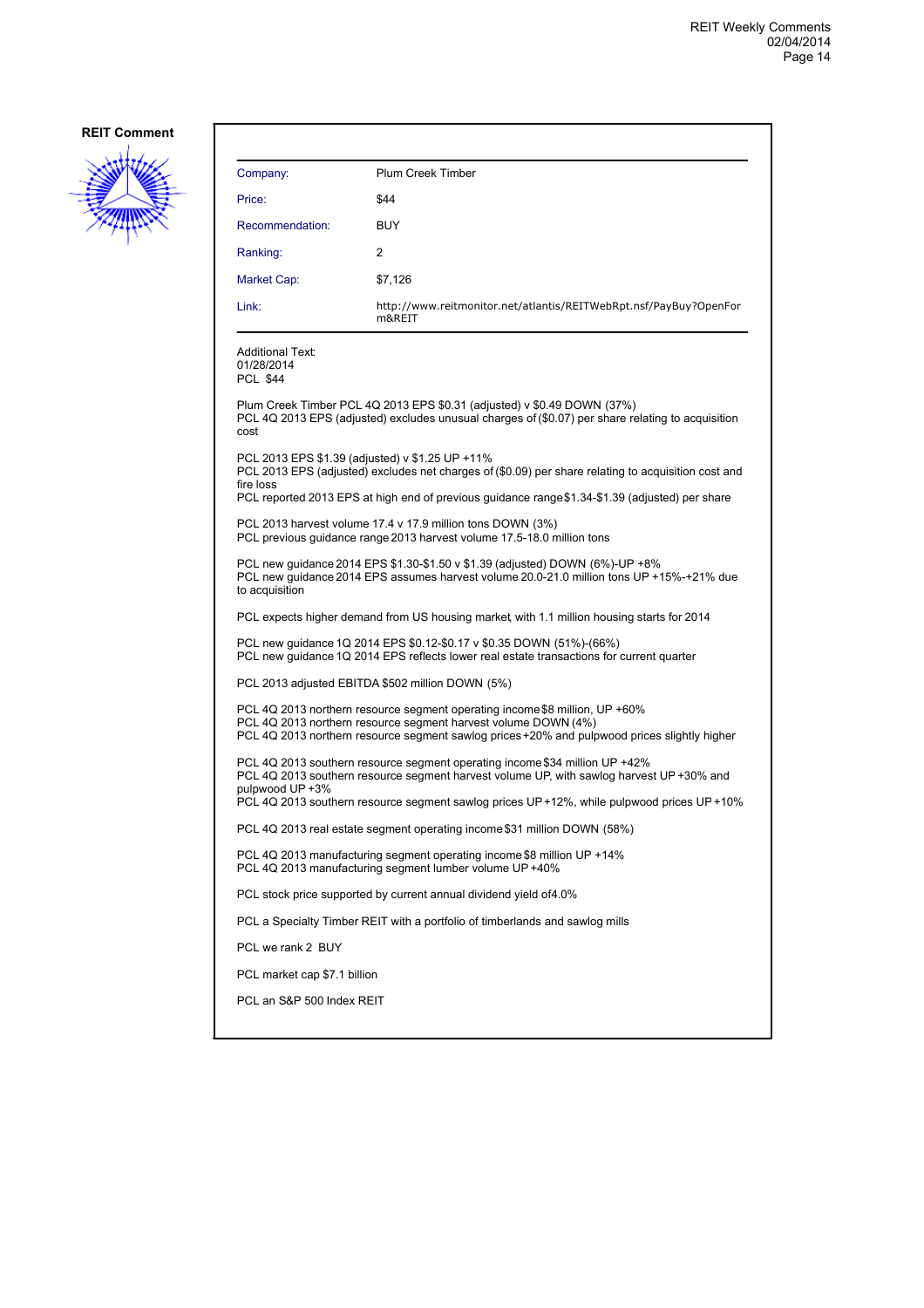

| Company:           | Weyerhaeuser                                                                |
|--------------------|-----------------------------------------------------------------------------|
| Price:             | \$30                                                                        |
| Recommendation:    | <b>BUY</b>                                                                  |
| Ranking:           | 2                                                                           |
| <b>Market Cap:</b> | \$17,809                                                                    |
| Link:              | http://www.reitmonitor.net/atlantis/REITWebRpt.nsf/PayBuy?OpenFor<br>m&REIT |

Additional Text: 01/28/2014

WY \$30

Weyerhaeuser WY lower new home sales impacted by weather, not signaling market downturn

WY report from US Census Bureau and HUD (Department of Housing and Urban Development) showed new single family home sales DOWN (7.0%) for December 2013 from previous month to annual rate of 414,000 homes

WY December 2013 new home sales UP +4.5% from previous year

WY supply of new homes DOWN (2.8%) to 171,000 units, representing 5 months supply

WY report shows 2013 total new home sales of 428,000 UP +16.4% from previous year

WY average price of new homes UP 8.4% to \$265,800 for 2013

WY Specialty Timber REITs rely on new home sales to drive demand for lumber and wood products produced from sawlogs

WY pending spin-off of WRECO homebuilder operation to merger with Tri-Pointe Homes TPH may enable investors to choose to own a homebuilder stock or to concentrate investment in remaining WY operations

WY to discuss results for 4Q 2013 next week on January 31, 2014, with a conference call for investors scheduled at 10:00 AM

WY provides current annual dividend yield of 2.9%

WY a Specialty Timber REIT with a portfolio of timberlands, wood and cellulose fiber manufacturing plants, and homebuilding operations

WY we rank 2 BUY

WY market cap \$17.8 billion

WY an S&P 500 Index REIT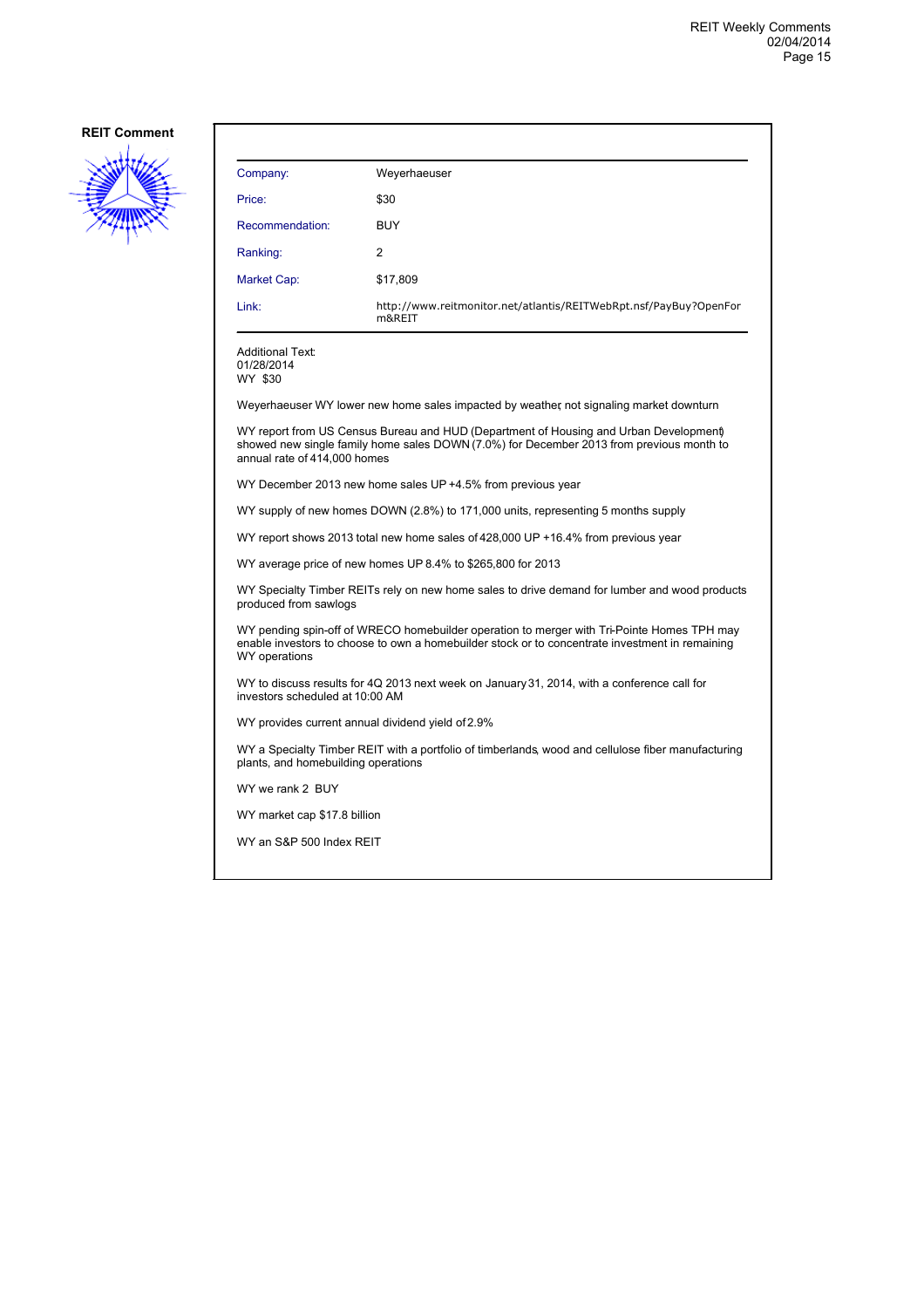

| Company:                                                                                                                                                                                                                                                    | Potlatch                                                                                                                                                                                                                                                           |  |
|-------------------------------------------------------------------------------------------------------------------------------------------------------------------------------------------------------------------------------------------------------------|--------------------------------------------------------------------------------------------------------------------------------------------------------------------------------------------------------------------------------------------------------------------|--|
| Price:                                                                                                                                                                                                                                                      | \$41                                                                                                                                                                                                                                                               |  |
| Recommendation:                                                                                                                                                                                                                                             | <b>BUY</b>                                                                                                                                                                                                                                                         |  |
| Ranking:                                                                                                                                                                                                                                                    | 2                                                                                                                                                                                                                                                                  |  |
| Market Cap:                                                                                                                                                                                                                                                 | \$1,657                                                                                                                                                                                                                                                            |  |
| Link:                                                                                                                                                                                                                                                       | http://www.reitmonitor.net/atlantis/REITWebRpt.nsf/PayBuy?OpenFor<br>m&REIT                                                                                                                                                                                        |  |
| <b>Additional Text:</b><br>01/28/2014<br><b>PCH \$41</b>                                                                                                                                                                                                    |                                                                                                                                                                                                                                                                    |  |
|                                                                                                                                                                                                                                                             | Potlatch PCH 4Q 2013 EPS \$0.34 v \$0.34 FLAT                                                                                                                                                                                                                      |  |
| PCH 2013 EPS \$1.73 v \$1.05 UP +65%                                                                                                                                                                                                                        |                                                                                                                                                                                                                                                                    |  |
| PCH 2013 EBITDA \$136 million UP +19%                                                                                                                                                                                                                       |                                                                                                                                                                                                                                                                    |  |
| PCH 2013 harvest 3.7 million tons UP +4%                                                                                                                                                                                                                    | PCH quidance 2014 harvest 3.8 million tons UP +3%                                                                                                                                                                                                                  |  |
|                                                                                                                                                                                                                                                             | PCH 4Q 2013 operating income for resource segment \$18 million UP +71%<br>PCH 4Q 2013 operating income for wood products segment \$9 million DOWN (33%)<br>PCH 4Q 2013 operating income for real estate segment \$5 million DOWN (67%)                             |  |
| $+3%$                                                                                                                                                                                                                                                       | PCH 4Q 2013 northern resource segment harvest volume UP +5% from previous year<br>PCH 4Q 2013 northern resource segment sawlog volume UP+8% with sawlog prices UP +8%<br>PCH 4Q 2013 northern resource segment pulpwood volume DOWN (46%), with pulpwood prices UP |  |
| PCH 4Q 2013 southern resource segment harvest volume UP +26% from previous year<br>PCH 4Q 2013 southern resource segment sawlog volume UP +21%, with sawlog prices UP +10%<br>PCH 4Q 2013 southern resource segment pulpwood volume UP+26% with prices FLAT |                                                                                                                                                                                                                                                                    |  |
| PCH 4Q 2013 lumber shipments UP +2%, with lumber prices UP +5%                                                                                                                                                                                              |                                                                                                                                                                                                                                                                    |  |
| PCH management comments noted "northern sawlog prices back to pre-recession levels"<br>PCH expects southern sawlog prices FLAT for 2014<br>PCH unlikely to increase harvest for southern resources segment until prices recover further                     |                                                                                                                                                                                                                                                                    |  |
| PCH announced all of \$1.28 per share dividend distributions during 2013 to be taxed as capital gain<br>at 20% long term tax rate                                                                                                                           |                                                                                                                                                                                                                                                                    |  |
| PCH provides current dividend yield of 3.4%                                                                                                                                                                                                                 |                                                                                                                                                                                                                                                                    |  |
|                                                                                                                                                                                                                                                             | PCH a Specialty Timber REIT with a portfolio of timberlands and sawlog mills                                                                                                                                                                                       |  |
| PCH we rank 2 BUY                                                                                                                                                                                                                                           |                                                                                                                                                                                                                                                                    |  |
| PCH market cap \$1.7 billion                                                                                                                                                                                                                                |                                                                                                                                                                                                                                                                    |  |
|                                                                                                                                                                                                                                                             |                                                                                                                                                                                                                                                                    |  |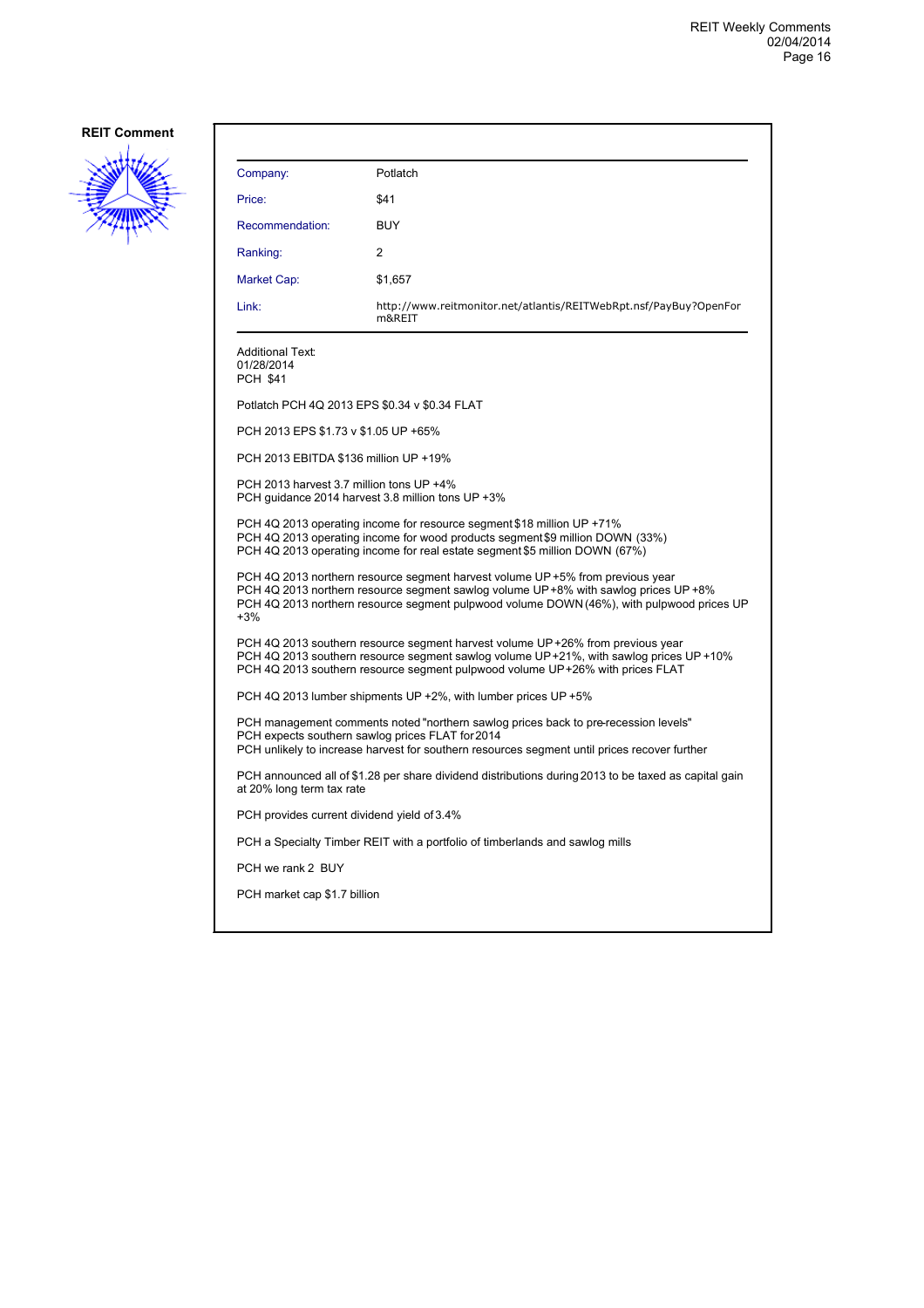

| Company:                                                                                                                                                                                                                         | <b>Equity Lifestyle Properties</b>                                                                                                                                                                                                                                                                                    |  |
|----------------------------------------------------------------------------------------------------------------------------------------------------------------------------------------------------------------------------------|-----------------------------------------------------------------------------------------------------------------------------------------------------------------------------------------------------------------------------------------------------------------------------------------------------------------------|--|
| Price:                                                                                                                                                                                                                           | \$37                                                                                                                                                                                                                                                                                                                  |  |
| Recommendation:                                                                                                                                                                                                                  | <b>HOLD</b>                                                                                                                                                                                                                                                                                                           |  |
| Ranking:                                                                                                                                                                                                                         | 3                                                                                                                                                                                                                                                                                                                     |  |
| Market Cap:                                                                                                                                                                                                                      | \$3,349                                                                                                                                                                                                                                                                                                               |  |
| Link:                                                                                                                                                                                                                            | http://www.reitmonitor.net/atlantis/REITWebRpt.nsf/PayBuy?OpenFor<br>m&REIT                                                                                                                                                                                                                                           |  |
| <b>Additional Text:</b><br>01/28/2014<br>ELS \$37                                                                                                                                                                                |                                                                                                                                                                                                                                                                                                                       |  |
| $+15%$                                                                                                                                                                                                                           | Equity Lifestyle Properties ELS4Q 2013 normalized FFO \$0.62 (adjusted) v \$0.56 (adjusted) UP<br>ELS 4Q 2013 normalized FFO excludes net charges of (\$0.02) per share relating to transaction<br>costs, debt retirement, and non-cash valuation adjustments                                                         |  |
|                                                                                                                                                                                                                                  | ELS 2013 normalized FFO \$2.55 (adjusted) v \$2.31 UP +10%<br>ELS 2013 normalized FFO excludes net charges of (\$0.46) per share relating to debt retirement,<br>transaction costs, and non-cash valuation adjustments<br>ELS exceeded high end of previous guidance range2013 normalized FFO \$2.48-\$2.54 per share |  |
| ELS results for 2013 benefit from acquisitions completed during 2012                                                                                                                                                             |                                                                                                                                                                                                                                                                                                                       |  |
| ELS increased guidance 2014 normalized FFO \$2.63-\$2.73 v \$2.55 UP +3%-+7%<br>ELS previous quidance normalized 2014 FFO \$2.61-\$2.71 per share<br>ELS updated guidance normalized 2014 FFO assumes same property NOI UP +3.4% |                                                                                                                                                                                                                                                                                                                       |  |
| ELS new guidance 1Q 2014 FFO \$0.73-\$0.79 v 0.65 UP +12%-+22%                                                                                                                                                                   |                                                                                                                                                                                                                                                                                                                       |  |
| ELS 4Q 2013 same property NOI UP +3.7%<br>ELS 4Q 2013 occupancy 91.8% UP +0.5%<br>ELS 4Q 2013 average monthly rent \$542 UP +2.7%                                                                                                |                                                                                                                                                                                                                                                                                                                       |  |
| ELS 4Q 2013 home sales \$1.6 million +137% for 40 homes, at average realized price of \$39,175<br>DOWN (11%)                                                                                                                     |                                                                                                                                                                                                                                                                                                                       |  |
| ELS provides current dividend yield of 3.5%                                                                                                                                                                                      |                                                                                                                                                                                                                                                                                                                       |  |
|                                                                                                                                                                                                                                  | ELS a Specialty REIT with a portfolio of manufactured home communities                                                                                                                                                                                                                                                |  |
| ELS we rank 3 HOLD                                                                                                                                                                                                               |                                                                                                                                                                                                                                                                                                                       |  |
| ELS market cap \$3.3 billion                                                                                                                                                                                                     |                                                                                                                                                                                                                                                                                                                       |  |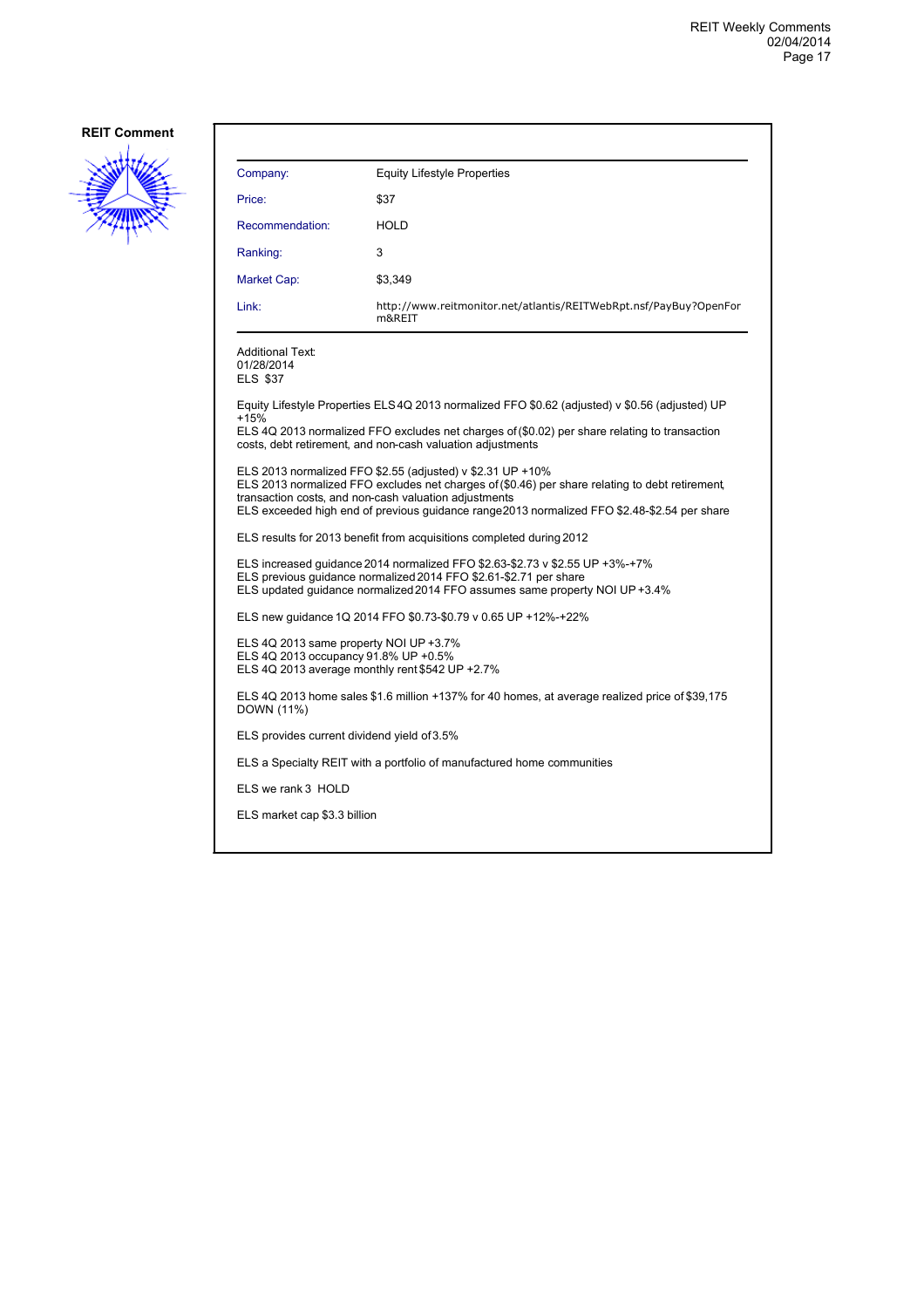

| Company:                                                                                                                                                                                                  | Simon Property Group                                                                       |  |
|-----------------------------------------------------------------------------------------------------------------------------------------------------------------------------------------------------------|--------------------------------------------------------------------------------------------|--|
| Price:                                                                                                                                                                                                    | \$152                                                                                      |  |
| Recommendation:                                                                                                                                                                                           | <b>BUY</b>                                                                                 |  |
| Ranking:                                                                                                                                                                                                  | 2                                                                                          |  |
| Market Cap:                                                                                                                                                                                               | \$55,068                                                                                   |  |
| Link:                                                                                                                                                                                                     | http://www.reitmonitor.net/atlantis/REITWebRpt.nsf/PayBuy?OpenFor<br>m&REIT                |  |
| <b>Additional Text:</b><br>01/28/2014<br>SPG \$152                                                                                                                                                        |                                                                                            |  |
| <b>REITs</b>                                                                                                                                                                                              | Simon Property Group SPG higher reading on consumer confidence improves outlook for Retail |  |
| SPG report from The Conference Board shows consumer confidence UP+3.1% to 80.7% for<br>January 2014                                                                                                       |                                                                                            |  |
| SPG previously issued report from University of Michigan reported consumer confidence at similar<br>level of 80.4% for January 2014, although with different direction, DOWN (2.1%) from December<br>2013 |                                                                                            |  |
| SPG consumer expectations for higher income during 2014 supports positive economic trend in US                                                                                                            |                                                                                            |  |
| SPG to report results for 4Q 2013 later this week on January 31, 2014, with a conference call<br>scheduled for investors at 10:00 AM                                                                      |                                                                                            |  |
| SPG during 2013 increased guidance for FFO each quarter, now indicating FFO growth UP+10%                                                                                                                 |                                                                                            |  |
| SPG increased dividend by 4%, bringing current annual dividend yield to 3.2%                                                                                                                              |                                                                                            |  |
| SPG a Retail REIT with a portfolio of regional malls and brand name outlet centers in US Europe<br>and Asia                                                                                               |                                                                                            |  |
| SPG we rank 2 BUY                                                                                                                                                                                         |                                                                                            |  |
| SPG market cap \$55.1 billion                                                                                                                                                                             |                                                                                            |  |
| SPG an S&P 500 Index REIT                                                                                                                                                                                 |                                                                                            |  |
|                                                                                                                                                                                                           |                                                                                            |  |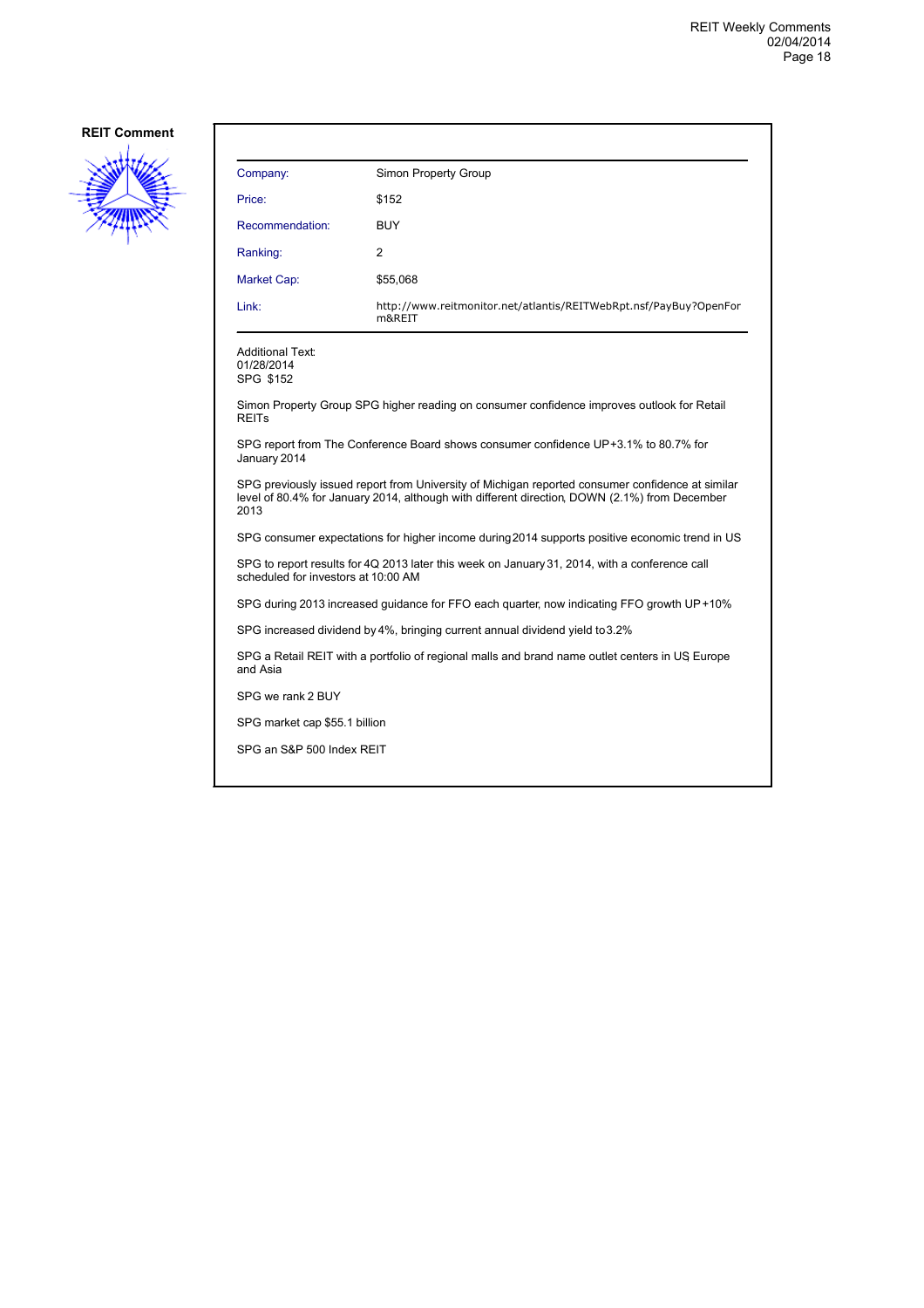

| Company:                                                                                            | <b>Hatteras Financial</b>                                                                                                                                                          |
|-----------------------------------------------------------------------------------------------------|------------------------------------------------------------------------------------------------------------------------------------------------------------------------------------|
| Price:                                                                                              | \$18                                                                                                                                                                               |
| Recommendation:                                                                                     | <b>BUY</b>                                                                                                                                                                         |
| Ranking:                                                                                            | $\mathbf{1}$                                                                                                                                                                       |
| <b>Market Cap:</b>                                                                                  | \$1,752                                                                                                                                                                            |
| Link:                                                                                               | http://www.reitmonitor.net/atlantis/REITWebRpt.nsf/PayBuy?OpenFor<br>m&REIT                                                                                                        |
| <b>Additional Text:</b><br>01/28/2014<br><b>HTS \$18</b>                                            |                                                                                                                                                                                    |
|                                                                                                     | Hatteras Financial HTS higher home prices continue to drive US housing sector activity                                                                                             |
|                                                                                                     | HTS report from Case-Shiller showed prices of US existing homes UP+13.7% for November 2013<br>from previous year, indicating constant pace of recovery                             |
| Phoenix UP +16.7%                                                                                   | HTS greatest yearly change in prices included Las Vegas UP+27.3%, San Francisco UP +23.2%,<br>Los Angeles UP +21.6%, San Diego UP +18.7%, Atlanta UP +18.5%, Detroit UP +17.3% and |
|                                                                                                     | HTS lowest yearly change in home prices shown for New York UP+6.0%, Cleveland UP +6.0%,<br>Washington UP +7.8%, Charlotte UP +8.7%, Denver UP +8.9% and Boston UP +9.8%            |
| ceiling issues                                                                                      | HTS proposals for Fannie Mae reform delayed by Congressional focus on federal budget and debt                                                                                      |
| bond market volatility                                                                              | HTS Financial Mortgage REITs seeing rally from depressed level as investors now expecting less                                                                                     |
| HTS now trading at discount of (16%) to latest book value of \$21.31 per share as of September 2013 |                                                                                                                                                                                    |
|                                                                                                     | HTS provides yield of 11.2%, near the midpoint of the range for Financial Mortgage REITs                                                                                           |
|                                                                                                     | HTS a Financial Mortgage REIT with a portfolio of agency guaranteed Residential MBS                                                                                                |

HTS we rank 2 BUY

HTS market cap \$1.8 billion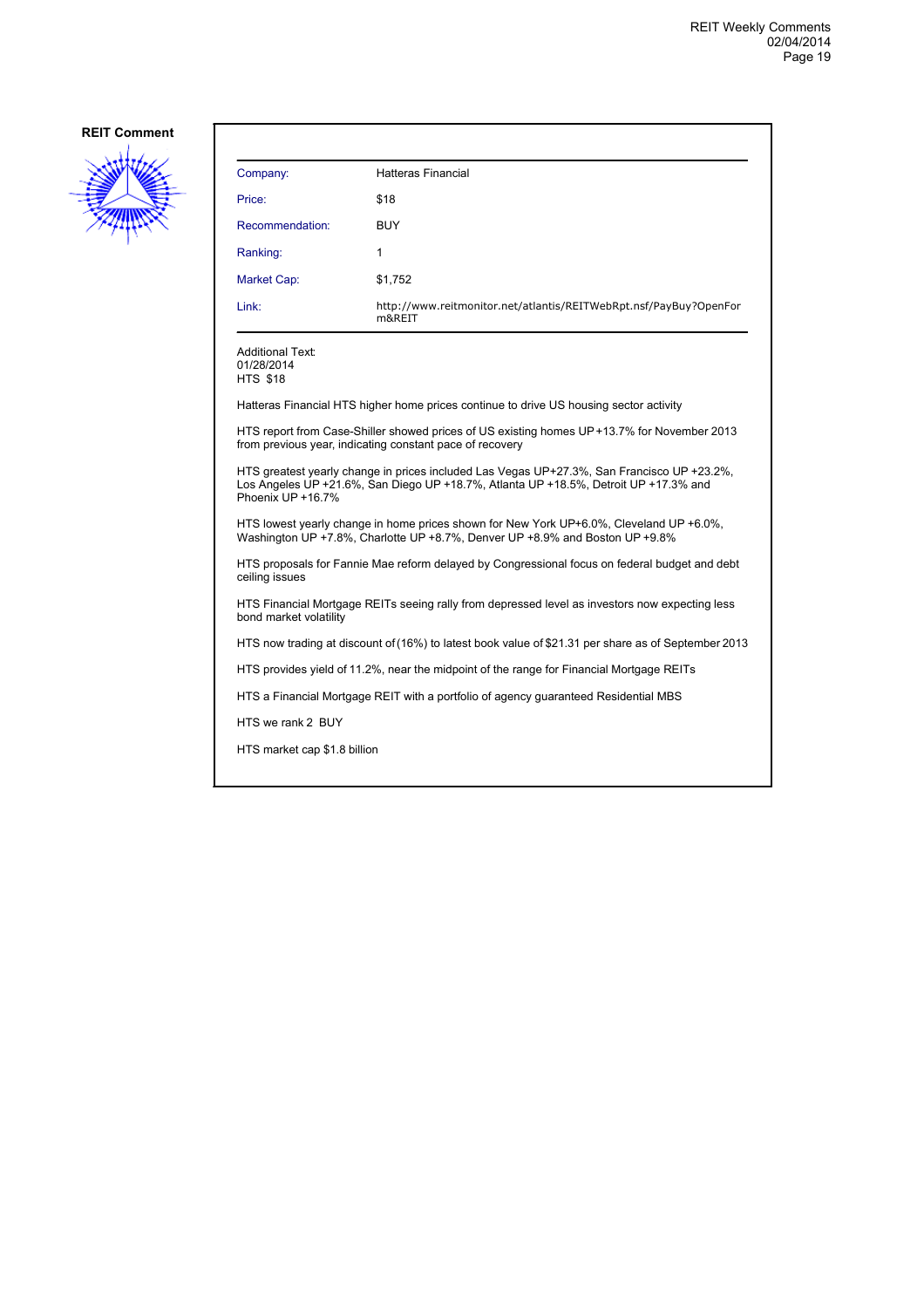

| Company:                                                                                                                         | <b>Tanger Factory Outlet Centers</b>                                                          |  |
|----------------------------------------------------------------------------------------------------------------------------------|-----------------------------------------------------------------------------------------------|--|
| Price:                                                                                                                           | \$33                                                                                          |  |
| Recommendation:                                                                                                                  | <b>BUY</b>                                                                                    |  |
| Ranking:                                                                                                                         | 2                                                                                             |  |
| Market Cap:                                                                                                                      | \$3,284                                                                                       |  |
| Link:                                                                                                                            | http://www.reitmonitor.net/atlantis/REITWebRpt.nsf/PayBuy?OpenFor<br>m&REIT                   |  |
| <b>Additional Text:</b><br>01/28/2014<br><b>SKT \$33</b>                                                                         |                                                                                               |  |
|                                                                                                                                  | Tanger Factory Outlet Centers SKT traded DOWN (\$0.35) per share to close DOWN (1%) day       |  |
| SKT stock traded UP +3% year to date for 2014                                                                                    | SKT stock traded DOWN (6%) during 2013, underperforming Retail REITs, trading UP +2% for 2013 |  |
| SKT investing in joint ventures and new developments to expand portfolio of brand name outlet<br>centers                         |                                                                                               |  |
| SKT to discuss results for 4Q 2013 next month on February 12, 2014 with a conference call for<br>investors scheduled at 10:00 AM |                                                                                               |  |
|                                                                                                                                  | SKT guidance for FFO for 2013 indicates growth UP +13%                                        |  |
| SKT provides current annual dividend yield of 2.7%                                                                               |                                                                                               |  |
| SKT a Retail REIT with a portfolio of brand name outlet centers                                                                  |                                                                                               |  |
| SKT we rank 2 BUY                                                                                                                |                                                                                               |  |
| SKT market cap \$3.3 billion                                                                                                     |                                                                                               |  |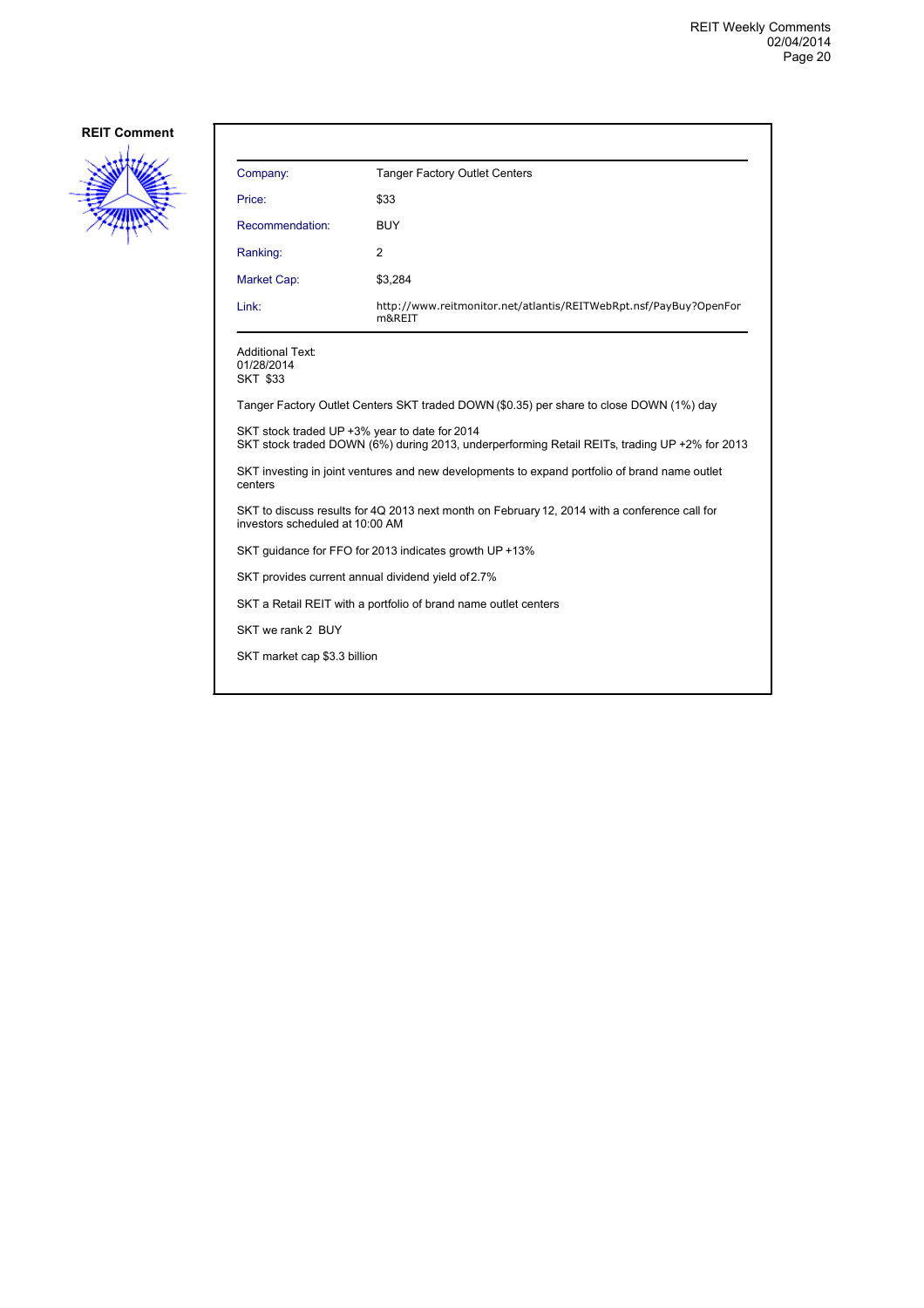

| Company:                                                                                                                                        | Sovran Self Storage                                                         |  |
|-------------------------------------------------------------------------------------------------------------------------------------------------|-----------------------------------------------------------------------------|--|
| Price:                                                                                                                                          | \$66                                                                        |  |
| Recommendation:                                                                                                                                 | BUY                                                                         |  |
| Ranking:                                                                                                                                        | 2                                                                           |  |
| <b>Market Cap:</b>                                                                                                                              | \$2,083                                                                     |  |
| Link:                                                                                                                                           | http://www.reitmonitor.net/atlantis/REITWebRpt.nsf/PayBuy?OpenFor<br>m&REIT |  |
| Additional Text:<br>01/28/2014<br>SSS \$66                                                                                                      |                                                                             |  |
|                                                                                                                                                 | Sovran Self-Storage SSS traded UP \$1.65 per share to close UP +3% day      |  |
| SSS stock traded UP +1% year to date for 2014<br>SSS stock traded UP +5% during 2013, outperforming Specialty REITs, trading unchanged for 2013 |                                                                             |  |
| SSS Specialty Self-Storage REITs enjoyed rapid FFO growth during 2013 as occupancy increased.<br>enabling rental rate increases                 |                                                                             |  |
| SSS results for 4Q 2013 expected to be as strong as 3Q 2013, when FFO increased UP +19%                                                         |                                                                             |  |
| SSS quidance for FFO for 2013 indicates growth UP +16%                                                                                          |                                                                             |  |
| SSS increased dividend by 28% for 1Q 2014, now providing current annual dividend yield of 4.1%                                                  |                                                                             |  |
| SSS a Specialty REIT with a portfolio of self-storage properties                                                                                |                                                                             |  |
| SSS we rank 2 BUY                                                                                                                               |                                                                             |  |
| SSS market cap \$2.1 billion                                                                                                                    |                                                                             |  |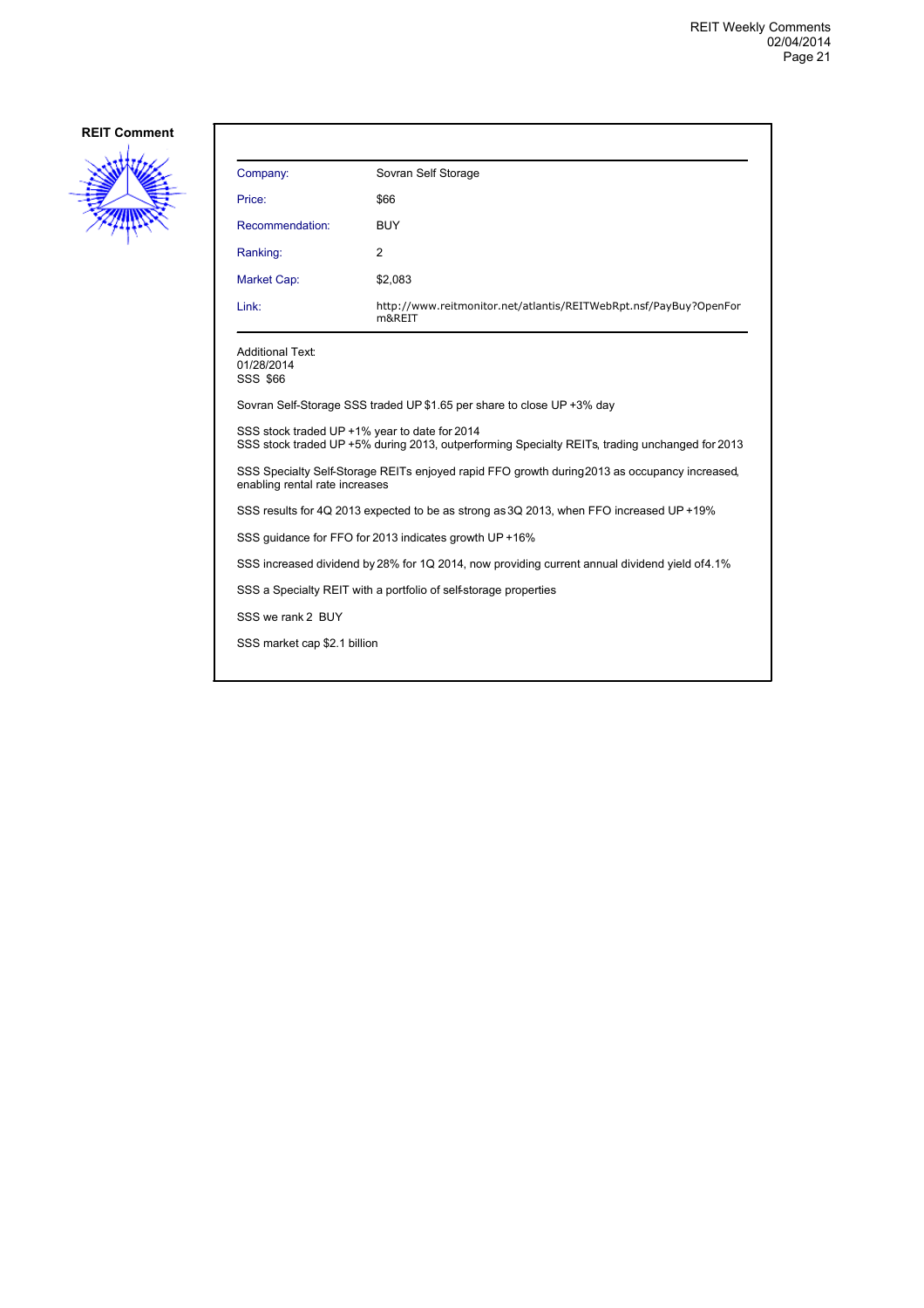

| Company:                                                                                                                        | <b>Healthcare Realty Trust</b>                                                              |  |
|---------------------------------------------------------------------------------------------------------------------------------|---------------------------------------------------------------------------------------------|--|
| Price:                                                                                                                          | \$23                                                                                        |  |
| Recommendation:                                                                                                                 | <b>BUY</b>                                                                                  |  |
| Ranking:                                                                                                                        | 2                                                                                           |  |
| Market Cap:                                                                                                                     | \$2,162                                                                                     |  |
| Link:                                                                                                                           | http://www.reitmonitor.net/atlantis/REITWebRpt.nsf/PayBuy?OpenFor<br>m&REIT                 |  |
| Additional Text:<br>01/28/2014<br>HR \$23                                                                                       |                                                                                             |  |
|                                                                                                                                 | Healthcare Realty Trust HR traded UP \$0.58 per share to close UP +3% day                   |  |
| HR stock traded UP +7% year to date for 2014<br>2013                                                                            | HR stock traded UP +11% during 2013, outperforming Health Care REITs, trading DOWN (6%) for |  |
| HR implementation of Affordable Care Act during 2014 supports positive outlook for Health Care<br><b>REITs</b>                  |                                                                                             |  |
| HR tenants of medical office buildings expecting higher patient volume as a result of expansion of<br>insured population        |                                                                                             |  |
| HR to discuss results for 4Q 2013 next month on February 20, 2014 with a conference call for<br>investors scheduled at 10:00 AM |                                                                                             |  |
| HR no guidance provided for FFO for 2013                                                                                        |                                                                                             |  |
| HR stock price supported by current dividend yield of 5.3%                                                                      |                                                                                             |  |
| HR a Health Care REIT with a portfolio concentrated in medical office properties                                                |                                                                                             |  |
| HR we rank 2 BUY                                                                                                                |                                                                                             |  |
| HR market cap \$2.2 billion                                                                                                     |                                                                                             |  |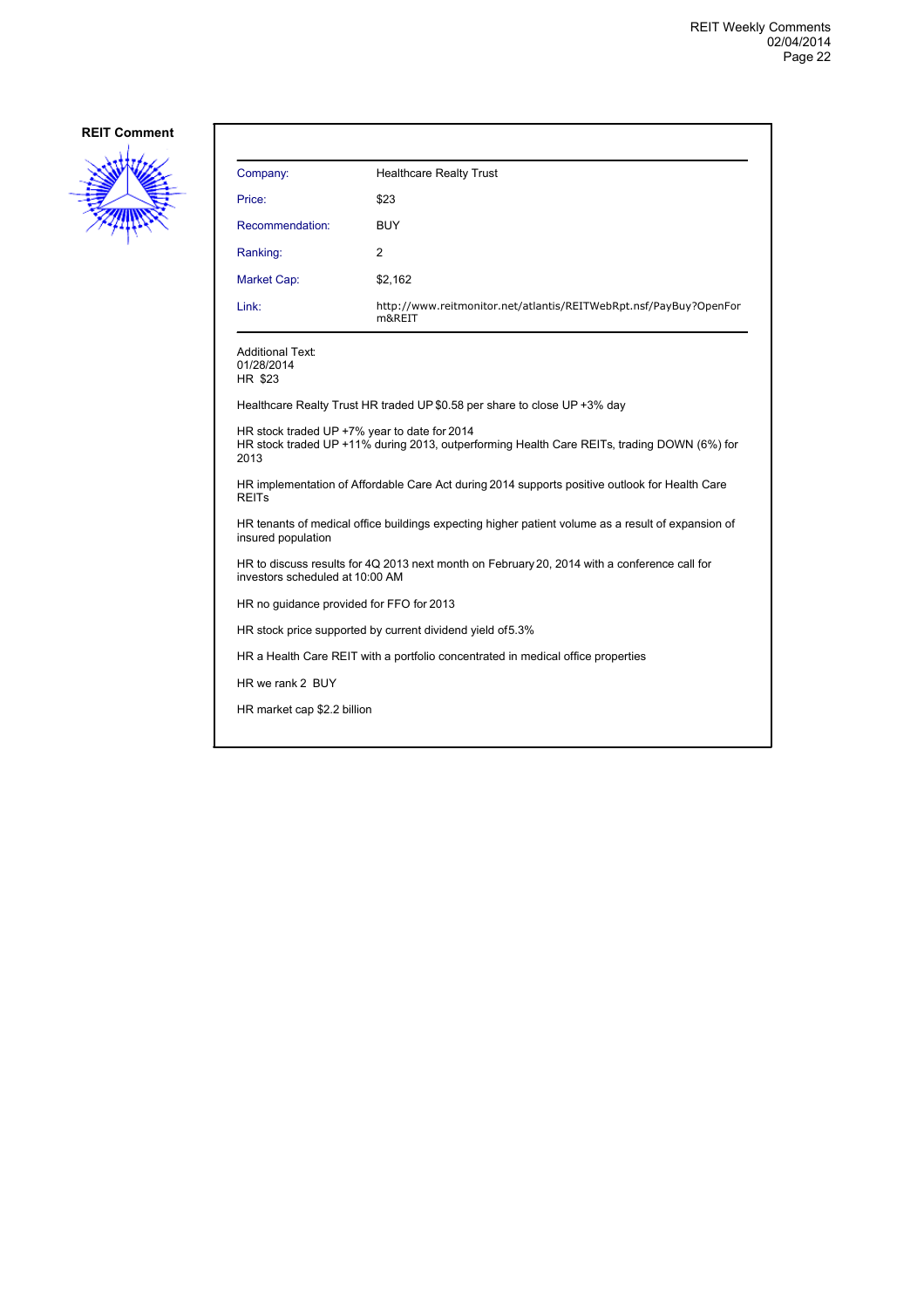

| Company:                                                                                                                                        | <b>Equity Lifestyle Properties</b>                                          |  |
|-------------------------------------------------------------------------------------------------------------------------------------------------|-----------------------------------------------------------------------------|--|
| Price:                                                                                                                                          | \$38                                                                        |  |
| Recommendation:                                                                                                                                 | <b>HOLD</b>                                                                 |  |
| Ranking:                                                                                                                                        | 3                                                                           |  |
| Market Cap:                                                                                                                                     | \$3,477                                                                     |  |
| Link:                                                                                                                                           | http://www.reitmonitor.net/atlantis/REITWebRpt.nsf/PayBuy?OpenFor<br>m&REIT |  |
| <b>Additional Text:</b><br>01/28/2014<br><b>ELS \$38</b>                                                                                        |                                                                             |  |
| Equity Lifestyle Properties ELS traded UP\$1.40 per share to close UP +4% day                                                                   |                                                                             |  |
| ELS stock traded UP +5% year to date for 2014<br>ELS stock traded UP +8% during 2013, outperforming Specialty REITs, trading unchanged for 2013 |                                                                             |  |
| ELS today reported normalized FFO for 4Q 2013 UP +15%                                                                                           |                                                                             |  |
| ELS exceeded previous quidance for normalized FFO for 2013 and increased quidance for<br>normalized FFO for 2014 to indicate growth UP +7%      |                                                                             |  |
| ELS results for 2013 benefitted from significant acquisitions                                                                                   |                                                                             |  |
| ELS provides current dividend yield of 3.4%                                                                                                     |                                                                             |  |
| ELS a Specialty REIT with a portfolio of manufactured home communities                                                                          |                                                                             |  |
| ELS we rank 3 HOLD                                                                                                                              |                                                                             |  |
| ELS market cap \$3.5 billion                                                                                                                    |                                                                             |  |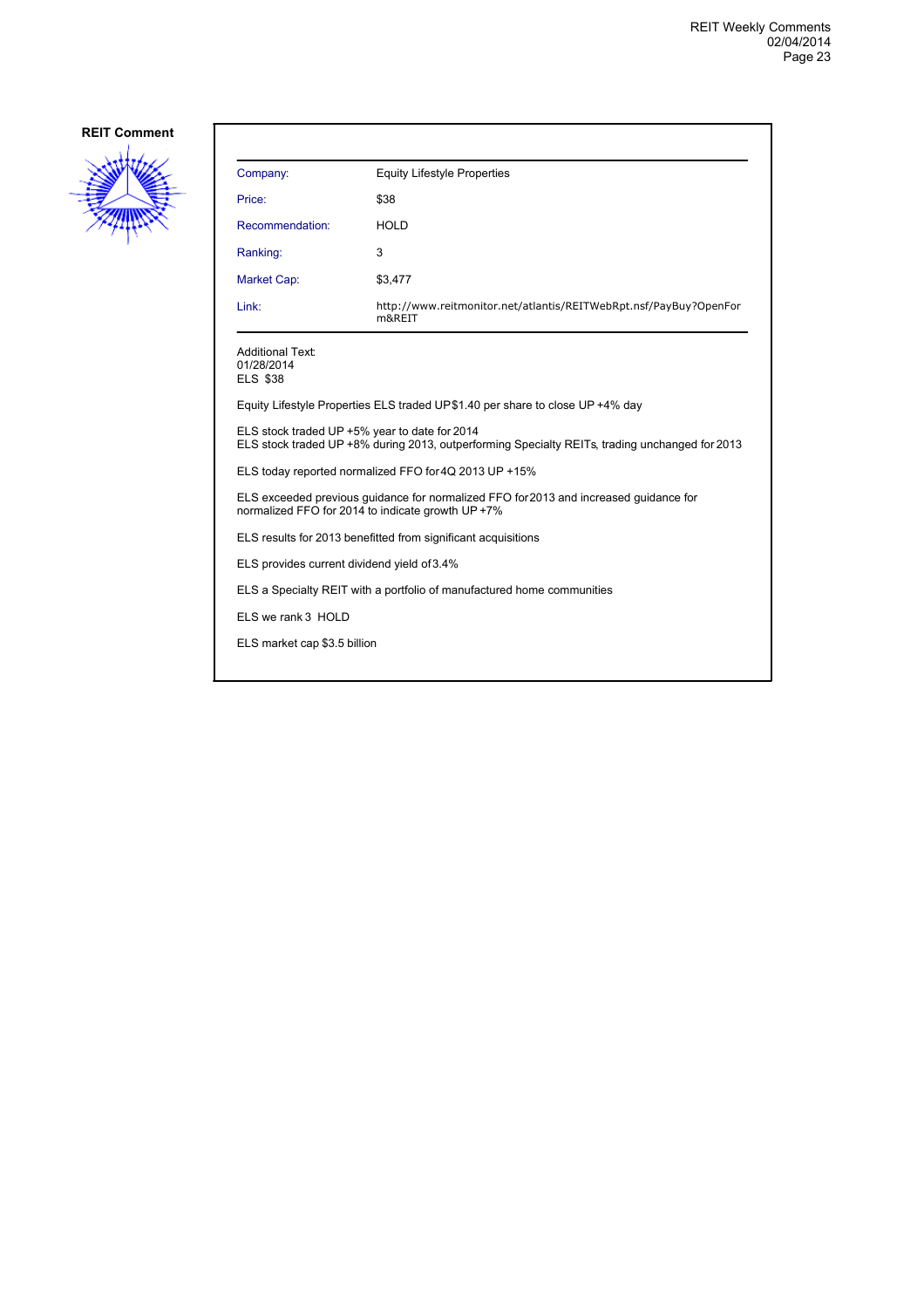

| Company:        | CubeSmart                                                                   |
|-----------------|-----------------------------------------------------------------------------|
| Price:          | \$16                                                                        |
| Recommendation: | <b>BUY</b>                                                                  |
| Ranking:        | 1                                                                           |
| Market Cap:     | \$2,244                                                                     |
| Link:           | http://www.reitmonitor.net/atlantis/REITWebRpt.nsf/PayBuy?OpenFor<br>m&REIT |

Additional Text: 01/29/2014

CUBE \$16

CubeSmart CUBE latest acquisition extends portfolio of self-storage properties into growing market in TX

CUBE completed \$326 million joint venture acquisition of 36 self-storage properties, including 28 in Houston, 7 in Austin and 1 in Charlotte

CUBE \$326 million acquisition from Private Mini-Storage in new joint venture with Heitman LLC

CUBE also disclosed another \$50 million in pending acquisitions

CUBE to discuss results for 4Q 2013 next month on February 28, 2014, with a conference call for investors scheduled at 11:00 AM

CUBE increased guidance for FFO for 2013 to indicate growth UP +23%

CUBE increased dividend distributions by 38% during 2013, now providing current annual dividend yield of 2.8%

CUBE a Specialty REIT with a portfolio of self-storage properties

CUBE we rank 1 BUY

CUBE market cap \$2.2 billion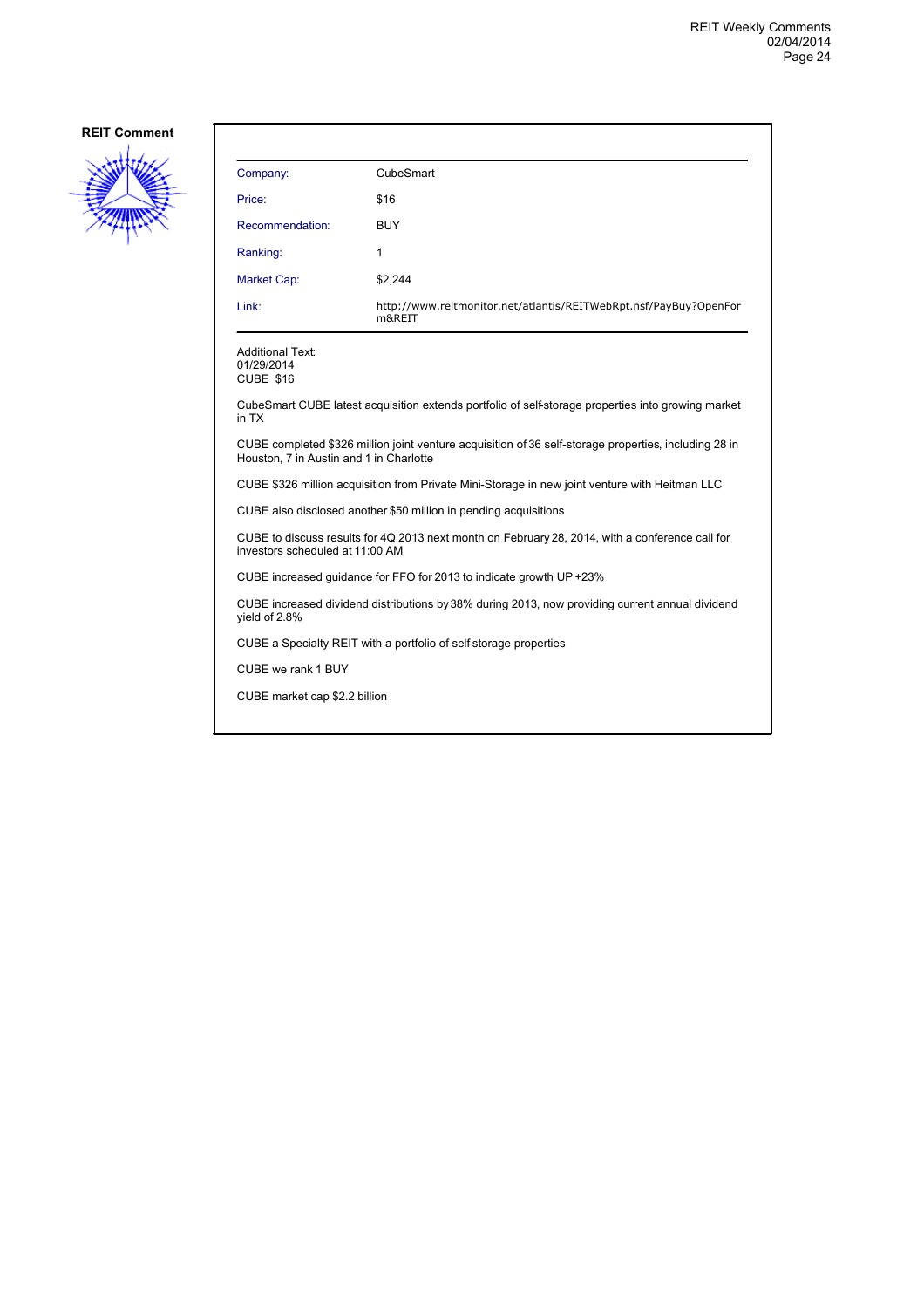

| Company:                                                                                                                                                                                                                                                                                 | <b>Boston Properties</b>                                                                                                                   |  |
|------------------------------------------------------------------------------------------------------------------------------------------------------------------------------------------------------------------------------------------------------------------------------------------|--------------------------------------------------------------------------------------------------------------------------------------------|--|
| Price:                                                                                                                                                                                                                                                                                   | \$105                                                                                                                                      |  |
| Recommendation:                                                                                                                                                                                                                                                                          | SELL                                                                                                                                       |  |
| Ranking:                                                                                                                                                                                                                                                                                 | 4                                                                                                                                          |  |
| Market Cap:                                                                                                                                                                                                                                                                              | \$16,219                                                                                                                                   |  |
| Link:                                                                                                                                                                                                                                                                                    | http://www.reitmonitor.net/atlantis/REITWebRpt.nsf/PayBuy?OpenFor<br>m&REIT                                                                |  |
| <b>Additional Text:</b><br>01/29/2014<br><b>BXP \$105</b>                                                                                                                                                                                                                                |                                                                                                                                            |  |
|                                                                                                                                                                                                                                                                                          | Boston Properties BXP 4Q 2013 FFO \$1.29 v \$1.27 UP +2%<br>BXP exceeded previous guidance 4Q 2013 FFO in range of \$1.23-\$1.25 per share |  |
| BXP 2013 FFO \$4.91 v \$4.90 FLAT                                                                                                                                                                                                                                                        | BXP reported results within previous guidance range2013 FFO \$4.83-\$4.93 per share                                                        |  |
| BXP reduced high end of guidance range 2014 FFO \$5.20-\$5.33 v \$4.91 UP +6%-+9%<br>BXP previous guidance 2014 FFO \$5.20-\$5.35 per share                                                                                                                                              |                                                                                                                                            |  |
| BXP new guidance 1Q 2014 FFO \$1.21-\$1.23 v \$1.06 UP +14%-+16%                                                                                                                                                                                                                         |                                                                                                                                            |  |
| BXP 4Q 2013 same property NOI UP +5.2% on cash basis<br>BXP 4Q 2013 same property occupancy 93.2%<br>BXP 4Q 2013 net rents on office lease turnover UP +2.1%                                                                                                                             |                                                                                                                                            |  |
| BXP management encouraged by renewed lease negotiations in DC market and by improving<br>demand from traditional renters in San Francisco, in addition to technology clients<br>BXP investing in 9 construction projects of office towers to add 2.9 million square feet of office space |                                                                                                                                            |  |
| BXP paid special dividend on asset sale during January2014, but has made no adjustment to<br>regular quarterly dividend distribution                                                                                                                                                     |                                                                                                                                            |  |
| BXP provides current annual dividend yield of 2.6%                                                                                                                                                                                                                                       |                                                                                                                                            |  |
| BXP an Office REIT with a portfolio of upscale office properties in NY, Boston, DC and San<br>Francisco                                                                                                                                                                                  |                                                                                                                                            |  |
| BXP we rank 4 SELL                                                                                                                                                                                                                                                                       |                                                                                                                                            |  |
| BXP market cap \$16.2 billion                                                                                                                                                                                                                                                            |                                                                                                                                            |  |
| BXP an S&P 500 Index REIT                                                                                                                                                                                                                                                                |                                                                                                                                            |  |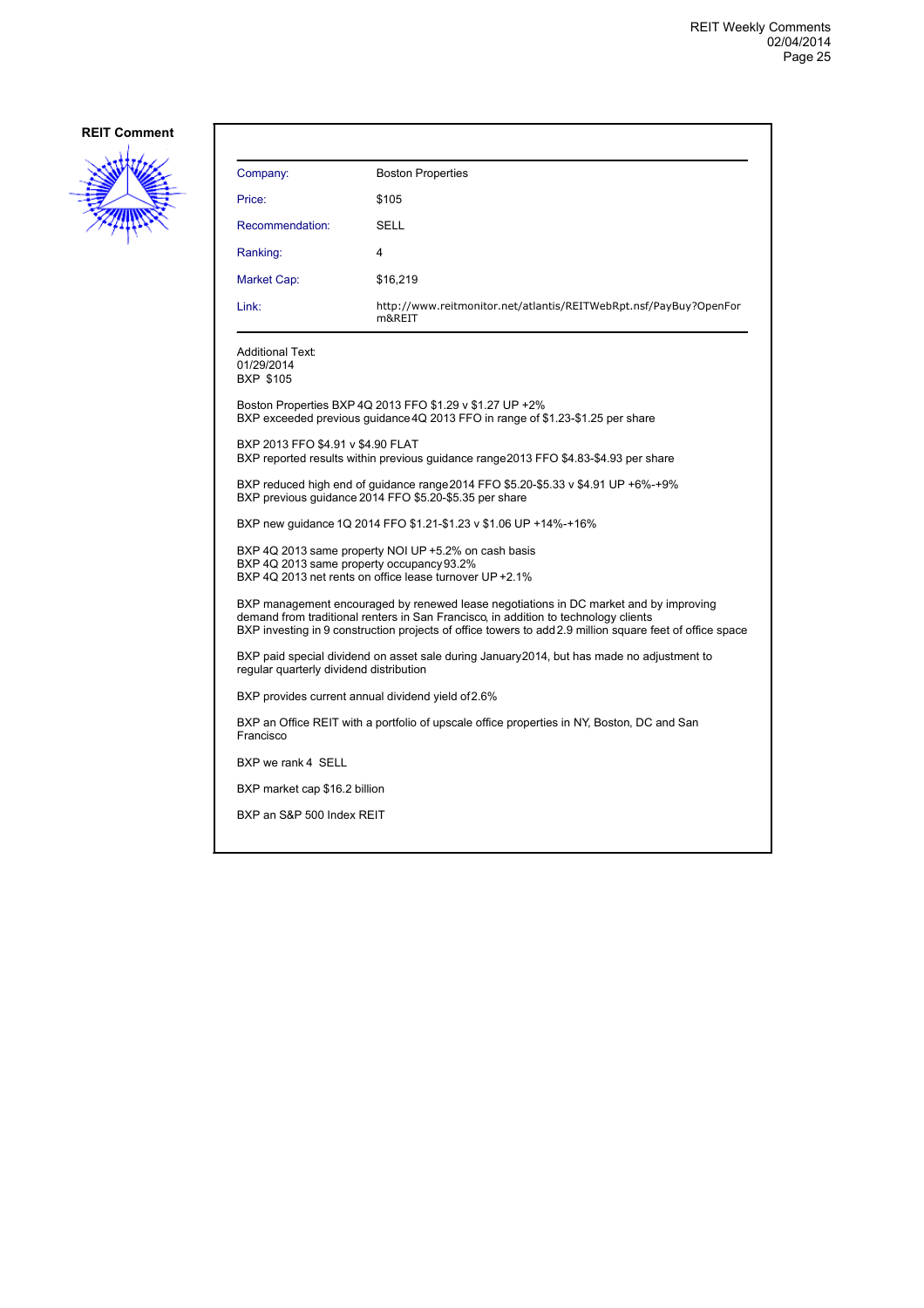

| Company:        | Annaly Capital Management                                                   |
|-----------------|-----------------------------------------------------------------------------|
| Price:          | \$10                                                                        |
| Recommendation: | <b>BUY</b>                                                                  |
| Ranking:        | 1                                                                           |
| Market Cap:     | \$9,968                                                                     |
| Link:           | http://www.reitmonitor.net/atlantis/REITWebRpt.nsf/PayBuy?OpenFor<br>m&REIT |

Additional Text: 01/29/2014 NLY \$10

Annaly Capital Management NLY FLAT mortgage applications may indicate temporary impact of weather in transition to stable housing sector

NLY report from MBA (Mortgage Bankers Association) found mortgage applications DOWN (0.2%) for week ended January 24, 2014

NLY mortgage applications for refinance DOWN (2%), while mortgage applications for home purchase UP +2%

NLY report from MBA (Mortgage Bankers Association) found average interest rate on 30 year fixed rate conforming mortgage decreased DOWN (0.05%) to 4.52%

NLY improved profitability of both Fannie Mae FNMA and Freddie Mac FMCC provides important support for US Treasury at time of fiscal austerity, providing additional reason to delay previously planned liquidation of Fannie Mae FNMA and Freddie Mac FMCC

NLY status quo for Financial Mortgage REITs now appears likely to be maintained through 2016 elections

NLY continuity of existing structure for conforming loans expected to continue under new federal agency, if not through Fannie Mae FNMA

NLY stock price supported by current annual dividend yield of 13.4%, above the midpoint of the range for Financial Mortgage REITs

NLY a Financial Mortgage REIT with a portfolio of agency guaranteed Residential MBS

NLY we rank 1 BUY

NLY market cap \$10.0 billion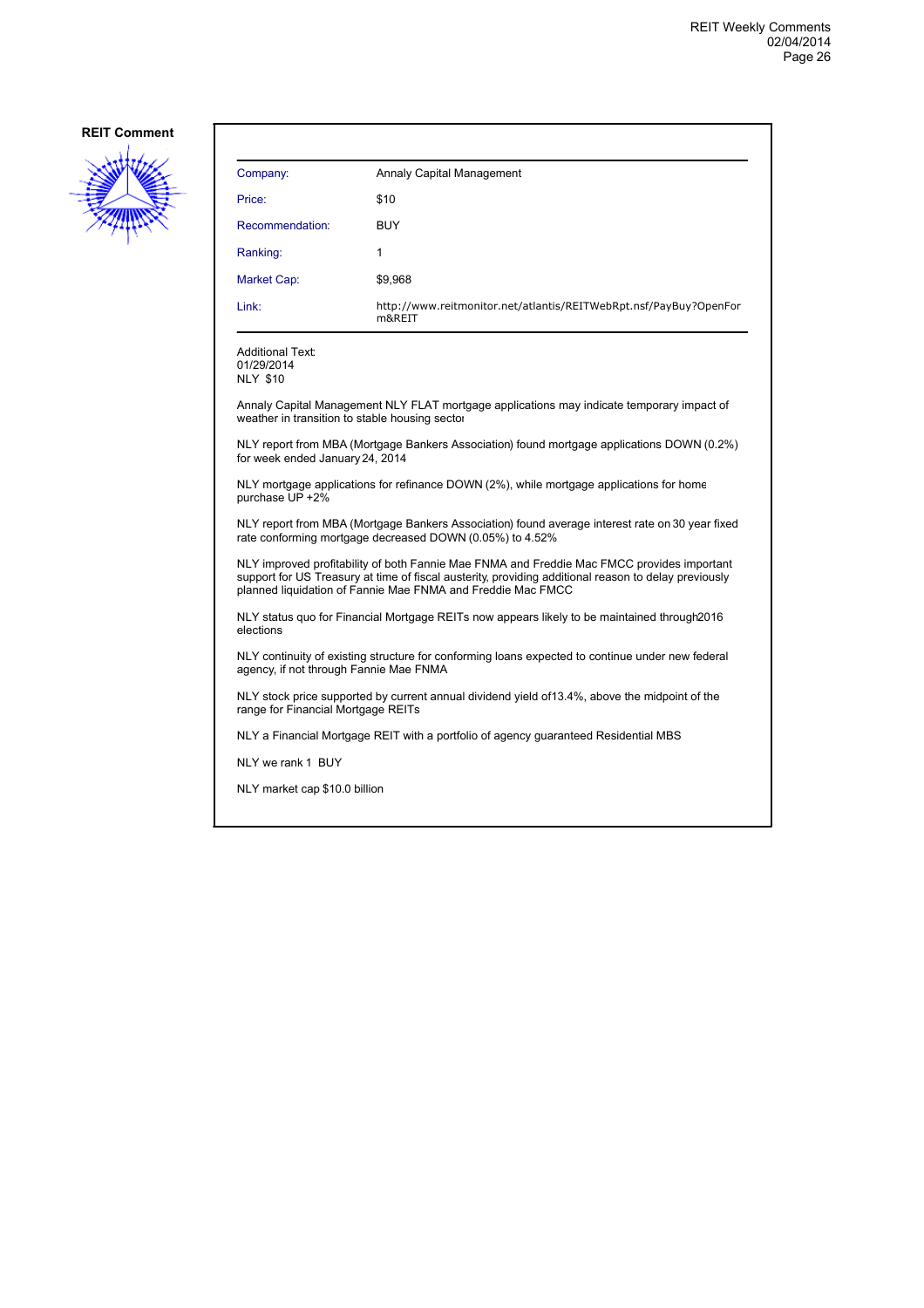

| Company:                                                                                                                                           | Potlatch                                                                     |  |
|----------------------------------------------------------------------------------------------------------------------------------------------------|------------------------------------------------------------------------------|--|
| Price:                                                                                                                                             | \$40                                                                         |  |
| Recommendation:                                                                                                                                    | <b>BUY</b>                                                                   |  |
| Ranking:                                                                                                                                           | 2                                                                            |  |
| <b>Market Cap:</b>                                                                                                                                 | \$1,611                                                                      |  |
| Link:                                                                                                                                              | http://www.reitmonitor.net/atlantis/REITWebRpt.nsf/PayBuy?OpenFor<br>m&REIT  |  |
| <b>Additional Text:</b><br>01/29/2014<br><b>PCH \$40</b>                                                                                           |                                                                              |  |
|                                                                                                                                                    | Potlatch PCH traded DOWN (\$1.15) per share to close DOWN (3%) day           |  |
| PCH stock traded DOWN (5%) year to date for 2014<br>PCH stock traded UP +7% during 2013, outperforming Specialty REITs, trading unchanged for 2013 |                                                                              |  |
| PCH Specialty Timber REIT stock price performance may suffer from variability in new home sales<br>and construction starts                         |                                                                              |  |
| PCH expects southern sawlog prices FLAT for 2014                                                                                                   |                                                                              |  |
| PCH unlikely to increase harvest for southern resources segment until prices recover further                                                       |                                                                              |  |
| PCH announced all of \$1.28 per share dividend distributions during 2013 to be taxed as capital gain<br>at 20% long term tax rate                  |                                                                              |  |
| PCH provides current dividend yield of 3.5%                                                                                                        |                                                                              |  |
|                                                                                                                                                    | PCH a Specialty Timber REIT with a portfolio of timberlands and sawlog mills |  |
| PCH we rank 2 BUY                                                                                                                                  |                                                                              |  |
| PCH market cap \$1.6 billion                                                                                                                       |                                                                              |  |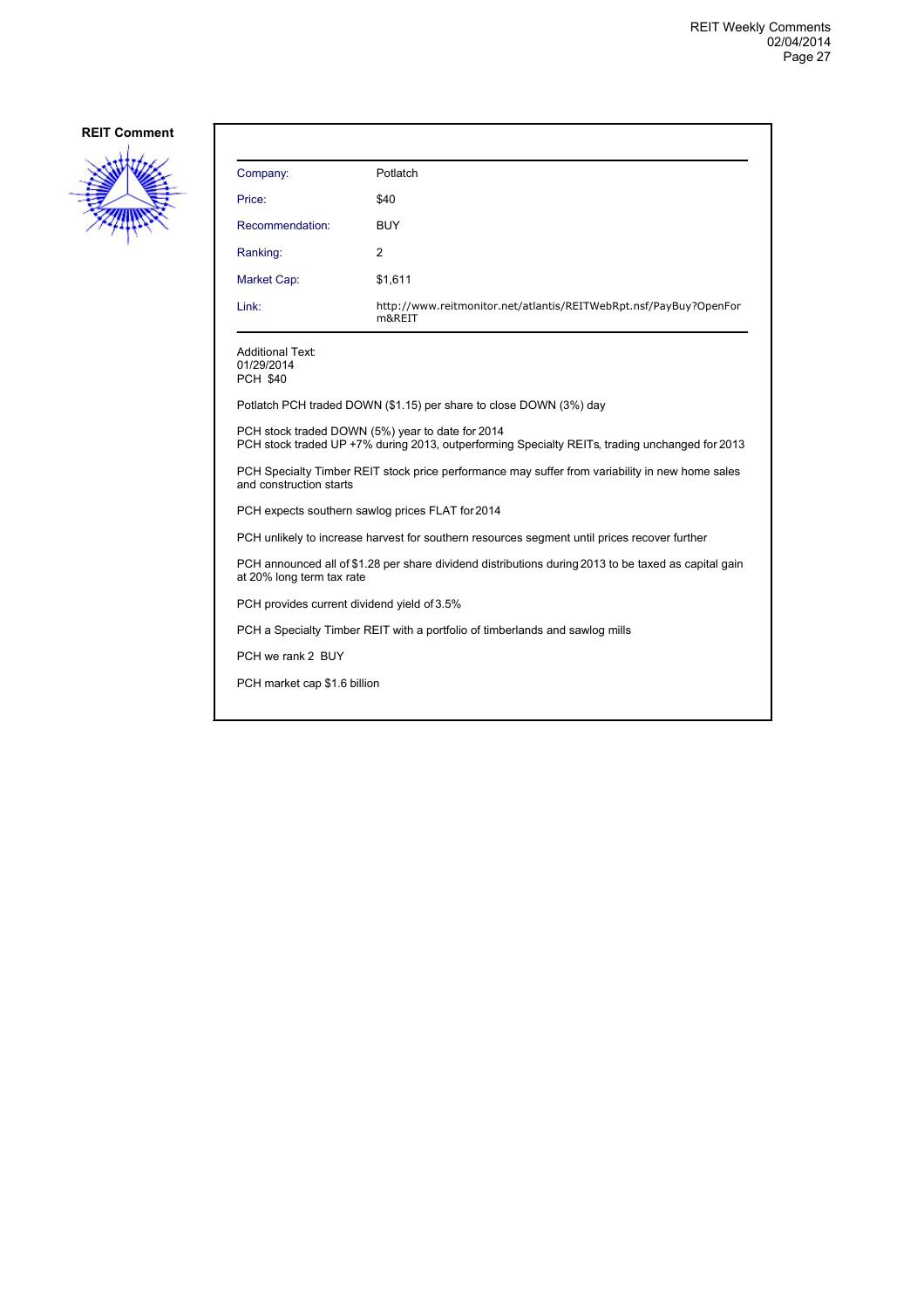

| Company:                                         | <b>Ashford Hospitality Trust</b>                                                                                                                                   |
|--------------------------------------------------|--------------------------------------------------------------------------------------------------------------------------------------------------------------------|
| Price:                                           | \$9                                                                                                                                                                |
| Recommendation:                                  | <b>BUY</b>                                                                                                                                                         |
| Ranking:                                         | 1                                                                                                                                                                  |
| <b>Market Cap:</b>                               | \$890                                                                                                                                                              |
| Link:                                            | http://www.reitmonitor.net/atlantis/REITWebRpt.nsf/PayBuy?OpenFor<br>m&REIT                                                                                        |
| <b>Additional Text:</b><br>01/29/2014<br>AHT \$9 |                                                                                                                                                                    |
|                                                  | Ashford Hospitality Trust AHT traded UP \$0.25 per share to close UP +3% day                                                                                       |
| during 2013                                      | AHT stock traded DOWN (9%) year to date for 2014<br>AHT stock traded DOWN (21%) during 2013, underperforming Hotel REITs, trading UP +31%                          |
| November 2013                                    | AHT stock traded DOWN on one-time event, due to spin-off of Ashford Hospitality Prime AHP during                                                                   |
|                                                  | AHT demonstrating strong growth characteristics for remaining portfolio of hotels expected to<br>generate higher net operating income as renovations are completed |
| AHT provides current dividend yield of 5.9%      |                                                                                                                                                                    |
| AHT a Hotel REIT                                 |                                                                                                                                                                    |
| AHT we rank 2 BUY                                |                                                                                                                                                                    |
| AHT market cap \$890 million                     |                                                                                                                                                                    |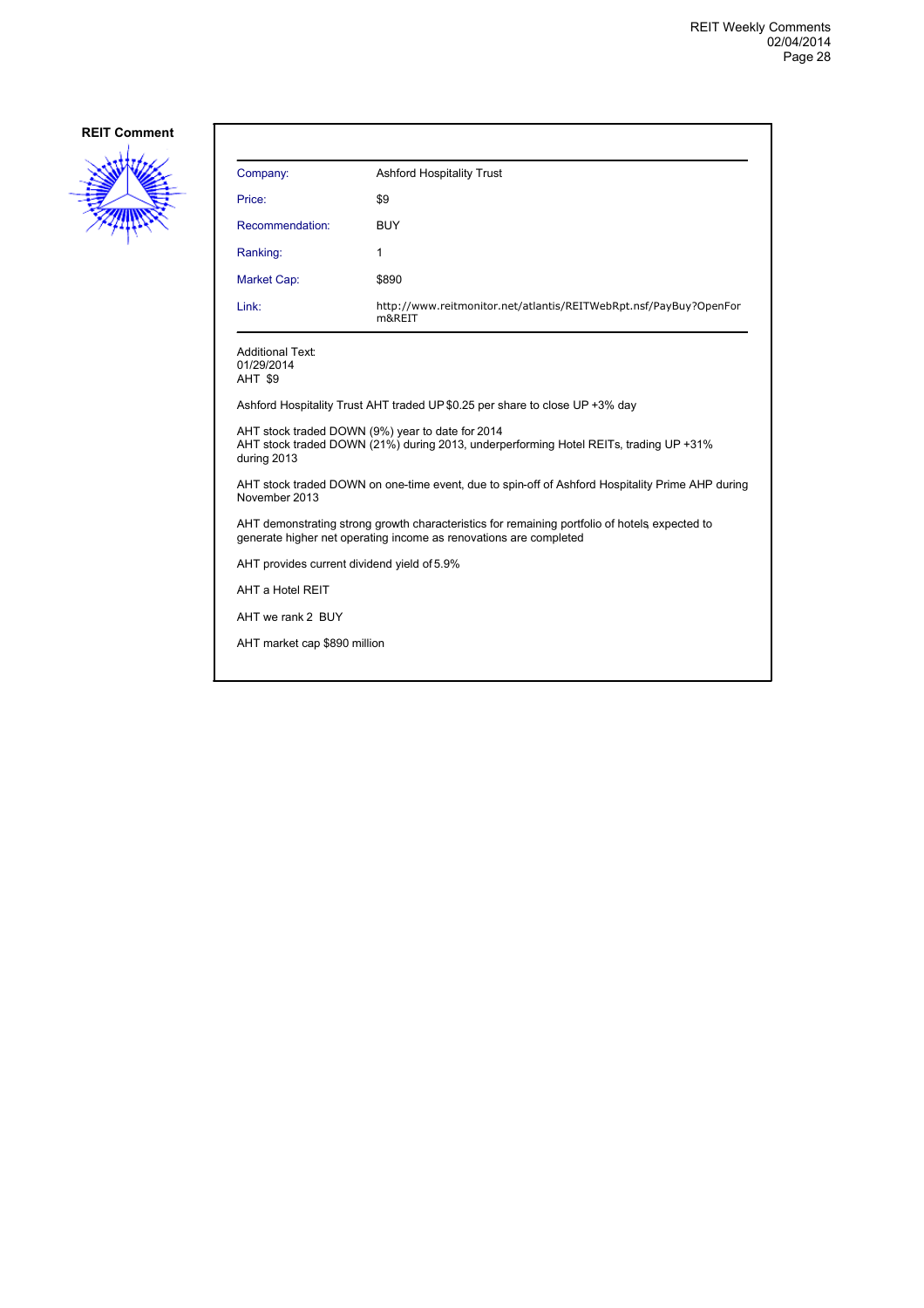

| Company:                                                                                                                                          | Plum Creek Timber                                                           |  |
|---------------------------------------------------------------------------------------------------------------------------------------------------|-----------------------------------------------------------------------------|--|
| Price:                                                                                                                                            | \$43                                                                        |  |
| Recommendation:                                                                                                                                   | <b>BUY</b>                                                                  |  |
| Ranking:                                                                                                                                          | $\overline{2}$                                                              |  |
| Market Cap:                                                                                                                                       | \$7,052                                                                     |  |
| Link:                                                                                                                                             | http://www.reitmonitor.net/atlantis/REITWebRpt.nsf/PayBuy?OpenFor<br>m&REIT |  |
| <b>Additional Text:</b><br>01/29/2014<br><b>PCL \$43</b>                                                                                          |                                                                             |  |
| Plum Creek Timber PCL traded DOWN (\$1.41) per share to close DOWN (3%) day                                                                       |                                                                             |  |
| PCL stock traded DOWN (7%) year to date for 2014<br>PCL stock traded UP +5% during 2013, outperforming Specialty REITs trading unchanged for 2013 |                                                                             |  |
| PCL varibility in new home sales and construction starts may impact trading in stocks of Specialty<br><b>Timber REITs</b>                         |                                                                             |  |

PCL this week's earnings announcement for 4Q 2013 indicated positive trend, although EPS for current quarter 1Q 2014 expected to decline due to lower real estate transactions

PCL 2014 harvest volume to increase due to recent \$1.1 billion acquisition of timberlands and other assets from MeadWestvaco

PCL stock price supported by current annual dividend yield of 4.1%

PCL a Specialty Timber REIT with a portfolio of timberlands and sawlog mills

PCL we rank 2 BUY

PCL market cap \$7.1 billion

PCL an S&P 500 Index REIT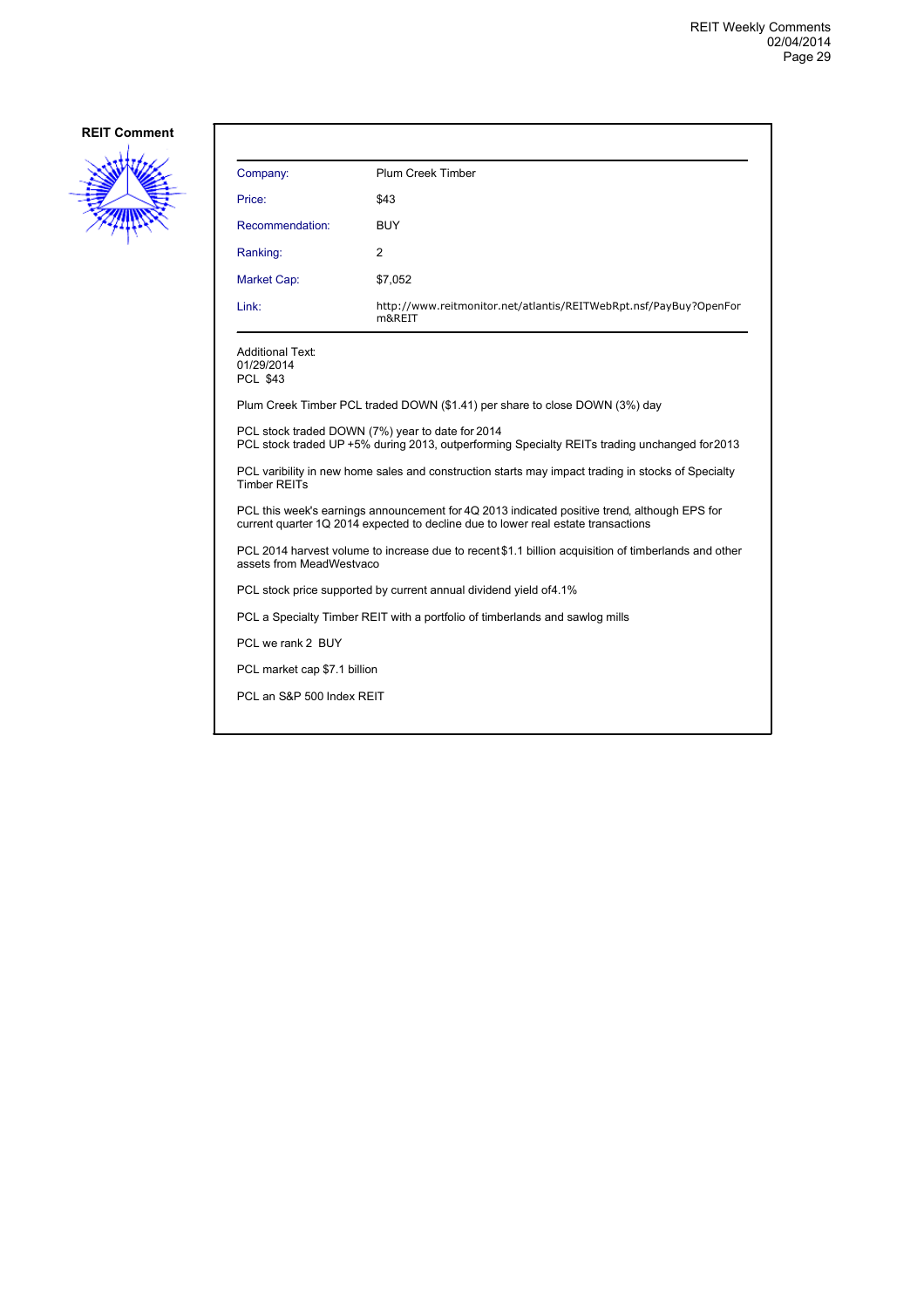

| Company:                                                 | Corporate Office Properties Trust                                                                                                                                                 |
|----------------------------------------------------------|-----------------------------------------------------------------------------------------------------------------------------------------------------------------------------------|
| Price:                                                   | \$24                                                                                                                                                                              |
| Recommendation:                                          | <b>HOLD</b>                                                                                                                                                                       |
| Ranking:                                                 | 3                                                                                                                                                                                 |
| <b>Market Cap:</b>                                       | \$2,214                                                                                                                                                                           |
| Link:                                                    | http://www.reitmonitor.net/atlantis/REITWebRpt.nsf/PayBuy?OpenFor<br>m&REIT                                                                                                       |
| <b>Additional Text:</b><br>01/29/2014<br><b>OFC \$24</b> |                                                                                                                                                                                   |
|                                                          | Corporate Office Properties Trust OFC traded DOWN (\$0.44) per share to close DOWN (2%) day                                                                                       |
| 2013                                                     | OFC stock traded UP +3% year to date for 2014<br>OFC stock traded DOWN (5%) during 2013, underperforming Office REITs, trading UP +6% for                                         |
|                                                          | OFC investors relieved by news of signing of federal budget bill for FY2014, removing uncertainty                                                                                 |
|                                                          | OFC today Office REIT Boston Properties BXP indicated stronger tone to lease negotiations in<br>metropolitan DC area, as a result of improved environment for federal contractors |
|                                                          | OFC management focused on renewal of 13% of office leases scheduled to expire by end of 2014                                                                                      |
| represents 70% of total rents                            | OFC exposure to DOD and intelligence agencies as well as contractors serving them, now                                                                                            |

OFC to discuss results for 4Q 2013 next week on February 7, 2014 with a conference call for investors scheduled at noon

OFC guidance for FFO for 2013 indicates decrease DOWN (7%)

OFC stock price supported by current annual dividend yield of 4.5%

OFC an Office REIT with a portfolio of office properties concentrated in metropolitan DC area

OFC UPGRADED to 3 HOLD

OFC market cap \$2.2 billion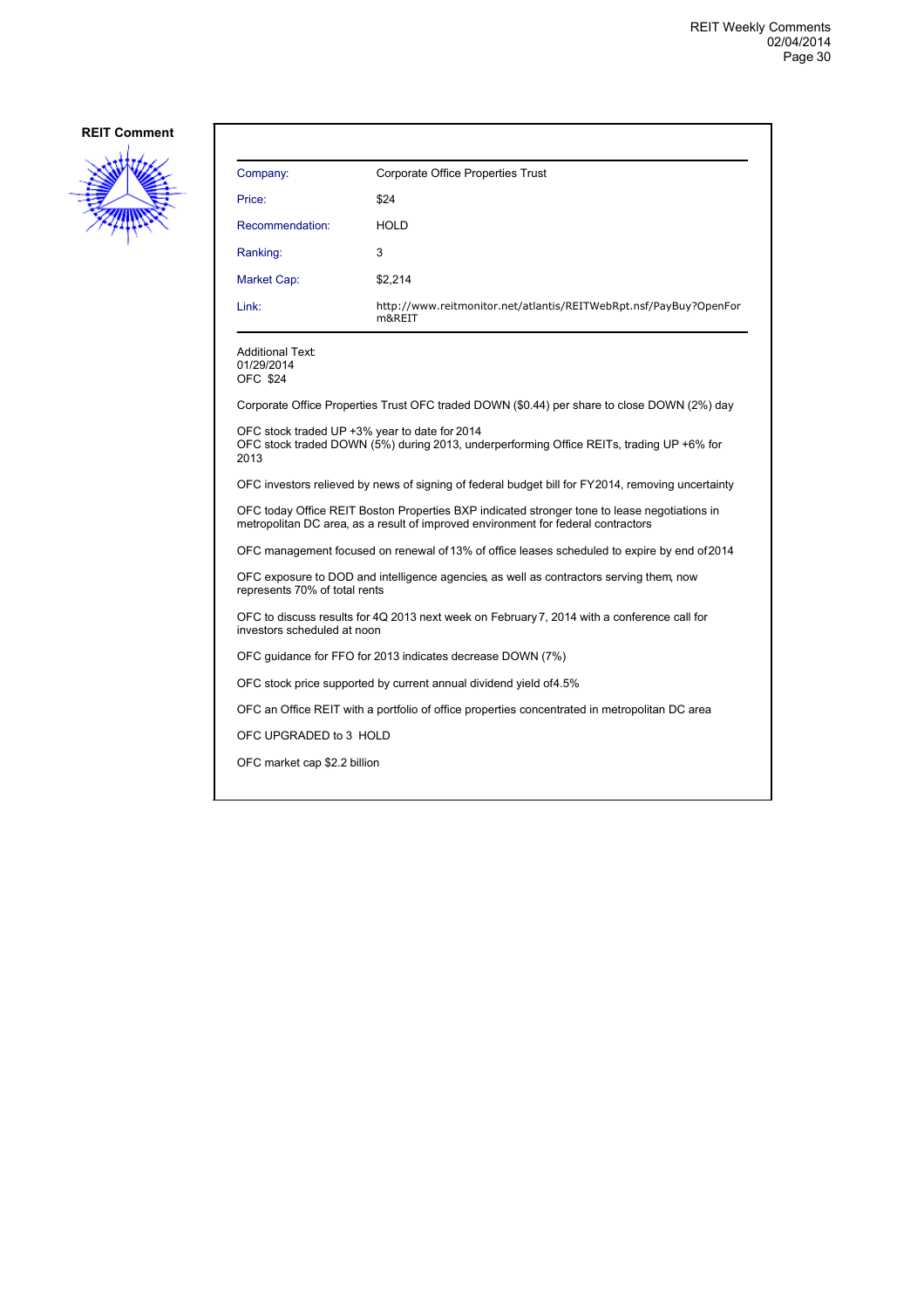

| Company:                                                                                                                                      | <b>Washington REIT</b>                                                                        |  |
|-----------------------------------------------------------------------------------------------------------------------------------------------|-----------------------------------------------------------------------------------------------|--|
| Price:                                                                                                                                        | \$23                                                                                          |  |
| Recommendation:                                                                                                                               | <b>HOLD</b>                                                                                   |  |
| Ranking:                                                                                                                                      | 3                                                                                             |  |
| Market Cap:                                                                                                                                   | \$1,504                                                                                       |  |
| Link:                                                                                                                                         | http://www.reitmonitor.net/atlantis/REITWebRpt.nsf/PayBuy?OpenFor<br>m&REIT                   |  |
| Additional Text:<br>01/29/2014<br><b>WRE \$23</b>                                                                                             |                                                                                               |  |
|                                                                                                                                               | Washington REIT WRE traded DOWN (\$0.32) per share to close DOWN (1%) day                     |  |
| WRE stock traded DOWN (3%) year to date for 2014<br>during 2013                                                                               | WRE stock traded DOWN (11%) during 2013, underperforming Office REITs, trading UP +6%         |  |
| spending in metropolitan DC area                                                                                                              | WRE signing of federal budget for FY 2014 should positively impact consumer and business      |  |
| scheduled at 11:00 AM                                                                                                                         | WRE to discuss results for 4Q 2013 on February 20, 2014, with a conference call for investors |  |
| WRE reduced guidance for FFO for 2013 to indicate decline DOWN (10%) due to divestiture of<br>medical office portfolio                        |                                                                                               |  |
| WRE announced 38% of dividend distributions during 2013 to qualify as untaxed return of capital                                               |                                                                                               |  |
|                                                                                                                                               | WRE stock price supported by current annual dividend yield of 5.3%                            |  |
| WRE an Office REIT with a diverse portfolio of office, retail, medical and residential properties<br>concentrated in the metropolitan DC area |                                                                                               |  |
| WRE we rank 3 HOLD                                                                                                                            |                                                                                               |  |
| WRE market cap \$1.5 billion                                                                                                                  |                                                                                               |  |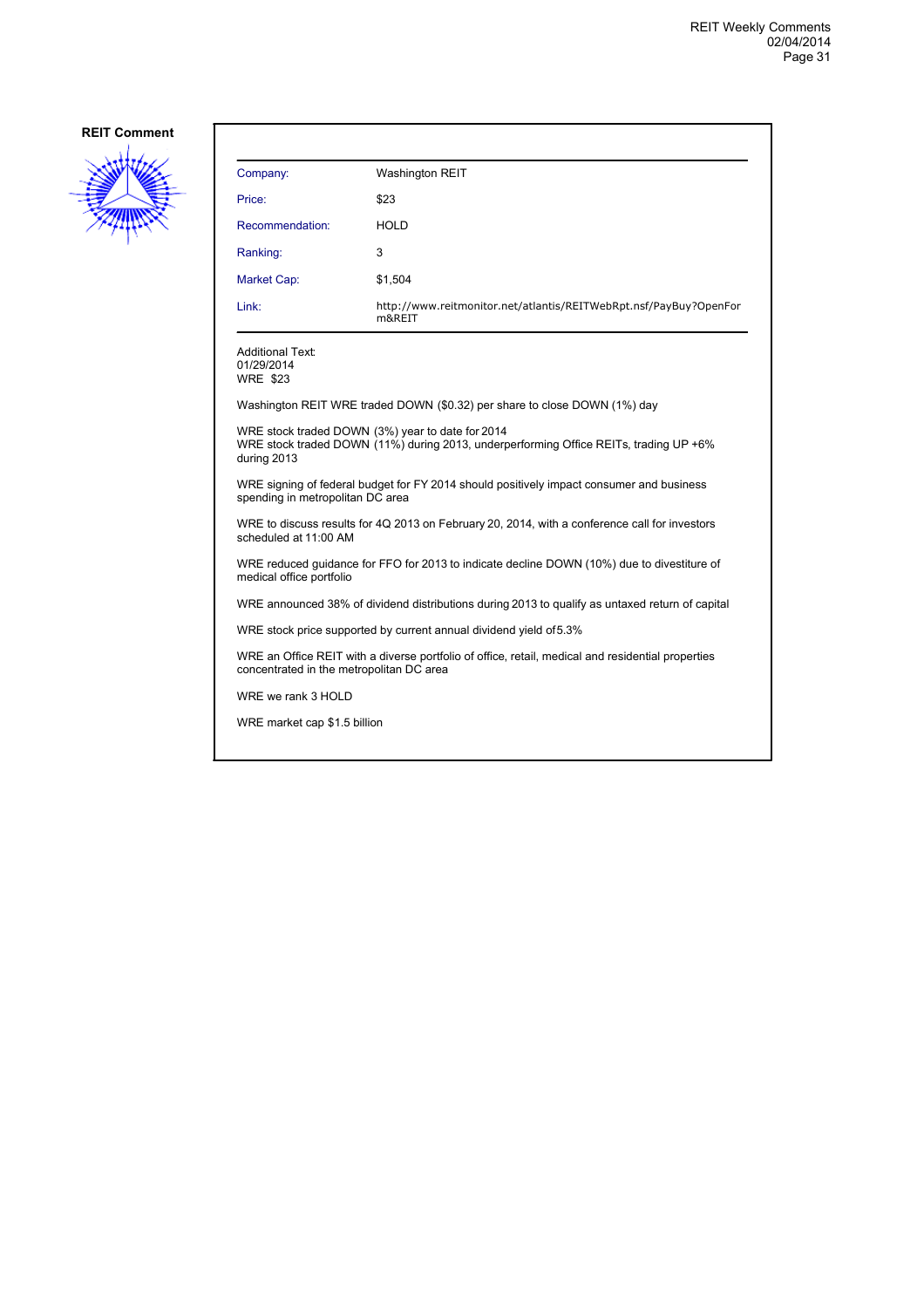

| Company:                                                                                                                                                       | <b>Equity Residential</b>                                                                          |  |
|----------------------------------------------------------------------------------------------------------------------------------------------------------------|----------------------------------------------------------------------------------------------------|--|
| Price:                                                                                                                                                         | \$54                                                                                               |  |
| Recommendation:                                                                                                                                                | <b>BUY</b>                                                                                         |  |
| Ranking:                                                                                                                                                       | $\overline{2}$                                                                                     |  |
| Market Cap:                                                                                                                                                    | \$20,279                                                                                           |  |
| Link:                                                                                                                                                          | http://www.reitmonitor.net/atlantis/REITWebRpt.nsf/PayBuy?OpenFor<br>m&REIT                        |  |
| <b>Additional Text:</b><br>01/30/2014<br><b>EQR \$54</b>                                                                                                       |                                                                                                    |  |
| in employment trends                                                                                                                                           | Equity Residential EQR report of higher new unemployment claims indicates week to week variability |  |
| EQR Labor Department reported new claims for unemployment UP+19,000 to 348,000 for week<br>ended January 25, 2014 from revised number for previous week        |                                                                                                    |  |
| EQR more stable 4 week moving average of new unemployment claims increased UF+750 to<br>333,000 from revised number for previous week                          |                                                                                                    |  |
| EQR Residential REITs benefit from positive employment trends, as most new jobs are taken by<br>25-34 year old age group, target market for apartment dwellers |                                                                                                    |  |
| EQR to discuss results for 4Q 2013 next week, with a conference call for investors scheduled on<br>Wednesday, February 5, 2014 at 11:00 AM                     |                                                                                                    |  |
| EQR top end of guidance range for FFO for 2013 indicates growth UP +3%, while guidance for FFO<br>for 2014 indicates growth UP +4% next year                   |                                                                                                    |  |
| EQR declared dividends increased UP+4% for 2013, with outlook for dividend growth during 2014<br>UP +3%                                                        |                                                                                                    |  |
|                                                                                                                                                                | EQR stock supported by current annual dividend yield of 3.3%                                       |  |
| EQR the largest publicly traded Residential REIT with a diverse portfolio of apartment communities                                                             |                                                                                                    |  |
| EQR we rank 2 BUY                                                                                                                                              |                                                                                                    |  |
|                                                                                                                                                                | EQR market cap \$20.3 billion                                                                      |  |
| EQR an S&P 500 Index REIT                                                                                                                                      |                                                                                                    |  |
|                                                                                                                                                                |                                                                                                    |  |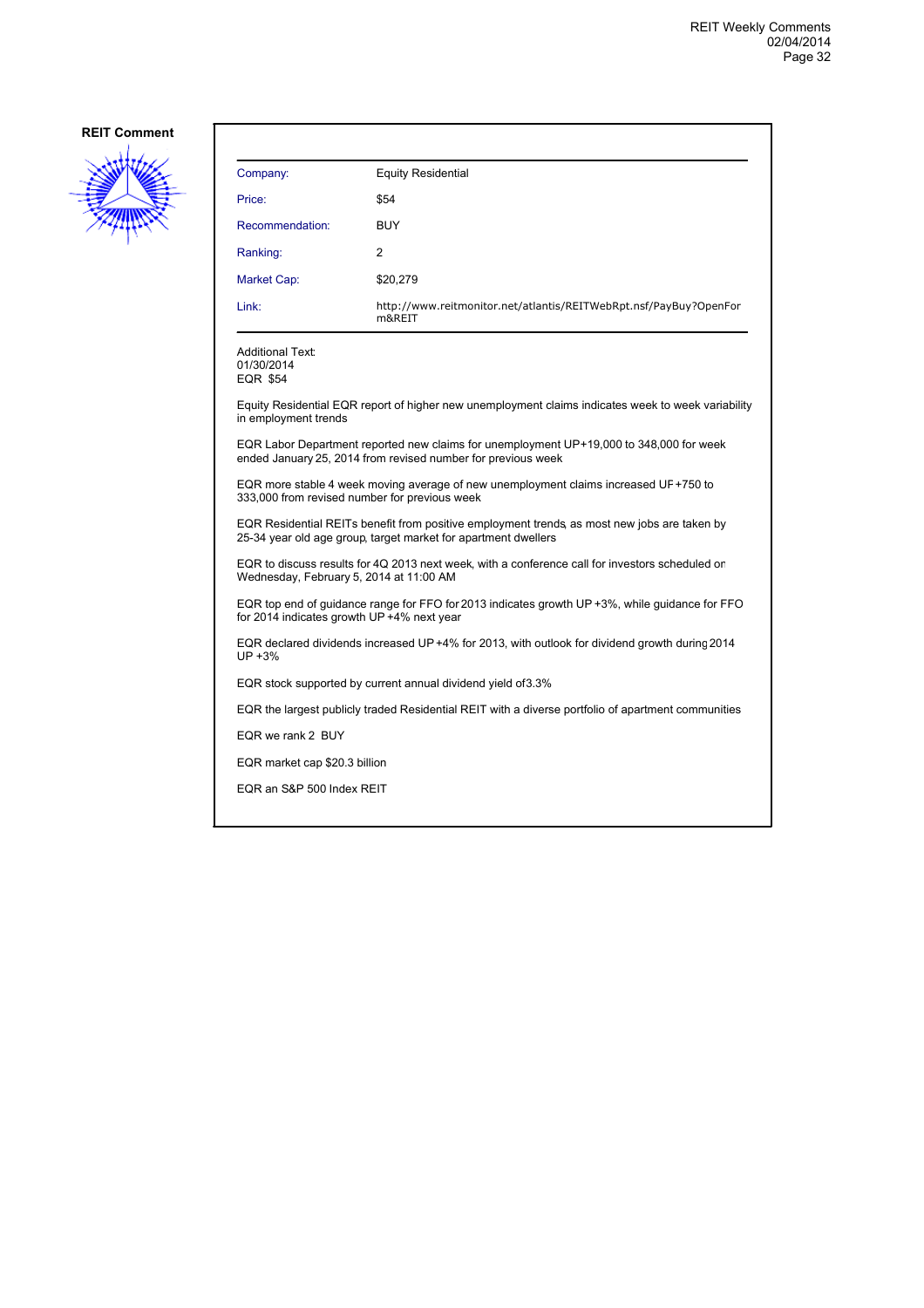

| Company:                                                                                                                                                                                                                                                                                                                                 | Prologis Inc                                                                                                                                                                                                                                                     |
|------------------------------------------------------------------------------------------------------------------------------------------------------------------------------------------------------------------------------------------------------------------------------------------------------------------------------------------|------------------------------------------------------------------------------------------------------------------------------------------------------------------------------------------------------------------------------------------------------------------|
| Price:                                                                                                                                                                                                                                                                                                                                   | \$37                                                                                                                                                                                                                                                             |
| Recommendation:                                                                                                                                                                                                                                                                                                                          | <b>BUY</b>                                                                                                                                                                                                                                                       |
| Ranking:                                                                                                                                                                                                                                                                                                                                 | 2                                                                                                                                                                                                                                                                |
| Market Cap:                                                                                                                                                                                                                                                                                                                              | \$18,686                                                                                                                                                                                                                                                         |
| Link:                                                                                                                                                                                                                                                                                                                                    | http://www.reitmonitor.net/atlantis/REITWebRpt.nsf/PayBuy?OpenFor<br>m&REIT                                                                                                                                                                                      |
| <b>Additional Text:</b><br>01/30/2014<br><b>PLD \$37</b>                                                                                                                                                                                                                                                                                 |                                                                                                                                                                                                                                                                  |
| conversion                                                                                                                                                                                                                                                                                                                               | Prologis Inc PLD 4Q 2013 core FFO \$0.43 (adjusted) v \$0.42 (adjusted) UP +2%<br>PLD 4Q 2013 core FFO (adjusted) excludes net charges of (\$0.01) per share relating to debt                                                                                    |
|                                                                                                                                                                                                                                                                                                                                          | PLD 2013 core FFO \$1.65 (adjusted) v \$1.74 (adjusted) DOWN (5%)<br>PLD 2013 core FFO (adjusted) excludes net charges of (\$0.08) per share relating to debt conversion<br>PLD reported results within previous guidance range 2013 FFO \$1.64-\$1.66 per share |
| 95%-96%                                                                                                                                                                                                                                                                                                                                  | PLD new guidance 2014 core FFO \$1.74-\$1.82 v \$1.65 (adjusted) UP +5%-+10%<br>PLD new guidance 2014 core FFO assumes same property NOI UP +3%-+4% with occupancy                                                                                               |
|                                                                                                                                                                                                                                                                                                                                          | PLD 4Q 2013 same property NOI UP +3.0% on cash basis<br>PLD 4Q 2013 same property occupancy 95.1% UP +1.2%                                                                                                                                                       |
| PLD 4Q 2013 tenant retention 87%                                                                                                                                                                                                                                                                                                         | PLD 4Q 2013 rents on lease turnover UP +5.9%                                                                                                                                                                                                                     |
|                                                                                                                                                                                                                                                                                                                                          | PLD management expecting strong returns on new developments particularly for international                                                                                                                                                                       |
| markets<br>PLD development in US concentrated in areas with high rents including TX and Los Angeles<br>PLD investing \$1.8-\$2.2 billion in new construction starts for 2014<br>PLD seeing lower cap rates on property transactions in EU indicating higher valuations<br>PLD cap rates on core assets in US lower by (0.1%) during 2014 |                                                                                                                                                                                                                                                                  |
| PLD provides current yield of 3.0%                                                                                                                                                                                                                                                                                                       |                                                                                                                                                                                                                                                                  |
|                                                                                                                                                                                                                                                                                                                                          | PLD an Industrial REIT with a portfolio of bulk distribution facilities in US, Europe and Asia                                                                                                                                                                   |
| PLD we rank 2 BUY                                                                                                                                                                                                                                                                                                                        |                                                                                                                                                                                                                                                                  |
| PLD market cap \$18.7 billion                                                                                                                                                                                                                                                                                                            |                                                                                                                                                                                                                                                                  |
| PLD an S&P 500 Index REIT                                                                                                                                                                                                                                                                                                                |                                                                                                                                                                                                                                                                  |
|                                                                                                                                                                                                                                                                                                                                          |                                                                                                                                                                                                                                                                  |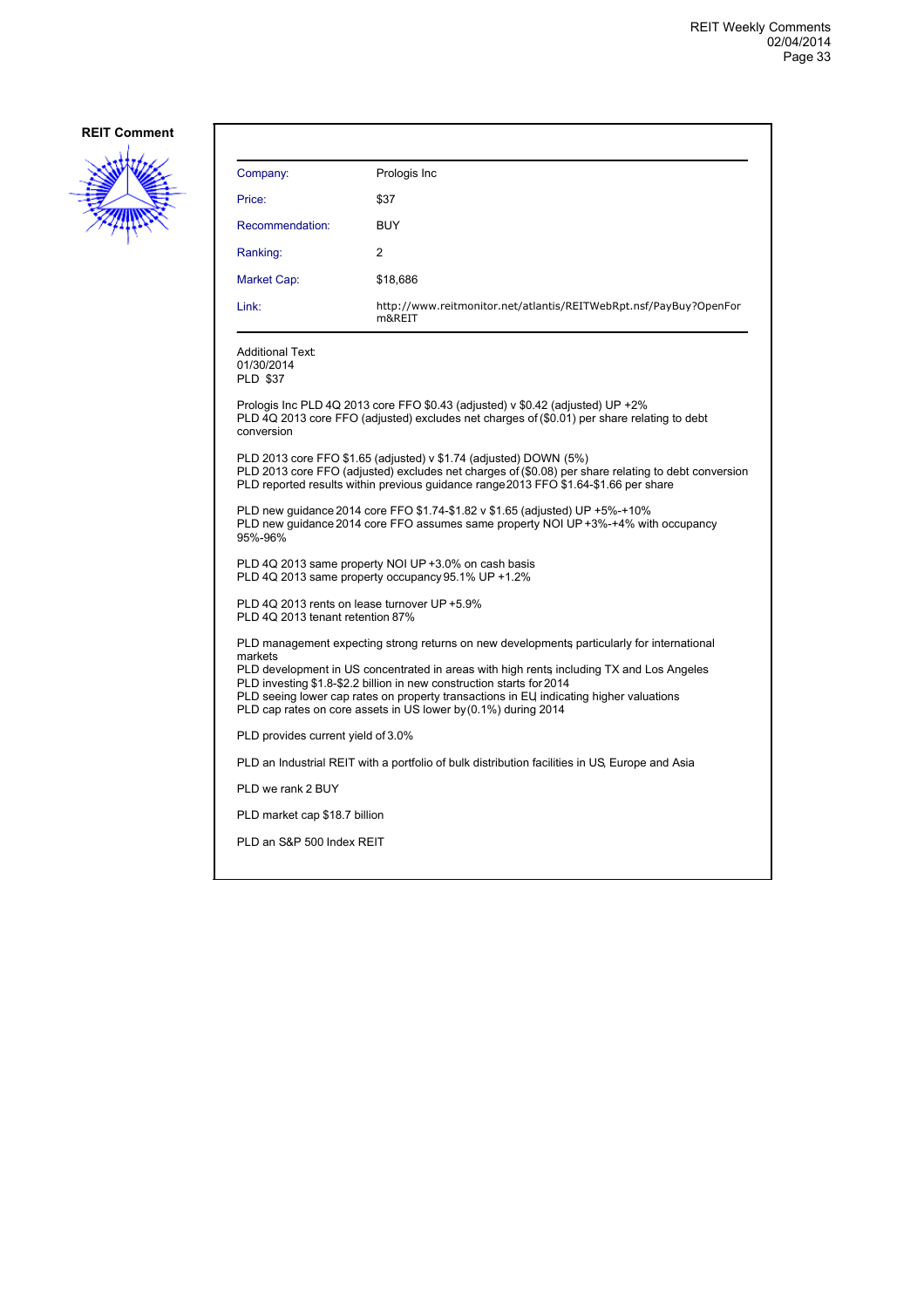

| Company:                                           | <b>AvalonBay Communities</b>                                                                     |
|----------------------------------------------------|--------------------------------------------------------------------------------------------------|
| Price:                                             | \$118                                                                                            |
| Recommendation:                                    | <b>BUY</b>                                                                                       |
| Ranking:                                           | 2                                                                                                |
| Market Cap:                                        | \$15,245                                                                                         |
| Link:                                              | http://www.reitmonitor.net/atlantis/REITWebRpt.nsf/PayBuy?OpenFor<br>m&REIT                      |
| <b>Additional Text:</b><br>01/30/2014<br>AVB \$118 |                                                                                                  |
| 2Q 2014                                            | AvalonBay Communities AVB increased quarterly dividend distribution by8% to \$1.16 per share for |
| AVB new annual dividend \$4.64 per share           |                                                                                                  |
| AVB new yield 3.9%                                 |                                                                                                  |
|                                                    | AVB announced 40% of dividend distributions for 2014 represent capital gains                     |
| coast locations                                    | AVB a Residential REIT with a portfolio of upscale apartment communities in east coast and west  |
| AVB we rank 2 BUY                                  |                                                                                                  |
| AVB market cap \$15.2 billion                      |                                                                                                  |
| AVB an S&P 500 Index REIT                          |                                                                                                  |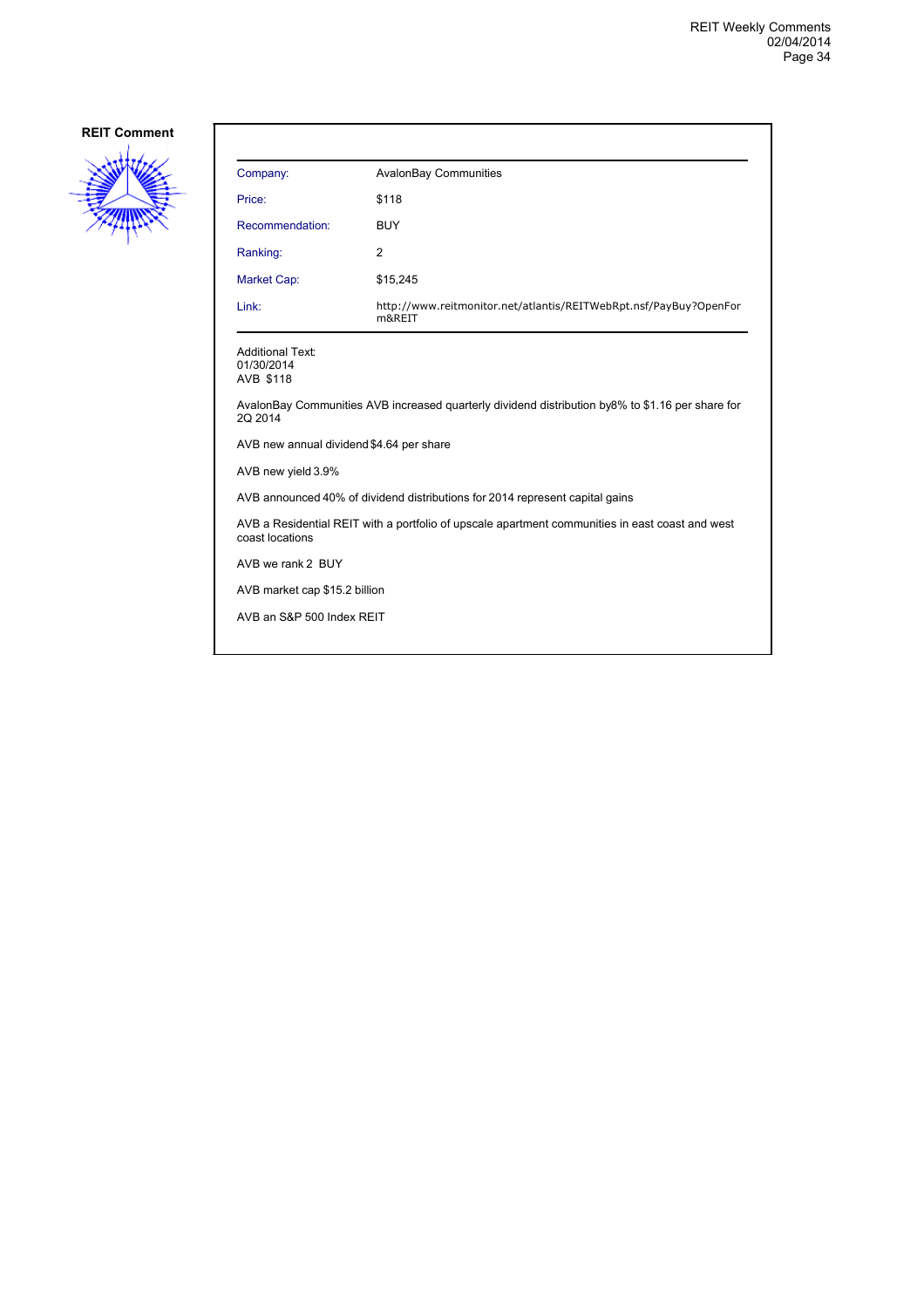

| Company:                                                                                                                                                                                                                                                                                                                                                                                        | <b>AvalonBay Communities</b>                                                                                                                                                                                                                                      |  |
|-------------------------------------------------------------------------------------------------------------------------------------------------------------------------------------------------------------------------------------------------------------------------------------------------------------------------------------------------------------------------------------------------|-------------------------------------------------------------------------------------------------------------------------------------------------------------------------------------------------------------------------------------------------------------------|--|
| Price:                                                                                                                                                                                                                                                                                                                                                                                          | \$118                                                                                                                                                                                                                                                             |  |
| Recommendation:                                                                                                                                                                                                                                                                                                                                                                                 | <b>BUY</b>                                                                                                                                                                                                                                                        |  |
| Ranking:                                                                                                                                                                                                                                                                                                                                                                                        | 2                                                                                                                                                                                                                                                                 |  |
| Market Cap:                                                                                                                                                                                                                                                                                                                                                                                     | \$15,245                                                                                                                                                                                                                                                          |  |
| Link:                                                                                                                                                                                                                                                                                                                                                                                           | http://www.reitmonitor.net/atlantis/REITWebRpt.nsf/PayBuy?OpenFor<br>m&REIT                                                                                                                                                                                       |  |
| <b>Additional Text:</b><br>01/30/2014<br>AVB \$118                                                                                                                                                                                                                                                                                                                                              |                                                                                                                                                                                                                                                                   |  |
| costs, debt prepayment and other items                                                                                                                                                                                                                                                                                                                                                          | AvalonBay Communities AVB 4Q 2013 FFO \$1.62 (adjusted) v \$1.38 (adjusted) UP +17%<br>AVB 4Q 2013 FFO (adjusted) excludes net charges of (\$0.11) per share relating to transaction                                                                              |  |
| debt prepayment and other items                                                                                                                                                                                                                                                                                                                                                                 | AVB 2013 FFO \$6.23 (adjusted) v \$5.42 (adjusted) UP +15%<br>AVB 2013 FFO (adjusted) excludes net charges of (\$0.11) per share relating to transaction costs.<br>AVB results slightly below previous 2013 FFO guidance range \$6.25-\$6.36 (adjusted) per share |  |
|                                                                                                                                                                                                                                                                                                                                                                                                 | AVB new guidance 2014 FFO \$6.60-\$6.90 v \$6.23 (adjusted) UP +6%-+11%<br>AVB new quidance 2014 FFO assumes same property NOI UP +3.0%-+5.0%                                                                                                                     |  |
| AVB 4Q 2013 same property NOI UP +2.9%                                                                                                                                                                                                                                                                                                                                                          | AVB 4Q 2013 same property occupancy 96.0% DOWN (0.3%)<br>AVB 4Q 2013 same property average monthly rent \$2,184 UP +3.8%                                                                                                                                          |  |
| of 12%                                                                                                                                                                                                                                                                                                                                                                                          | AVB investing \$2.8B to develop 29 new apartment communities for total portfolio capacity increment                                                                                                                                                               |  |
| AVB management commented that home affordability favors apartment dwellers continuing to rent<br>instead of buy<br>AVB new supply of apartments expected to impact same property NOI in DC and Seattle<br>representing 20% of same property portfolio for AVB<br>AVB Lehman holdings of AVB and Equity Residential EQR stock reduced by more than80%,<br>according to Lehman bankruptcy filings |                                                                                                                                                                                                                                                                   |  |
| AVB increased dividend distribution by 8%, bringing current annual dividend yield to 3.9%                                                                                                                                                                                                                                                                                                       |                                                                                                                                                                                                                                                                   |  |
| coast locations                                                                                                                                                                                                                                                                                                                                                                                 | AVB a Residential REIT with a portfolio of upscale apartment communities in east coast and west                                                                                                                                                                   |  |
| AVB we rank 2 BUY                                                                                                                                                                                                                                                                                                                                                                               |                                                                                                                                                                                                                                                                   |  |
| AVB market cap \$15.2 billion                                                                                                                                                                                                                                                                                                                                                                   |                                                                                                                                                                                                                                                                   |  |
| AVB an S&P 500 Index REIT                                                                                                                                                                                                                                                                                                                                                                       |                                                                                                                                                                                                                                                                   |  |
|                                                                                                                                                                                                                                                                                                                                                                                                 |                                                                                                                                                                                                                                                                   |  |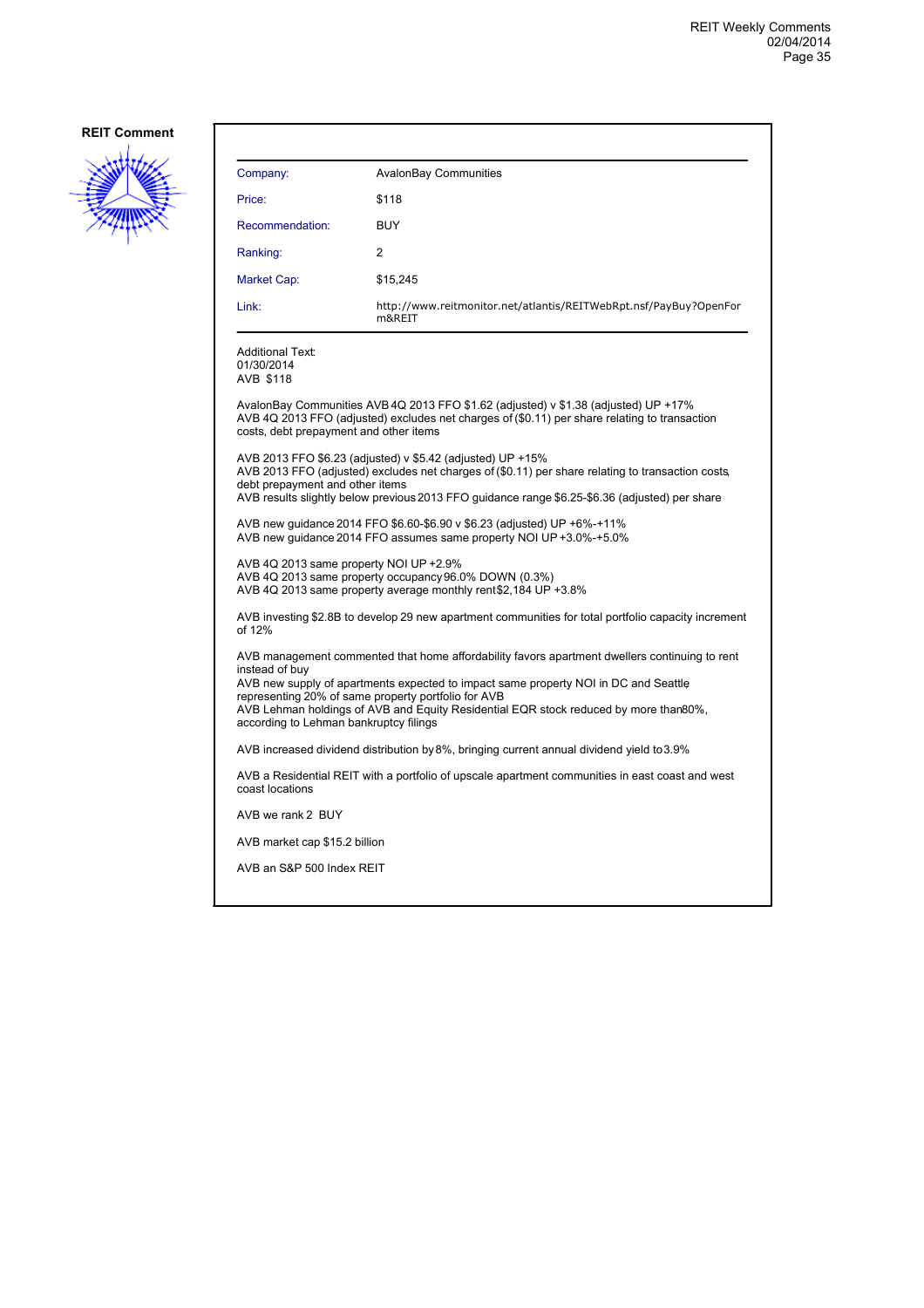

| Company:                                                                                                                                                    | <b>DCT Industrial Trust</b>                                                 |  |
|-------------------------------------------------------------------------------------------------------------------------------------------------------------|-----------------------------------------------------------------------------|--|
| Price:                                                                                                                                                      | \$7                                                                         |  |
| Recommendation:                                                                                                                                             | <b>BUY</b>                                                                  |  |
| Ranking:                                                                                                                                                    | 2                                                                           |  |
| Market Cap:                                                                                                                                                 | \$2,258                                                                     |  |
| Link:                                                                                                                                                       | http://www.reitmonitor.net/atlantis/REITWebRpt.nsf/PayBuy?OpenFor<br>m&REIT |  |
| <b>Additional Text:</b><br>01/30/2014<br>DCT \$7                                                                                                            |                                                                             |  |
| DCT Industrial Trust DCT news of higher than expected GDP growth for 4Q 2103 a positive signal<br>for Industrial REITs                                      |                                                                             |  |
| DCT report from BEA (Bureau of Economic Analysis of US Department of Commerce) found US<br>GDP increased UP +3.2% for 4Q 2014, compared to 3Q 2013 UP +4.1% |                                                                             |  |
| DCT to discuss results for 4Q 2013 next week on Friday, February 7, 2013, with a conference call for<br>investors scheduled at 11:00 AM                     |                                                                             |  |
| DCT guidance for FFO for 2013 indicates growth UP +7%                                                                                                       |                                                                             |  |
| DCT stock price supported by current annual dividend yield of 4.1%                                                                                          |                                                                             |  |
|                                                                                                                                                             | DCT an Industrial REIT with a portfolio of bulk distribution facilities     |  |
| DCT we rank 2 BUY                                                                                                                                           |                                                                             |  |
| DCT market cap \$2.3 billion                                                                                                                                |                                                                             |  |
|                                                                                                                                                             |                                                                             |  |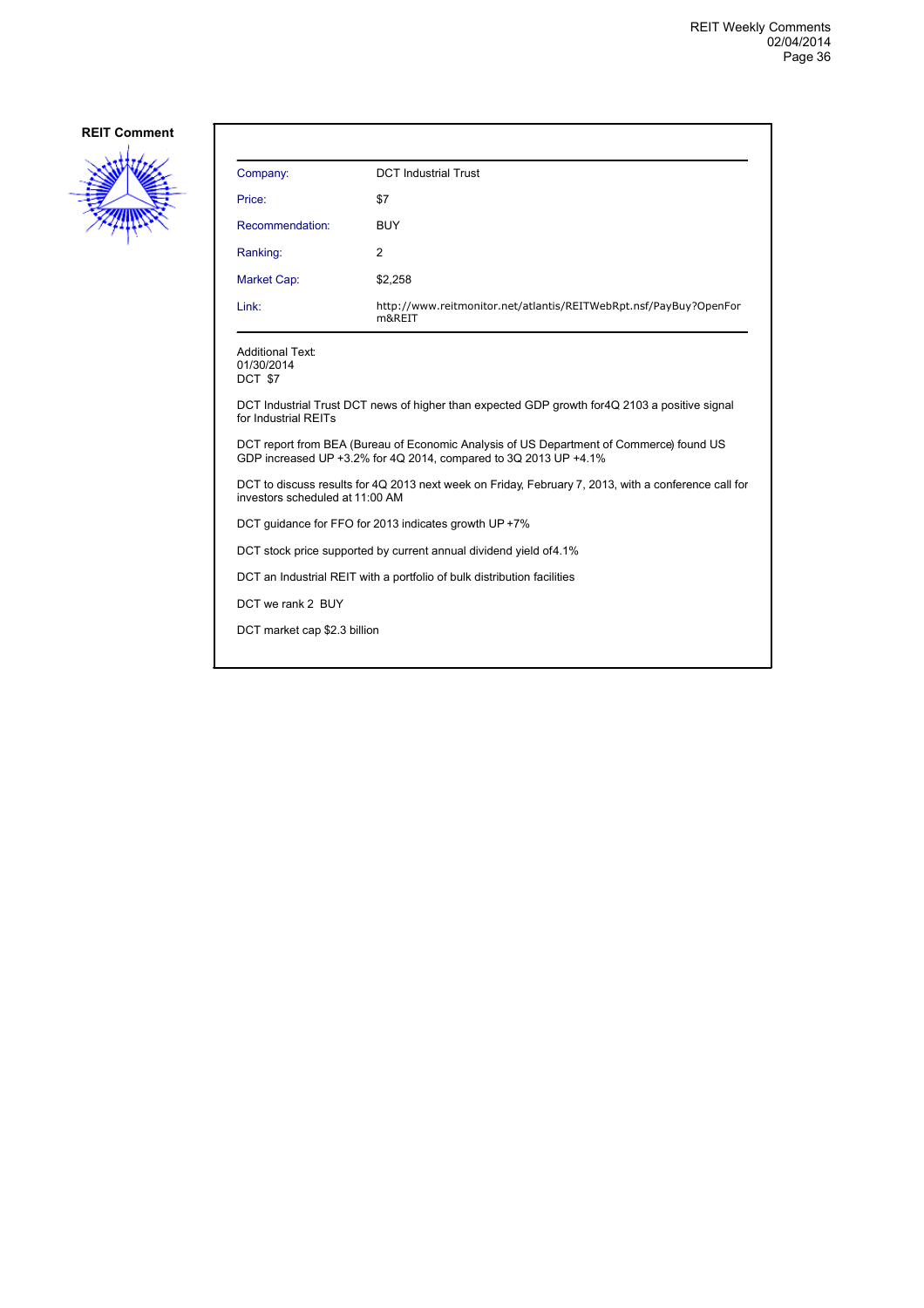

| Company:        | Simon Property Group                                                        |
|-----------------|-----------------------------------------------------------------------------|
| Price:          | \$151                                                                       |
| Recommendation: | <b>BUY</b>                                                                  |
| Ranking:        | 2                                                                           |
| Market Cap:     | \$54,593                                                                    |
| Link:           | http://www.reitmonitor.net/atlantis/REITWebRpt.nsf/PayBuy?OpenFor<br>m&REIT |

SPG \$151

Simon Property Group SPG better than expected economic news supports trading in Retail REITs

SPG report from BEA (Bureau of Economic Analysis of US Department of Commerce) found US GDP increased UP +3.2% for 4Q 2014, compared to 3Q 2013 UP +4.1%

SPG report noted personal consumption expenditures increased UP +3.3% for 4Q 2013, accelerating from UP +2.0% for 3Q 2013

SPG price index increased UP +1.7% for 4Q 2013, compared to UP +1.5% for 3Q 2013

SPG to report results for 4Q 2013 tomorrow January 31, 2014, with a conference call scheduled for investors at 10:00 AM

SPG during 2013 increased guidance for FFO each quarter, now indicating FFO growth UP +10%

SPG increased dividend by 4%, bringing current annual dividend yield to 3.2%

SPG a Retail REIT with a portfolio of regional malls and brand name outlet centers in US Europe and Asia

SPG we rank 2 BUY

SPG market cap \$54.6 billion

SPG an S&P 500 Index REIT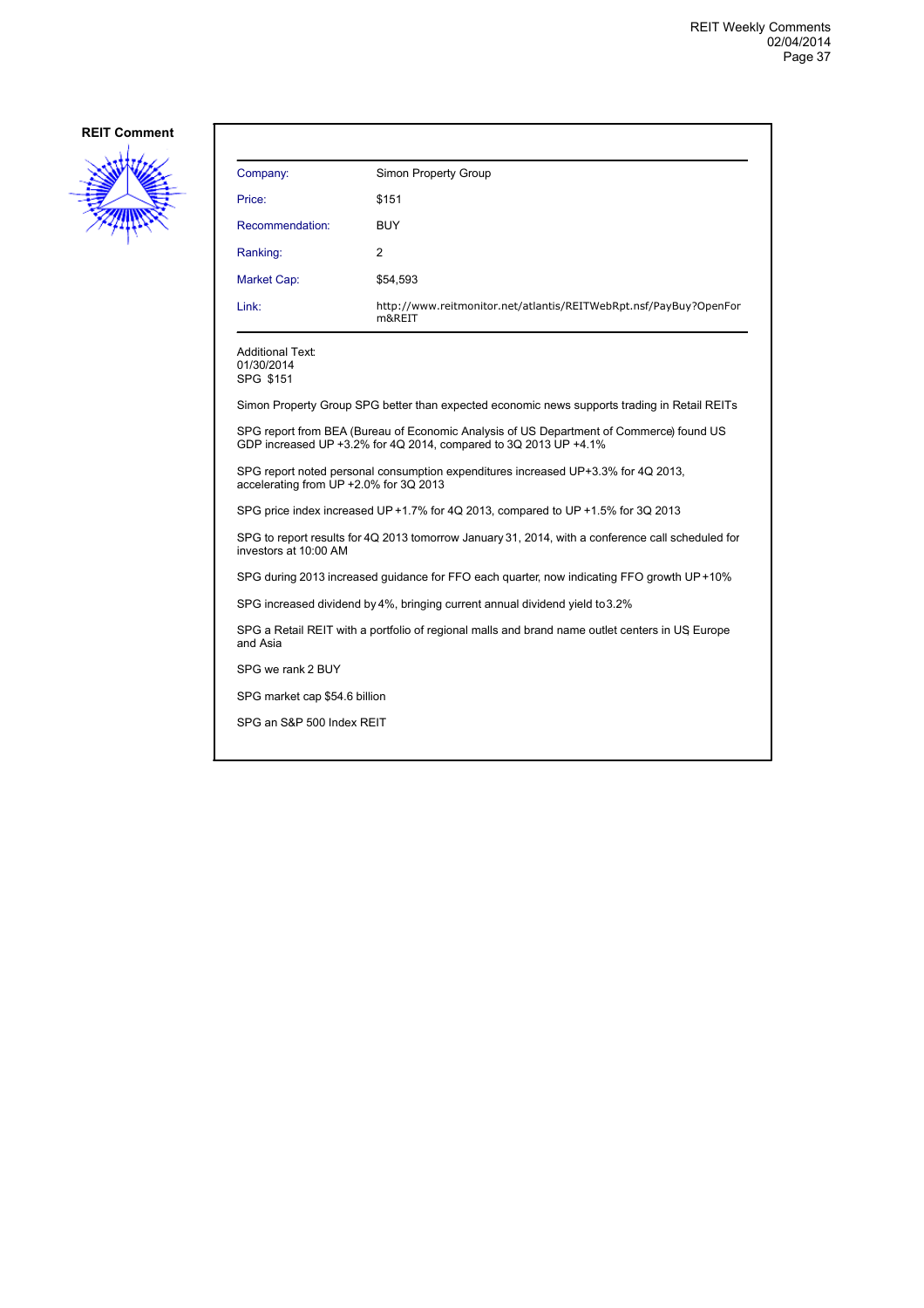

| Company:        | Annaly Capital Management                                                   |
|-----------------|-----------------------------------------------------------------------------|
| Price:          | \$11                                                                        |
| Recommendation: | <b>BUY</b>                                                                  |
| Ranking:        | 1                                                                           |
| Market Cap:     | \$10,035                                                                    |
| Link:           | http://www.reitmonitor.net/atlantis/REITWebRpt.nsf/PayBuy?OpenFor<br>m&REIT |

Additional Text: 01/30/2014

NLY \$11

Annaly Capital Management NLY news of lower pending home sales may indicate restraining factor of higher prices, as well as impact of cold weather

NLY report from NAR (National Association of Realtors) found pending sales of existing homes DOWN (8.7%) for December 2013 from prior month, now DOWN (8.8%) from December 2012

NLY latest report of actual sales of existing homes showed increase UP +6.2% from previous year, with prices UP +11.0%

NLY economist for NAR maintaining forecast for existing home sales of 5.1 million homes for 2013, UP +10%

NLY status quo for Financial Mortgage REITs now appears likely to be maintained through 2016 elections

NLY continuity of existing structure for conforming loans expected to continue under new federal agency, if not through Fannie Mae FNMA

NLY stock price supported by current annual dividend yield of 13.3%, above the midpoint of the range for Financial Mortgage REITs

NLY a Financial Mortgage REIT with a portfolio of agency guaranteed Residential MBS

NLY we rank 1 BUY

NLY market cap \$10.0 billion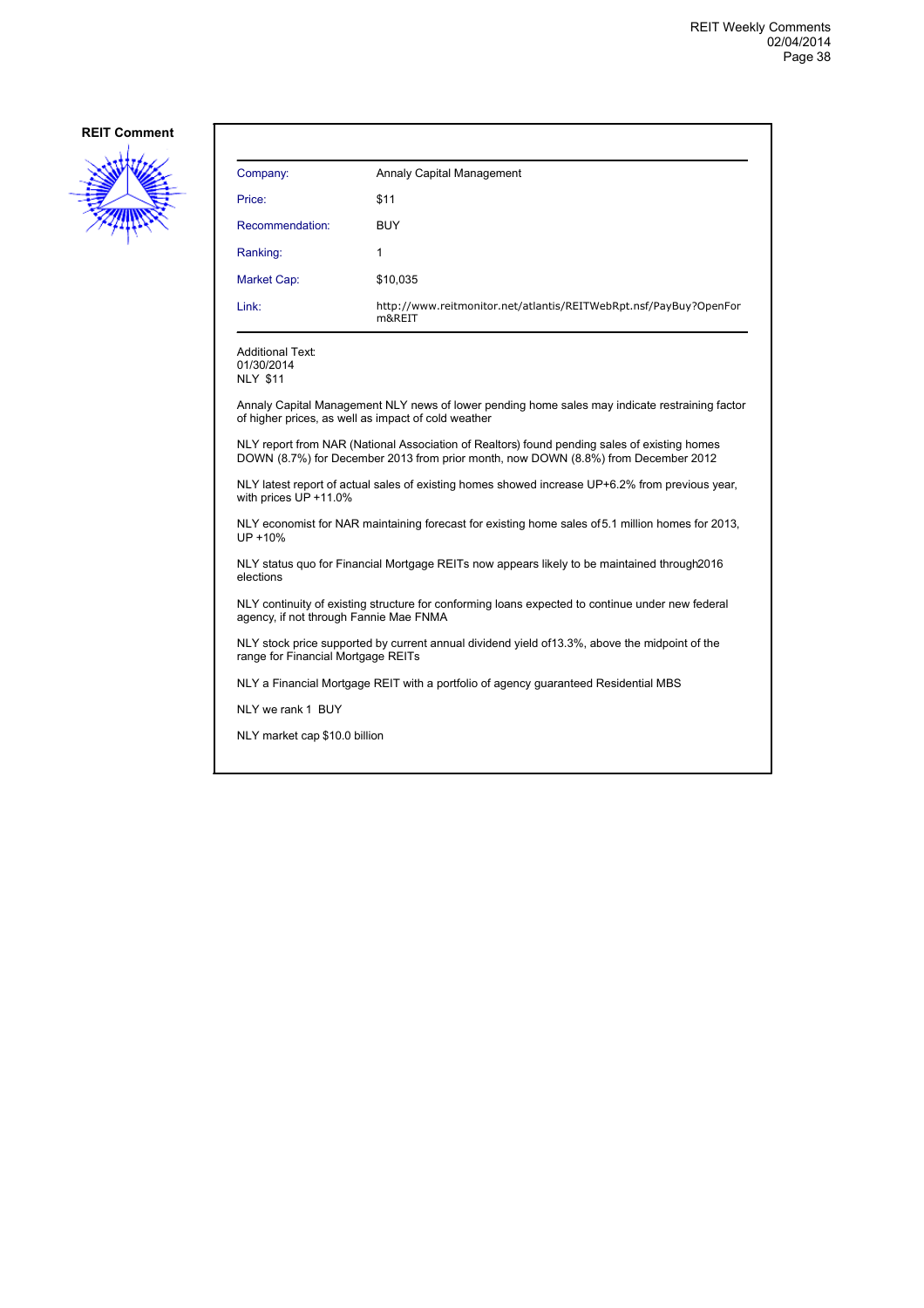

| Company:                                                                                                               | Duke Realty                                                                                                                                                                                                                            |  |
|------------------------------------------------------------------------------------------------------------------------|----------------------------------------------------------------------------------------------------------------------------------------------------------------------------------------------------------------------------------------|--|
| Price:                                                                                                                 | \$15                                                                                                                                                                                                                                   |  |
| Recommendation:                                                                                                        | BUY                                                                                                                                                                                                                                    |  |
| Ranking:                                                                                                               | 2                                                                                                                                                                                                                                      |  |
| Market Cap:                                                                                                            | \$4,803                                                                                                                                                                                                                                |  |
| Link:                                                                                                                  | http://www.reitmonitor.net/atlantis/REITWebRpt.nsf/PayBuy?OpenFor<br>m&REIT                                                                                                                                                            |  |
| <b>Additional Text:</b><br>01/30/2014<br><b>DRE \$15</b>                                                               |                                                                                                                                                                                                                                        |  |
|                                                                                                                        | Duke Realty DRE 4Q 2013 core FFO \$0.29 (adjusted) v \$0.27 (adjusted) UP +7%<br>DRE 4Q 2013 core FFO (adjusted) excludes net charges of (\$0.01) per share relating to debt<br>prepayment, preferred share redemption and other items |  |
|                                                                                                                        | DRE 2013 core FFO \$1.10 (adjusted) v \$1.02 (adjusted) UP +8%<br>DRE 2013 core FFO (adjusted) excludes net charges of (\$0.02) per share relating to debt<br>prepayment, preferred share redemption and other items                   |  |
| DRE new quidance 2014 core FFO \$1.11-\$1.19 v \$1.10 UP +1%-+8%                                                       |                                                                                                                                                                                                                                        |  |
| DRE 4Q 2013 same property NOI UP +2.3%<br>DRE 4Q 2013 portfolio occupancy 95.3% for bulk distribution UP +0.7%         |                                                                                                                                                                                                                                        |  |
| DRE 4Q 2013 average rents on lease turnover UP +5.1%<br>DRE 4Q 2013 tenant retention 91%                               |                                                                                                                                                                                                                                        |  |
| DRE investing \$550 million in development projects to add 2% to capacity of bulk distribution                         |                                                                                                                                                                                                                                        |  |
| portfolio<br>DRE 2013 dispositions \$877 million, including suburban office properties and medical office<br>buildings |                                                                                                                                                                                                                                        |  |
| DRE to discuss results for 4Q 2013 this afternoon with a conference call for investors scheduled at<br>3:00 PM         |                                                                                                                                                                                                                                        |  |
|                                                                                                                        | DRE announced 43% of dividend distributions for 2013 to be taxed as capital gain                                                                                                                                                       |  |
|                                                                                                                        | DRE stock price supported by current annual dividend yield of 4.7%                                                                                                                                                                     |  |
| properties                                                                                                             | DRE an Industrial REIT with a diverse portfolio of distribution, industrial, commercial and office                                                                                                                                     |  |
| DRE we rank 2 BUY                                                                                                      |                                                                                                                                                                                                                                        |  |
| DRE market cap \$4.8 billion                                                                                           |                                                                                                                                                                                                                                        |  |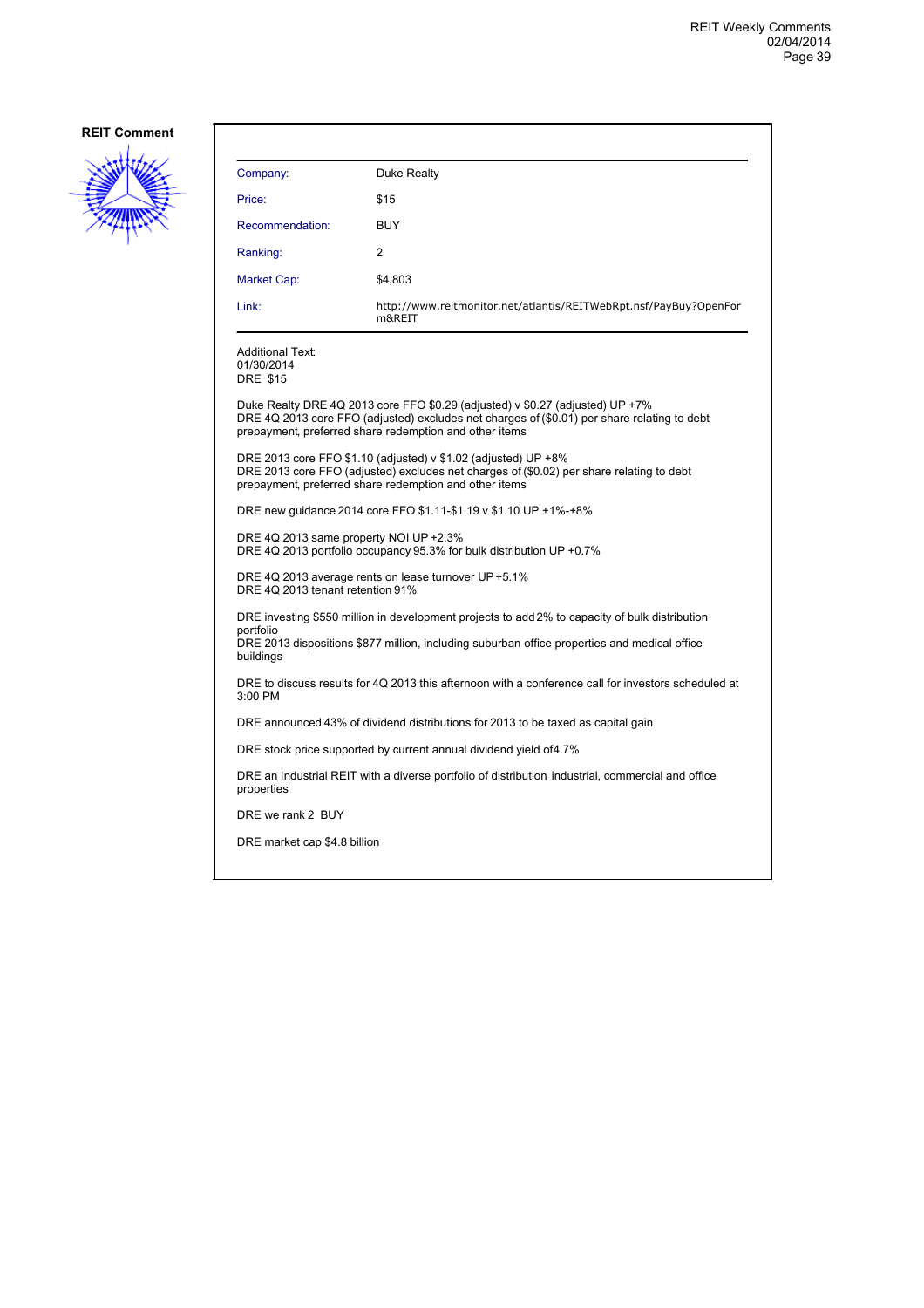

| Company:                                                                                                                                                                                                                                                                                                                                 | <b>SL Green Realty</b>                                                                                                                                                                 |  |
|------------------------------------------------------------------------------------------------------------------------------------------------------------------------------------------------------------------------------------------------------------------------------------------------------------------------------------------|----------------------------------------------------------------------------------------------------------------------------------------------------------------------------------------|--|
| Price:                                                                                                                                                                                                                                                                                                                                   | \$92                                                                                                                                                                                   |  |
| Recommendation:                                                                                                                                                                                                                                                                                                                          | SELL                                                                                                                                                                                   |  |
| Ranking:                                                                                                                                                                                                                                                                                                                                 | 4                                                                                                                                                                                      |  |
| Market Cap:                                                                                                                                                                                                                                                                                                                              | \$8,747                                                                                                                                                                                |  |
| Link:                                                                                                                                                                                                                                                                                                                                    | http://www.reitmonitor.net/atlantis/REITWebRpt.nsf/PayBuy?OpenFor<br>m&REIT                                                                                                            |  |
| <b>Additional Text:</b><br>01/30/2014<br><b>SLG \$92</b>                                                                                                                                                                                                                                                                                 |                                                                                                                                                                                        |  |
|                                                                                                                                                                                                                                                                                                                                          | SL Green Realty SLG 4Q 2013 FFO $$1.42$ (adjusted) v $$1.16$ (adjusted) UP +22%<br>SLG 4Q 2013 FFO (adjusted) excludes net charges of (\$0.04) per share relating to transaction costs |  |
| SLG 2013 FFO \$5.21 (adjusted) v \$5.35 (adjusted) DOWN (3%)<br>SLG 2013 FFO (adjusted) excludes net charges of (\$0.05) per share relating to transaction costs<br>SLG excluding unusual gain of \$0.73 per share from FFO for previous year, 2013 FFO UP +13%<br>SLG exceeded previous quidance range 2013 FFO \$5.12-\$5.16 per share |                                                                                                                                                                                        |  |
| SLG no quidance provided for FFO for 2014                                                                                                                                                                                                                                                                                                |                                                                                                                                                                                        |  |
| SLG 4Q 2013 combined same property NOI UP +3.1% on cash basis                                                                                                                                                                                                                                                                            |                                                                                                                                                                                        |  |
| SLG 4Q 2013 same property occupancy for Manhattan portfolio 96.1% UP +0.3%<br>SLG 4Q 2013 average rents on mark-to-market lease turnover for Manhattan portfolio UP +11.4%<br>SLG 4Q 2013 average starting annualized cash rent per square foot for Manhattan portfolio\$47.66<br>DOWN (16%)                                             |                                                                                                                                                                                        |  |
| SLG 4Q 2013 same property occupancy for suburban office portfolio 82.1% UP +0.9%<br>SLG 4Q 2013 average rents on mark-to-market lease turnover for suburban office portfolio UP<br>$+1.2%$                                                                                                                                               |                                                                                                                                                                                        |  |
| of \$2.00 per share                                                                                                                                                                                                                                                                                                                      | SLG increased dividends by 32% during 2013 and announced 52% increase for 2014 to annual rate                                                                                          |  |
| SLG provides current annual dividend yield of 2.2%                                                                                                                                                                                                                                                                                       |                                                                                                                                                                                        |  |
|                                                                                                                                                                                                                                                                                                                                          | SLG an Office REIT with a portfolio of office properties concentrated in NYC                                                                                                           |  |
| SLG we rank 4 SELL                                                                                                                                                                                                                                                                                                                       |                                                                                                                                                                                        |  |
| SLG market cap \$8.7 billion                                                                                                                                                                                                                                                                                                             |                                                                                                                                                                                        |  |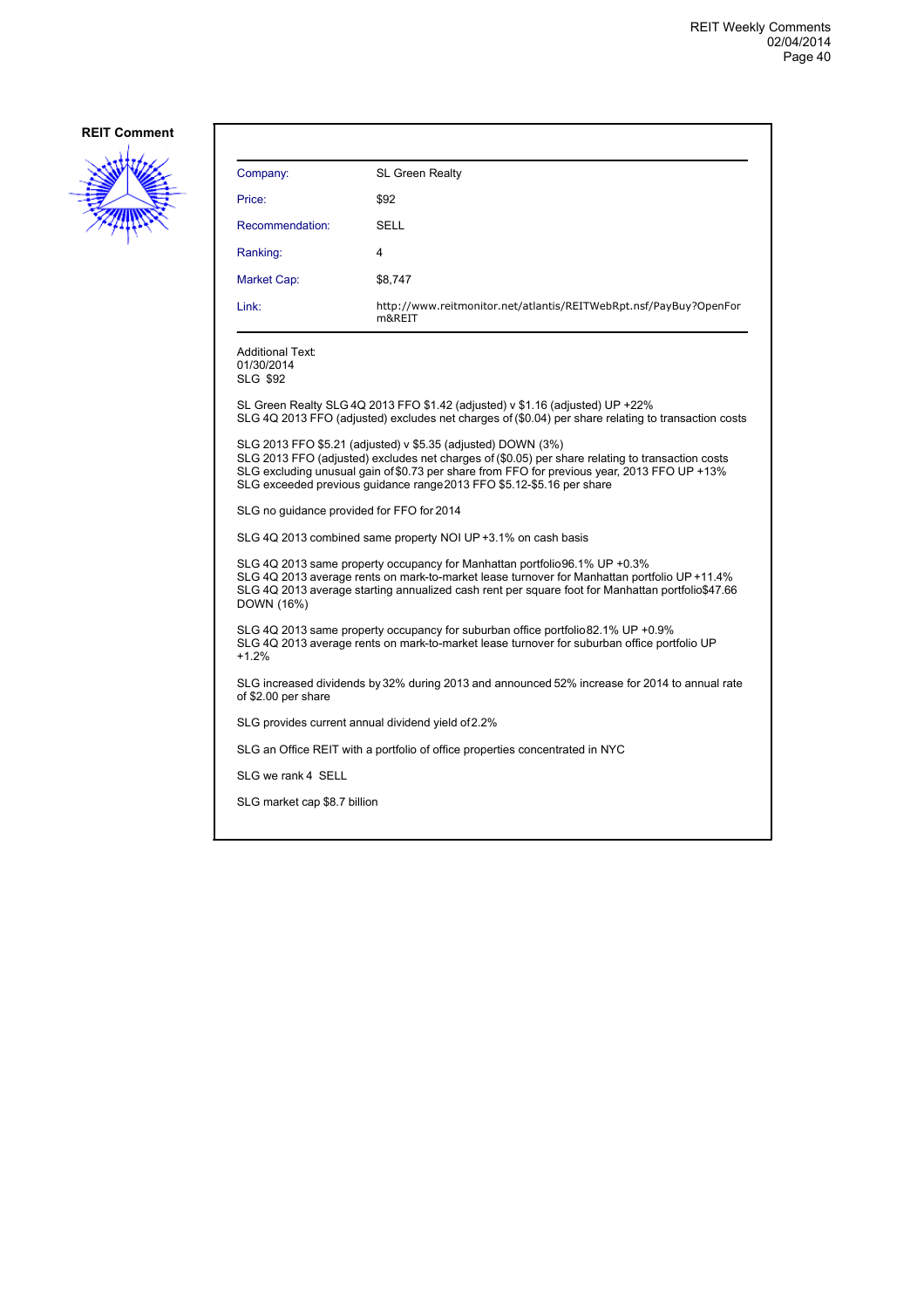

| Company:                                                                                                                                                                                                                                                    | Capstead Mortgage                                                                            |  |
|-------------------------------------------------------------------------------------------------------------------------------------------------------------------------------------------------------------------------------------------------------------|----------------------------------------------------------------------------------------------|--|
| Price:                                                                                                                                                                                                                                                      | \$12                                                                                         |  |
| Recommendation:                                                                                                                                                                                                                                             | <b>BUY</b>                                                                                   |  |
| Ranking:                                                                                                                                                                                                                                                    | 1                                                                                            |  |
| Market Cap:                                                                                                                                                                                                                                                 | \$1,180                                                                                      |  |
| Link:                                                                                                                                                                                                                                                       | http://www.reitmonitor.net/atlantis/REITWebRpt.nsf/PayBuy?OpenFor<br>m&REIT                  |  |
| <b>Additional Text:</b><br>01/30/2014<br>CMO \$12                                                                                                                                                                                                           |                                                                                              |  |
|                                                                                                                                                                                                                                                             | Capstead Mortgage CMO 4Q 2013 GAAP EPS \$0.35 v \$0.31 UP +13%                               |  |
|                                                                                                                                                                                                                                                             | CMO 2013 GAAP EPS \$0.93 v \$1.50 DOWN (38%)<br>CMO 2013 core EPS \$1.16 v \$1.50 DOWN (23%) |  |
| CMO 4Q 2013 ROE 11.07%                                                                                                                                                                                                                                      |                                                                                              |  |
| CMO 4Q 2013 book value \$12.47 per share UP +1% from September 2013<br>CMO stock now trading at discount of (1%) to book value as of December 2013<br>CMO portfolio valuation adjustments added \$0.08 per share to book value for December 2013            |                                                                                              |  |
| CMO 4Q 2013 NIM (net interest margin) 1.25% UP +0.38% from September 2013<br>CMO 4Q 2013 operating expenses 1.07% of long term investable capital DOWN (0.1%) from<br>September 2013                                                                        |                                                                                              |  |
| CMO 4Q 2013 portfolio \$13.5 billion agency guaranteed Residential MBS, DOWN (\$0.2)B<br>CMO 4Q 2013 portfolio average yield 1.74% UP+0.38% from September 2013                                                                                             |                                                                                              |  |
| CMO 4Q 2013 CPR (constant prepayment rate) 17.4% DOWN (8.4%) from September 2013<br>CMO 4Q 2013 portfolio leverage 8.5X DOWN 1.6X                                                                                                                           |                                                                                              |  |
| CMO management commented improved net interest margin resulted from sharp reduction in<br>prepayments, as shown by one third reduction in CPR<br>CMO stable book value viewed favorably by investors given extreme bond market volatility during<br>3Q 2013 |                                                                                              |  |
| CMO current annual dividend yield of 10.0%, below the midpoint of the range for Financial Mortgage<br><b>REITs</b>                                                                                                                                          |                                                                                              |  |
|                                                                                                                                                                                                                                                             | CMO a Financial Mortgage REIT with a portfolio of agency guaranteed Residential MBS          |  |
| CMO we UPGRADE rank to 1 BUY                                                                                                                                                                                                                                |                                                                                              |  |
| CMO market cap \$1.2 billion                                                                                                                                                                                                                                |                                                                                              |  |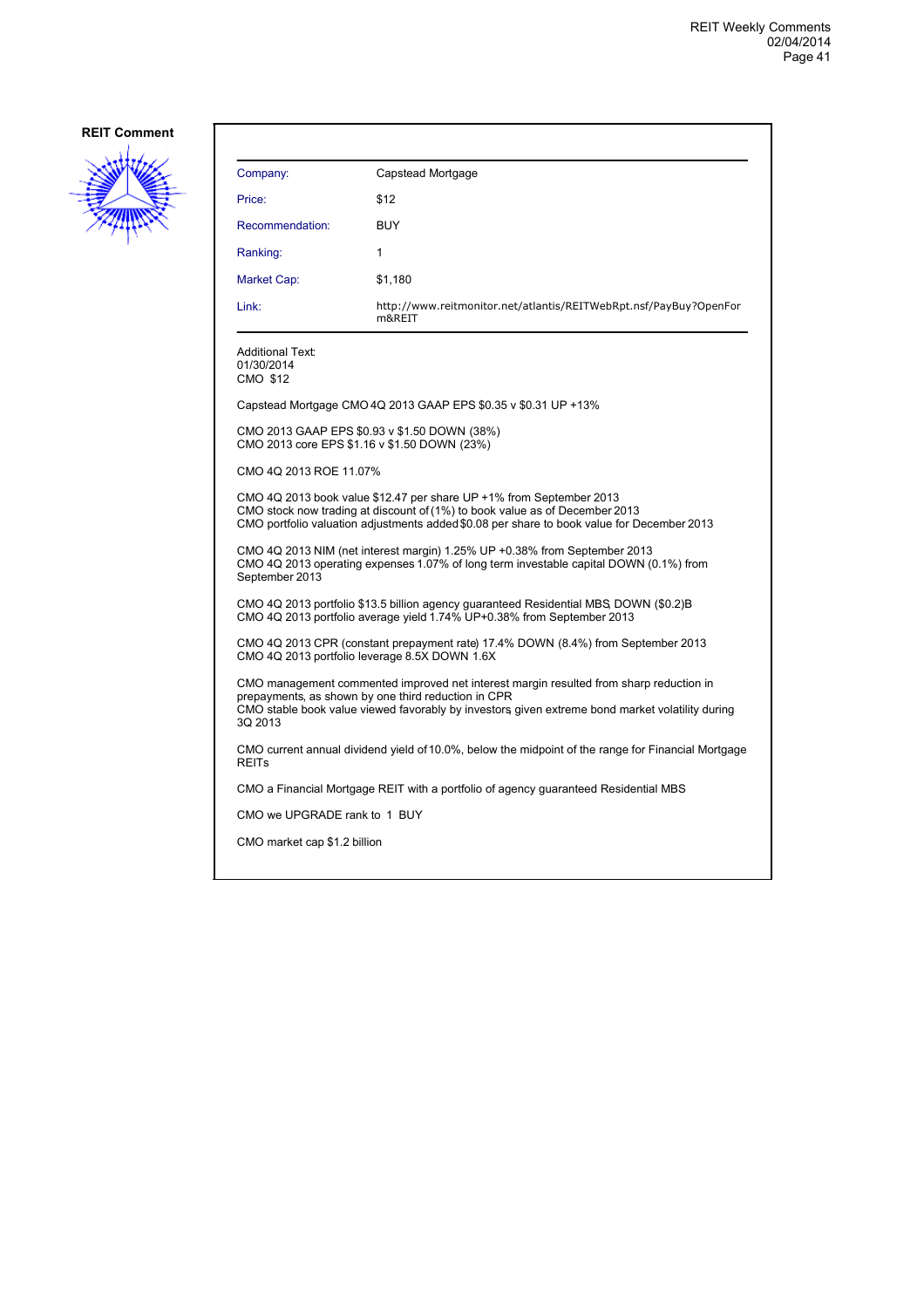

| Company:                                                                                                                                                                  | Prologis Inc                                                                |  |
|---------------------------------------------------------------------------------------------------------------------------------------------------------------------------|-----------------------------------------------------------------------------|--|
| Price:                                                                                                                                                                    | \$39                                                                        |  |
| Recommendation:                                                                                                                                                           | <b>BUY</b>                                                                  |  |
| Ranking:                                                                                                                                                                  | 2                                                                           |  |
| Market Cap:                                                                                                                                                               | \$19,595                                                                    |  |
| Link:                                                                                                                                                                     | http://www.reitmonitor.net/atlantis/REITWebRpt.nsf/PayBuy?OpenFor<br>m&REIT |  |
| <b>Additional Text:</b><br>01/30/2014<br><b>PLD \$39</b>                                                                                                                  |                                                                             |  |
|                                                                                                                                                                           | Prologis Inc PLD traded UP \$1.80 per share to close UP +5% day             |  |
| PLD stock traded UP +5% year to date for 2014<br>PLD stock traded UP +1% during 2013, underperforming Industrial REITs, trading UP +7% for 2013                           |                                                                             |  |
| PLD stock rally driven by positive guidance for FFO for 2014, indicating growth UP +10%                                                                                   |                                                                             |  |
| PLD both PLD and another Industrial REIT DRE today indicated rental rates now contributing to<br>same property NOI growth, with rental rates UP more than +5% for 4Q 2013 |                                                                             |  |
| PLD provides current yield of 3.0%                                                                                                                                        |                                                                             |  |
| PLD an Industrial REIT with a portfolio of bulk distribution facilities in US, Europe and Asia                                                                            |                                                                             |  |
| PLD we rank 2 BUY                                                                                                                                                         |                                                                             |  |
| PLD market cap \$19.6 billion                                                                                                                                             |                                                                             |  |
| PLD an S&P 500 Index REIT                                                                                                                                                 |                                                                             |  |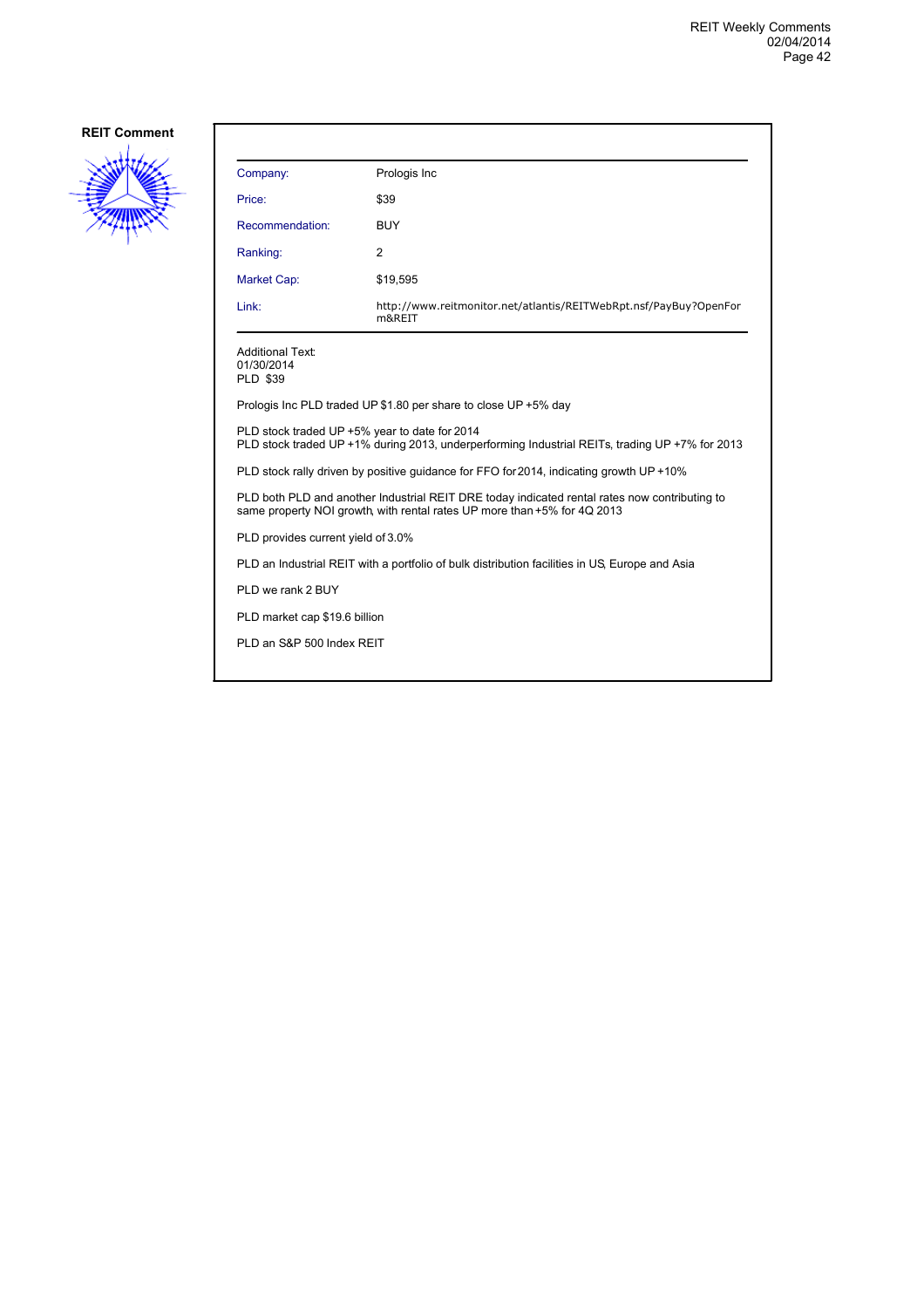

| Company:                                                                                                                                                     | Duke Realty                                                                 |  |
|--------------------------------------------------------------------------------------------------------------------------------------------------------------|-----------------------------------------------------------------------------|--|
| Price:                                                                                                                                                       | \$15                                                                        |  |
| Recommendation:                                                                                                                                              | <b>BUY</b>                                                                  |  |
| Ranking:                                                                                                                                                     | 2                                                                           |  |
| Market Cap:                                                                                                                                                  | \$5,056                                                                     |  |
| Link:                                                                                                                                                        | http://www.reitmonitor.net/atlantis/REITWebRpt.nsf/PayBuy?OpenFor<br>m&REIT |  |
| <b>Additional Text:</b><br>01/30/2014<br><b>DRE \$15</b>                                                                                                     |                                                                             |  |
|                                                                                                                                                              | Duke Realty DRE traded UP \$0.77 per share to close UP +5% day              |  |
| DRE stock traded UP +2% year to date for 2014<br>DRE stock traded UP +8% during 2013, slightly outperforming Industrial REITs, trading UP +7%<br>during 2013 |                                                                             |  |
| DRE Industrial REITs showing renewed investor enthusiasm as news of rental rate increase more<br>than UP +5% for 4Q 2013 indicating strong momentum          |                                                                             |  |
| DRE today reported 4Q FFO UP +7%, with FFO for 2013 UP +8%                                                                                                   |                                                                             |  |
| DRE indicated another good year for FFO this year, with guidance for FFO for 2014 indicating<br>growth UP +8%                                                |                                                                             |  |
| DRE stock price supported by current annual dividend yield of 4.7%                                                                                           |                                                                             |  |
| DRE an Industrial REIT with a diverse portfolio of distribution, industrial, commercial and office<br>properties                                             |                                                                             |  |
| DRE we rank 2 BUY                                                                                                                                            |                                                                             |  |
| DRE market cap \$5.1 billion                                                                                                                                 |                                                                             |  |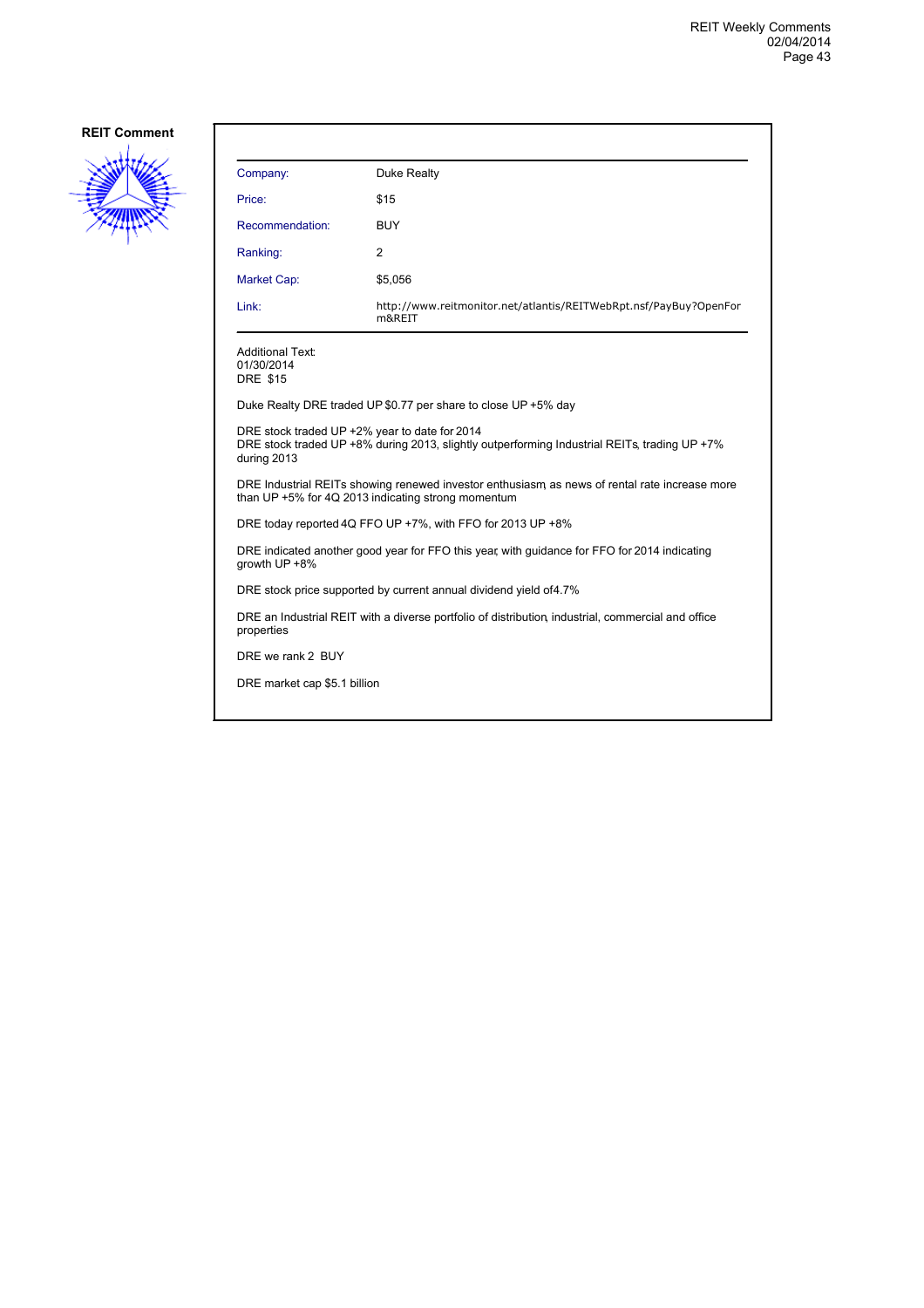

| Company:        | <b>AvalonBay Communities</b>                                                |
|-----------------|-----------------------------------------------------------------------------|
| Price:          | \$122                                                                       |
| Recommendation: | <b>BUY</b>                                                                  |
| Ranking:        | $\overline{2}$                                                              |
| Market Cap:     | \$15,833                                                                    |
| Link:           | http://www.reitmonitor.net/atlantis/REITWebRpt.nsf/PayBuy?OpenFor<br>m&REIT |

Additional Text: 01/30/2014 AVB \$122

AvalonBay Communities AVB traded UP \$4.57 per share to close UP +4% day

AVB stock traded UP +3% year to date for 2014 AVB stock traded DOWN (13%) during 2014, underperforming Residential REITs, trading DOWN (8%) during 2013

AVB stock rallied on strong results for 4Q 2013, with FFO UP +17%

AVB new guidance for FFO for 2014 indicates growth UP +11%

AVB news that Lehman holdings of AVB and Equity Residential EQR have been drastically reduced viewed positively by investors, seeing an end to relentless selling pressure

AVB increased dividend by 8%, bring current annual dividend yield to 3.8% at today's closing price

AVB a Residential REIT with a portfolio of upscale apartment communities in east coast and west coast locations

AVB we rank 2 BUY

AVB market cap \$15.8 billion

AVB an S&P 500 Index REIT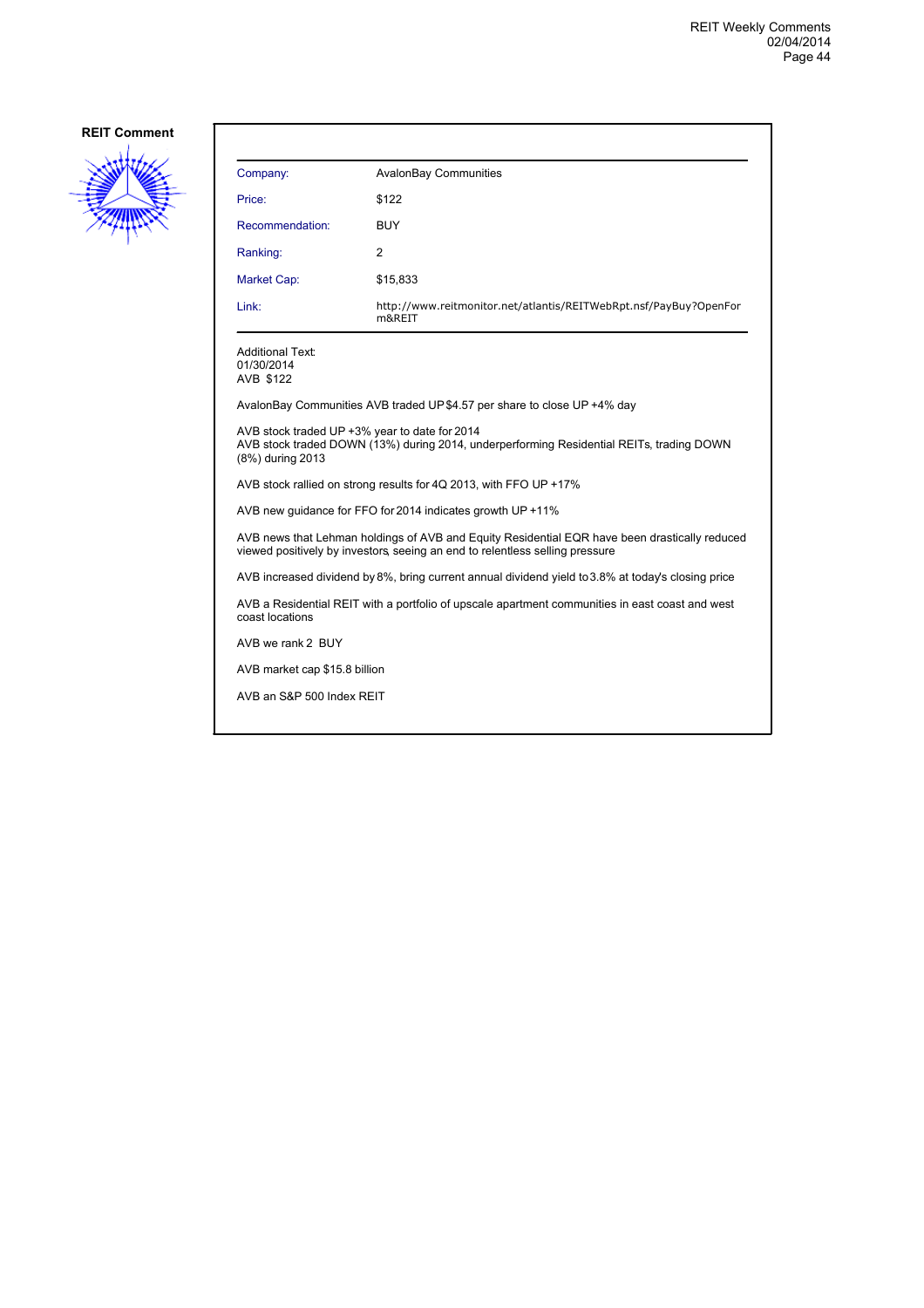

| Company:                                                                                                                                                      | Simon Property Group                                                                            |  |
|---------------------------------------------------------------------------------------------------------------------------------------------------------------|-------------------------------------------------------------------------------------------------|--|
| Price:                                                                                                                                                        | \$153                                                                                           |  |
| Recommendation:                                                                                                                                               | <b>BUY</b>                                                                                      |  |
| Ranking:                                                                                                                                                      | 2                                                                                               |  |
| Market Cap:                                                                                                                                                   | \$55,437                                                                                        |  |
| Link:                                                                                                                                                         | http://www.reitmonitor.net/atlantis/REITWebRpt.nsf/PayBuy?OpenFor<br>m&REIT                     |  |
| <b>Additional Text:</b><br>01/31/2014<br>SPG \$153                                                                                                            |                                                                                                 |  |
|                                                                                                                                                               | Simon Property Group SPG 4Q 2013 FFO \$2.47 v \$2.29 UP +8%                                     |  |
| SPG 2013 FFO \$8.85 v \$7.98 UP +11%                                                                                                                          | SPG exceeded previous guidance 2013 FFO \$8.72-\$8.78 per share                                 |  |
|                                                                                                                                                               | SPG quidance 2014 FFO \$9.50-\$9.60 v \$8.85 UP +7%-+8%                                         |  |
| SPG 4Q 2013 same property NOI UP +5.5%<br>SPG 4Q 2013 mall occupancy 96.1% UP +0.8%<br>SPG 4Q 2013 mall base rent \$42.34 UP +4.0%                            |                                                                                                 |  |
| SPG 4Q 2013 trailing 12 month annualized tenant sales per square foot \$582 UP +2.5%<br>SPG 4Q 2013 mall rents on lease turnover UP +16.8%                    |                                                                                                 |  |
| SPG to discuss results for 4Q 2013 this morning, with a conference call for investors scheduled at<br>10:00 AM                                                |                                                                                                 |  |
| SPG pending spin-off of smaller shopping centers in a tax free transaction for shareholders should<br>reveal higher profitability of remaining mall portfolio |                                                                                                 |  |
|                                                                                                                                                               | SPG increased quarterly dividend by 4%, bringing current annual dividend yield to 3.3%          |  |
| and Asia                                                                                                                                                      | SPG a Retail REIT with a portfolio of regional malls and brand name outlet centers in US Europe |  |
| SPG we rank 2 BUY                                                                                                                                             |                                                                                                 |  |
| SPG market cap \$55.4 billion                                                                                                                                 |                                                                                                 |  |
| SPG an S&P 500 Index REIT                                                                                                                                     |                                                                                                 |  |
|                                                                                                                                                               |                                                                                                 |  |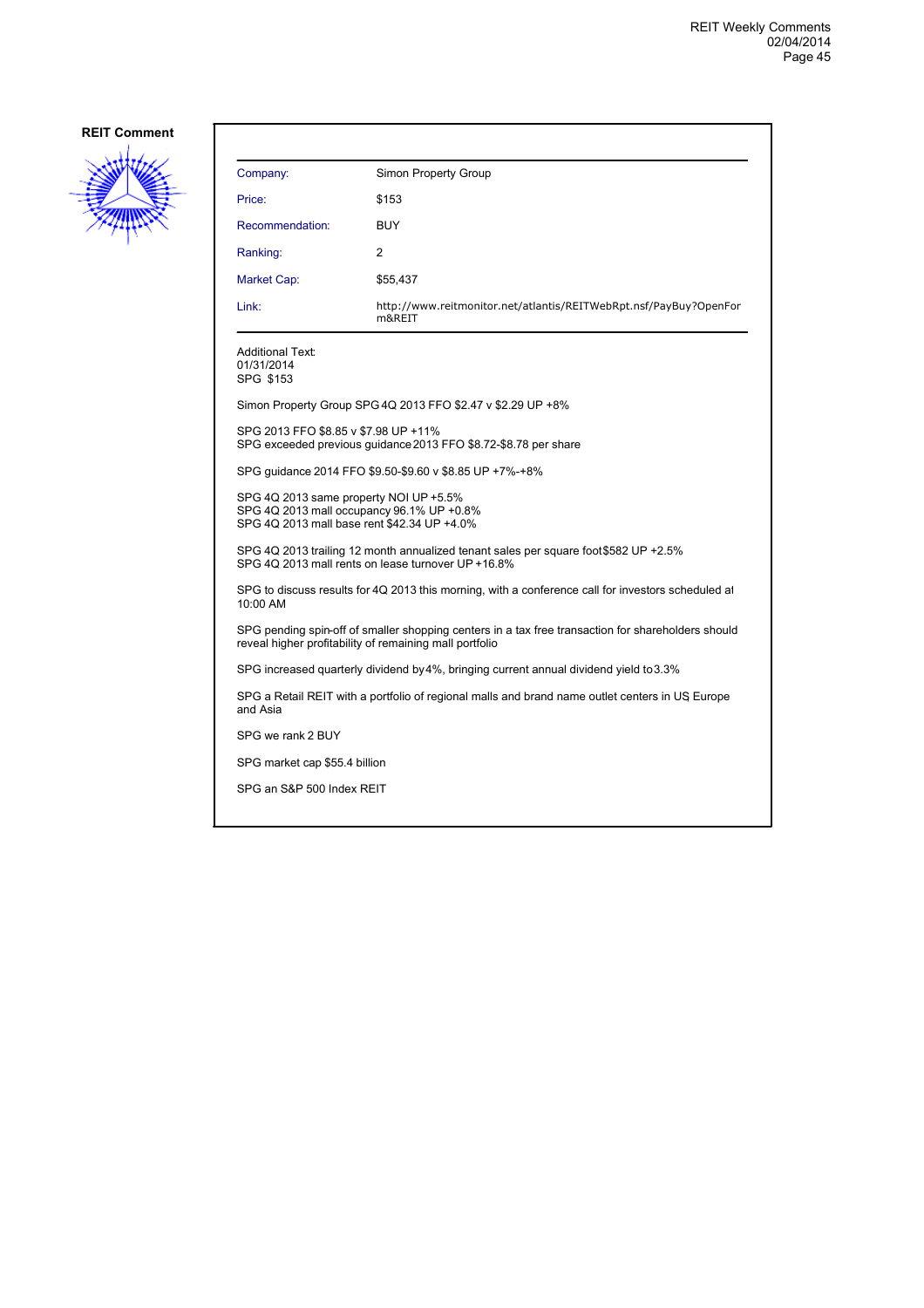

| Company:                                                                                                                                                                                                           | <b>Camden Property Trust</b>                                                                                                                                               |  |
|--------------------------------------------------------------------------------------------------------------------------------------------------------------------------------------------------------------------|----------------------------------------------------------------------------------------------------------------------------------------------------------------------------|--|
| Price:                                                                                                                                                                                                             | \$61                                                                                                                                                                       |  |
| Recommendation:                                                                                                                                                                                                    | <b>BUY</b>                                                                                                                                                                 |  |
| Ranking:                                                                                                                                                                                                           | 2                                                                                                                                                                          |  |
| Market Cap:                                                                                                                                                                                                        | \$5,515                                                                                                                                                                    |  |
| Link:                                                                                                                                                                                                              | http://www.reitmonitor.net/atlantis/REITWebRpt.nsf/PayBuy?OpenFor<br>m&REIT                                                                                                |  |
| <b>Additional Text:</b><br>01/31/2014<br>CPT \$61                                                                                                                                                                  |                                                                                                                                                                            |  |
|                                                                                                                                                                                                                    | Camden Property Trust CPT 4Q 2013 FFO \$1.08 v \$0.97 UP +11%                                                                                                              |  |
| gains                                                                                                                                                                                                              | CPT 2013 recurring FFO \$4.03 (adjusted) v \$3.62 (adjusted) UP +11%<br>CPT 2013 recurring FFO (adjusted) excludes net gains of \$0.07 per share relating to non-recurring |  |
|                                                                                                                                                                                                                    | CPT previous guidance range 2013 FFO \$4.05-\$4.09 per share                                                                                                               |  |
| CPT new quidance 2014 FFO \$4.10-\$4.30 v \$4.03 (adjusted) UP +2%-+7%<br>CPT new quidance 2014 FFO assumes same property NOI UP 3.25%-+5.25% with occupancy at<br>95%                                             |                                                                                                                                                                            |  |
|                                                                                                                                                                                                                    | CPT new guidance 1Q 2014 FFO \$1.02-\$1.06 v \$0.96 (adjusted) UP +6%-+10%                                                                                                 |  |
| CPT 4Q 2013 same property NOI UP +6.4%<br>CPT 4Q 2013 same property occupancy 95.8% UP +0.7%<br>CPT 4Q 2013 same property average monthly rent \$1,173 UP +4.3%                                                    |                                                                                                                                                                            |  |
| CPT largest market is metropolitan DC, contributing 18% to same property NOI<br>CPT same property NOI for DC UP only 0.6%, with average monthly rents DOWN (0.3%)<br>CPT other markets demonstrating strong growth |                                                                                                                                                                            |  |
| expansion                                                                                                                                                                                                          | CPT investing \$1.0 billion to develop 14 new communities, representing 7% portfolio capacity                                                                              |  |
|                                                                                                                                                                                                                    | CPT increased quarterly dividend by 5%, bringing current annual dividend yield to 4.3%                                                                                     |  |
|                                                                                                                                                                                                                    | CPT a Residential REIT with a diverse portfolio of apartment communities                                                                                                   |  |
| CPT we rank 2 BUY                                                                                                                                                                                                  |                                                                                                                                                                            |  |
| CPT market cap \$5.5 billion                                                                                                                                                                                       |                                                                                                                                                                            |  |
|                                                                                                                                                                                                                    |                                                                                                                                                                            |  |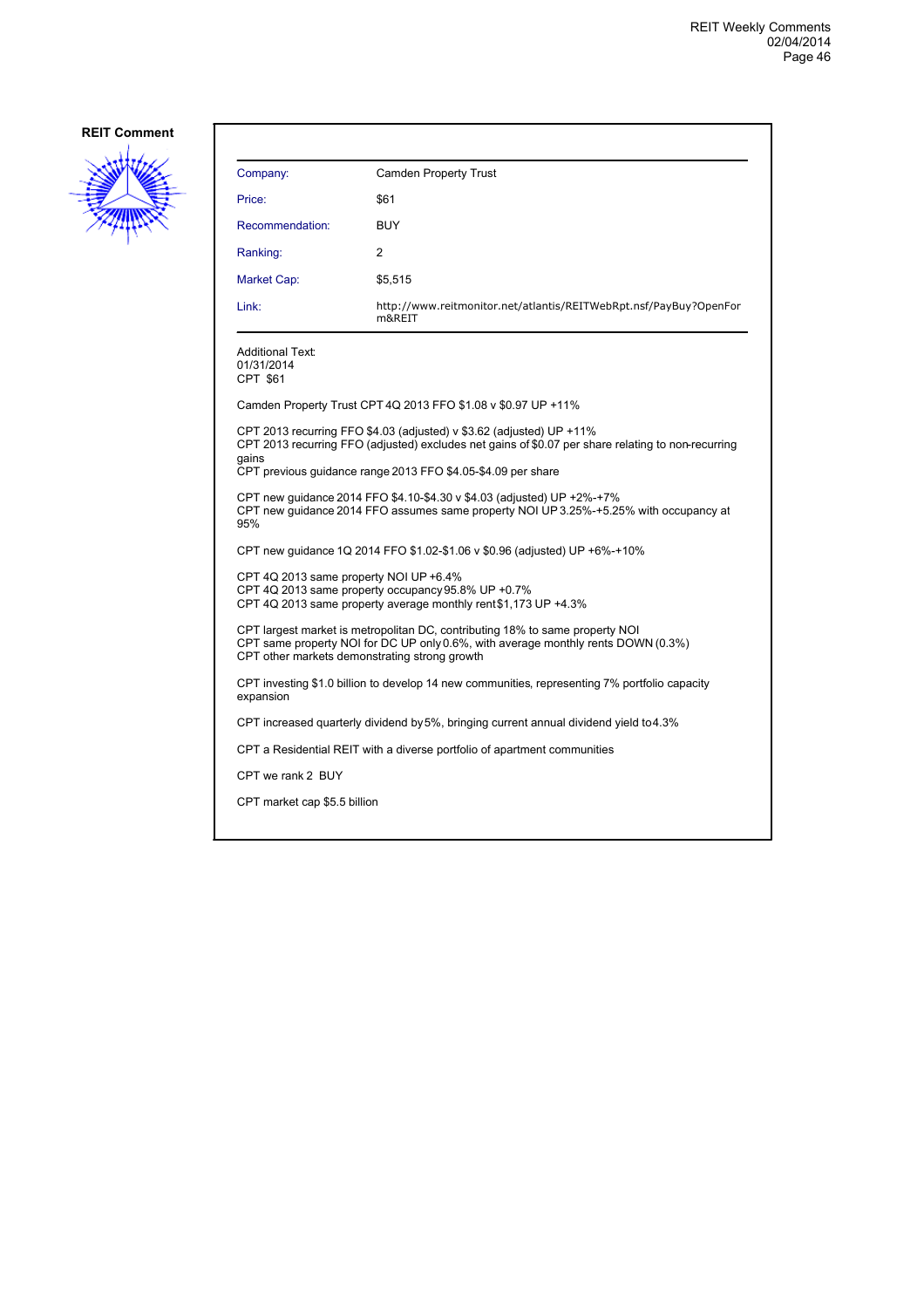

| Weyerhaeuser<br>Company:                                                                                                                                                                                                                                                                                                                    |  |  |
|---------------------------------------------------------------------------------------------------------------------------------------------------------------------------------------------------------------------------------------------------------------------------------------------------------------------------------------------|--|--|
| \$31<br>Price:                                                                                                                                                                                                                                                                                                                              |  |  |
| Recommendation:<br><b>BUY</b>                                                                                                                                                                                                                                                                                                               |  |  |
| 2<br>Ranking:                                                                                                                                                                                                                                                                                                                               |  |  |
| Market Cap:<br>\$18,067                                                                                                                                                                                                                                                                                                                     |  |  |
| Link:<br>http://www.reitmonitor.net/atlantis/REITWebRpt.nsf/PayBuy?OpenFor<br>m&REIT                                                                                                                                                                                                                                                        |  |  |
| <b>Additional Text:</b><br>01/31/2014<br>WY \$31                                                                                                                                                                                                                                                                                            |  |  |
| Weyerhaeuser WY 4Q 2013 EPS \$0.27 (adjusted) v \$0.26 UP +4%<br>WY 4Q 2013 EPS (adjusted) excludes net charges of (\$0.20) per share relating to after-tax charges<br>for special items                                                                                                                                                    |  |  |
| WY 2013 EPS \$1.14 (adjusted) v \$0.58 (adjusted) UP +97%<br>WY 2013 EPS excludes net charges of (\$0.19) per share relating to after-tax charges for special<br>items                                                                                                                                                                      |  |  |
| WY no guidance provided for EPS for 2014                                                                                                                                                                                                                                                                                                    |  |  |
| WY anticipates higher earnings from timberlands and wood products segments during 1Q 2014,<br>while earnings contribution from cellulose fibers is expected to decline<br>WY expects to report a modest profit from homebuilding operations, pending spin-off and<br>simultaneous merger with Tri-Pointe Homes TPH during 2Q 2014           |  |  |
| WY 4Q 2013 earnings contribution from timber segment \$134 million UP +14%<br>WY 4Q 2013 earnings contribution from wood products segment \$58 million DOWN (27%)<br>WY 4Q 2013 earnings contribution from cellulose fibers segment \$65 million UP +18%<br>WY 4Q 2013 earnings contribution from real estate segment \$71 million UP +115% |  |  |
| WY 4Q 2013 log exports UP +45% from previous year but flattening sequentially<br>WY 4Q 2013 lumber revenue UP +13% with volume UP +4%<br>WY 4Q 2013 engineered wood products revenues UP+10% with volume UP +22%                                                                                                                            |  |  |
| WY 4Q 2013 homebuilding backlog UP +14% with average sale price UP +29%<br>WY 4Q 2013 homebuilding saw higher concellation rate at 21% compared to 16% for previous year                                                                                                                                                                    |  |  |
| WY provides current annual dividend yield of 2.9%                                                                                                                                                                                                                                                                                           |  |  |
| WY a Specialty Timber REIT with a portfolio of timberlands, wood and cellulose fiber manufacturing<br>plants, and homebuilding operations                                                                                                                                                                                                   |  |  |
| WY we rank 2 BUY                                                                                                                                                                                                                                                                                                                            |  |  |
| WY market cap \$18.1 billion                                                                                                                                                                                                                                                                                                                |  |  |
| WY an S&P 500 Index REIT                                                                                                                                                                                                                                                                                                                    |  |  |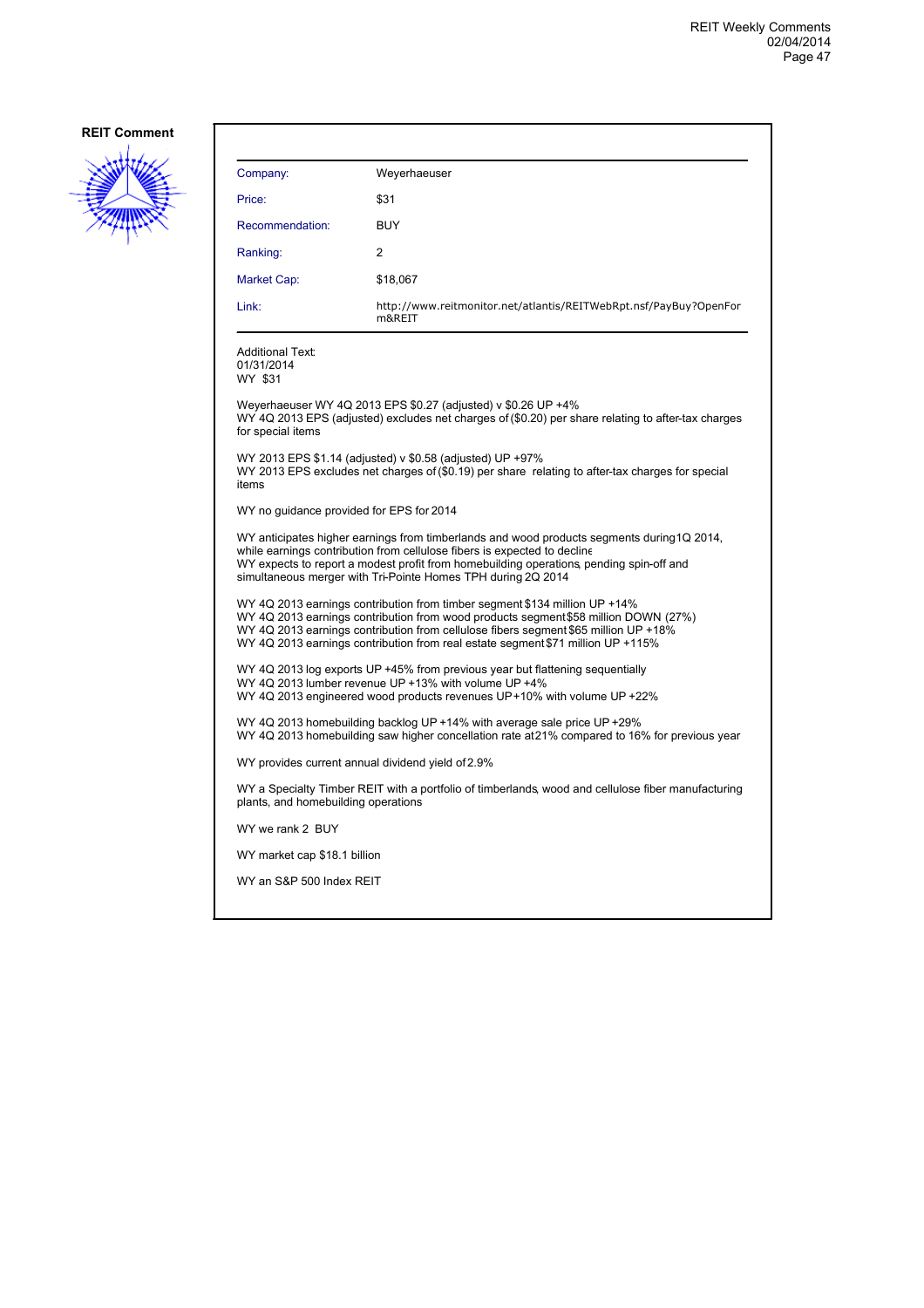

| Company:                                                                                                    | Simon Property Group                                                        |  |
|-------------------------------------------------------------------------------------------------------------|-----------------------------------------------------------------------------|--|
| Price:                                                                                                      | \$153                                                                       |  |
| Recommendation:                                                                                             | <b>BUY</b>                                                                  |  |
| Ranking:                                                                                                    | 2                                                                           |  |
| Market Cap:                                                                                                 | \$55,437                                                                    |  |
| Link:                                                                                                       | http://www.reitmonitor.net/atlantis/REITWebRpt.nsf/PayBuy?OpenFor<br>m&REIT |  |
| <b>Additional Text:</b><br>01/31/2014<br>SPG \$153                                                          |                                                                             |  |
| Simon Property Group SPG increased quarterly dividend distribution by4% to \$1.25 per share for<br>1Q 2014  |                                                                             |  |
| SPG new annual dividend \$5.00 per share                                                                    |                                                                             |  |
| SPG new yield 3.3%                                                                                          |                                                                             |  |
| SPG increased quarterly dividends twice during 2013, during 1Q 2013 and 4Q 2013                             |                                                                             |  |
| SPG a Retail REIT with a portfolio of regional malls and brand name outlet centers in US Europe<br>and Asia |                                                                             |  |
| SPG we rank 2 BUY                                                                                           |                                                                             |  |
| SPG market cap \$55.4 billion                                                                               |                                                                             |  |
| SPG an S&P 500 Index REIT                                                                                   |                                                                             |  |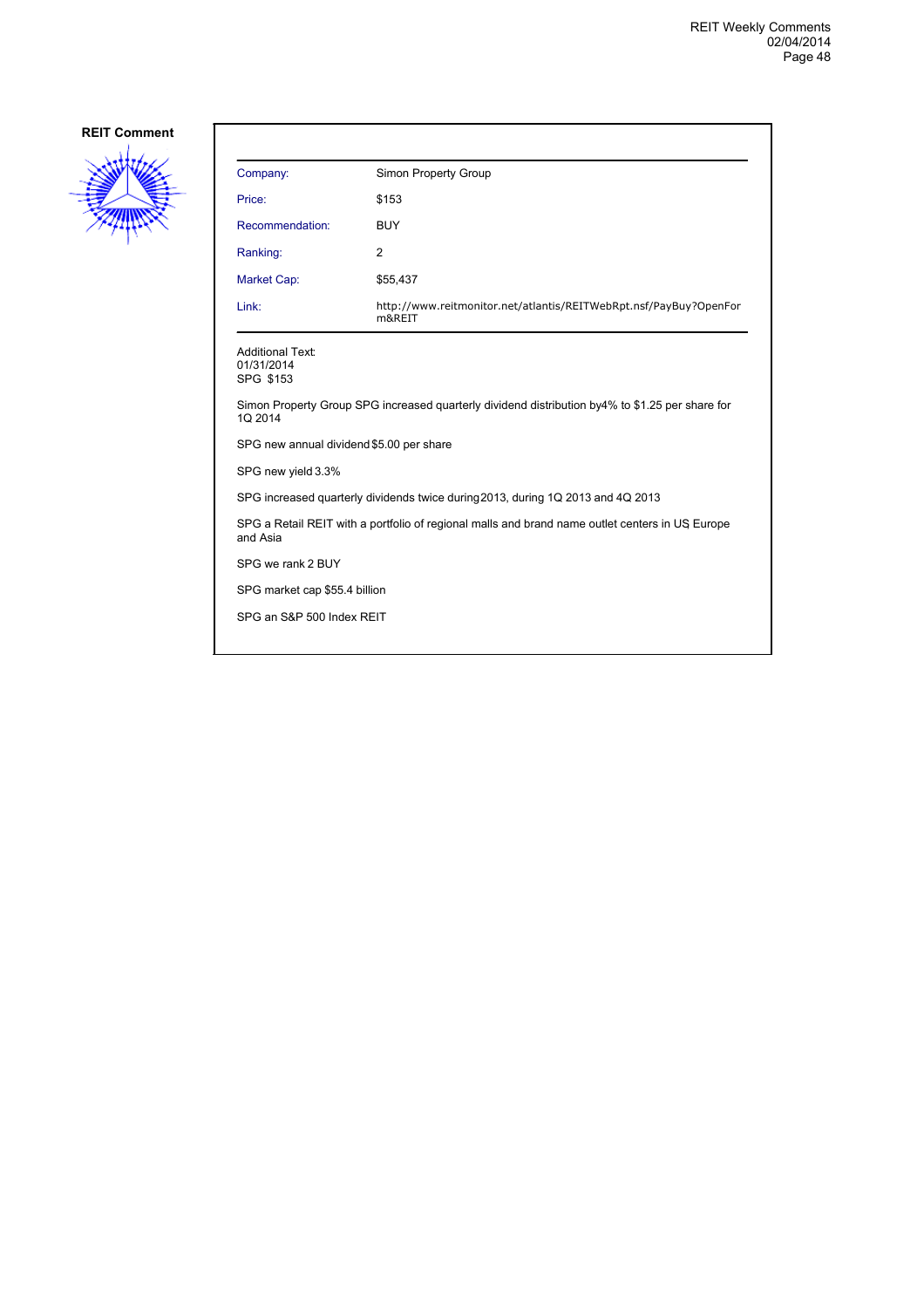

| Company:                                                                                                     | <b>Camden Property Trust</b>                                                |  |
|--------------------------------------------------------------------------------------------------------------|-----------------------------------------------------------------------------|--|
| Price:                                                                                                       | \$61                                                                        |  |
| Recommendation:                                                                                              | <b>BUY</b>                                                                  |  |
| Ranking:                                                                                                     | 2                                                                           |  |
| Market Cap:                                                                                                  | \$5,515                                                                     |  |
| Link:                                                                                                        | http://www.reitmonitor.net/atlantis/REITWebRpt.nsf/PayBuy?OpenFor<br>m&REIT |  |
| <b>Additional Text:</b><br>01/31/2014<br>CPT \$61                                                            |                                                                             |  |
| Camden Property Trust CPT increased quarterly dividend distribution by 5% to \$0.66 per share for<br>3Q 2014 |                                                                             |  |
| CPT new annual dividend \$2.64 per share                                                                     |                                                                             |  |
| CPT new yield 4.3%                                                                                           |                                                                             |  |
| CPT a Residential REIT with a diverse portfolio of apartment communities                                     |                                                                             |  |
| CPT we rank 2 BUY                                                                                            |                                                                             |  |
| CPT market cap \$5.5 billion                                                                                 |                                                                             |  |
|                                                                                                              |                                                                             |  |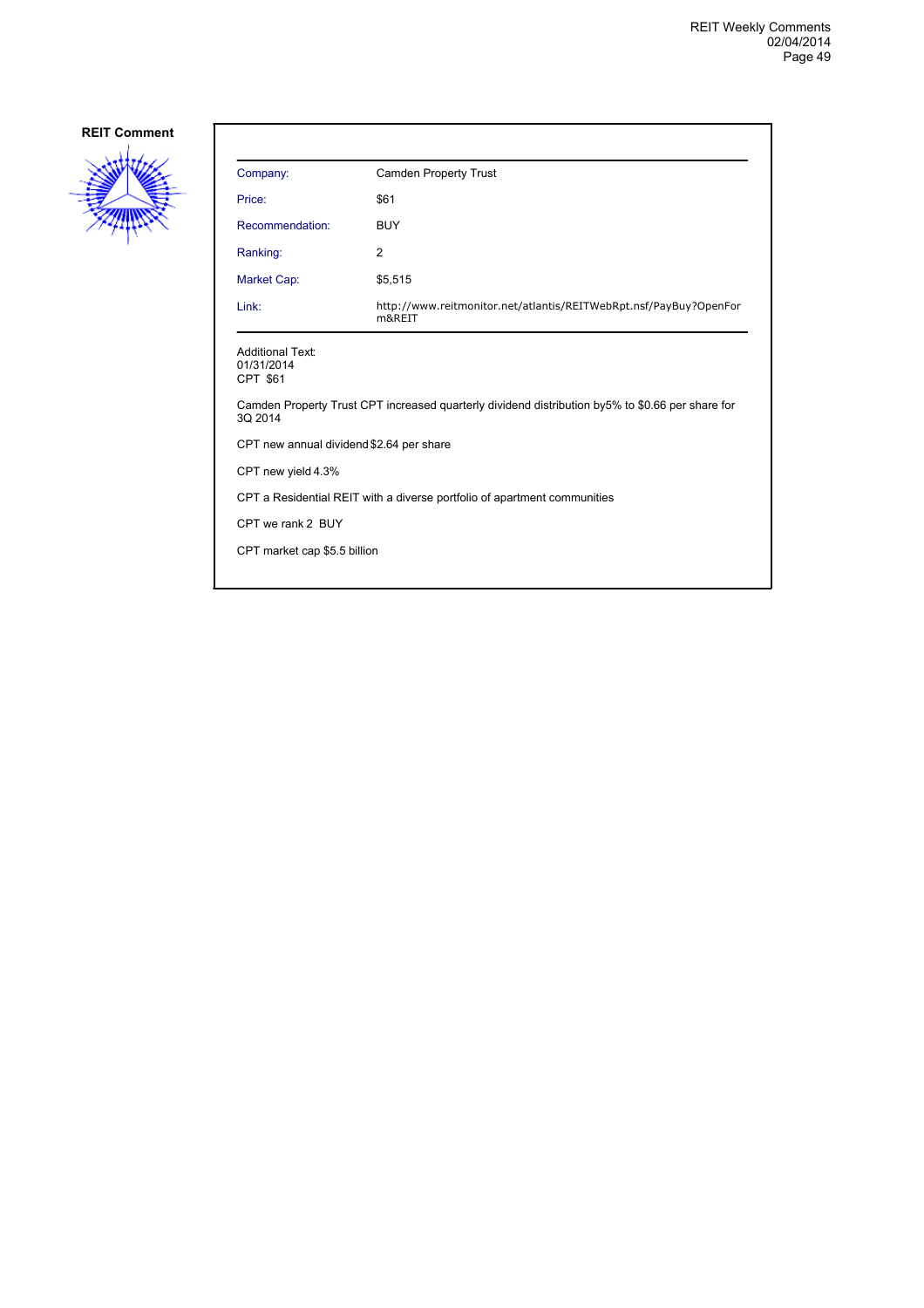

| Company:                                                                                                                  | DuPont Fabros Technology                                                    |  |
|---------------------------------------------------------------------------------------------------------------------------|-----------------------------------------------------------------------------|--|
| Price:                                                                                                                    | \$25                                                                        |  |
| Recommendation:                                                                                                           | <b>BUY</b>                                                                  |  |
| Ranking:                                                                                                                  | 2                                                                           |  |
| Market Cap:                                                                                                               | \$2,062                                                                     |  |
| Link:                                                                                                                     | http://www.reitmonitor.net/atlantis/REITWebRpt.nsf/PayBuy?OpenFor<br>m&REIT |  |
| <b>Additional Text:</b><br>01/31/2014<br><b>DFT \$25</b>                                                                  |                                                                             |  |
| DuPont Fabros Technology DFT increased quarterly dividend distribution by 40% to \$0.35 per share<br>for 20 2014          |                                                                             |  |
| DFT new annual dividend \$1.40 per share                                                                                  |                                                                             |  |
| DFT new yield 5.5%                                                                                                        |                                                                             |  |
| DFT a Data Center REIT with a portfolio of wholesale data centers leased to key Internet portals and<br>service providers |                                                                             |  |
| DFT we rank 2 BUY                                                                                                         |                                                                             |  |
| DFT market cap \$2.1 billion                                                                                              |                                                                             |  |
|                                                                                                                           |                                                                             |  |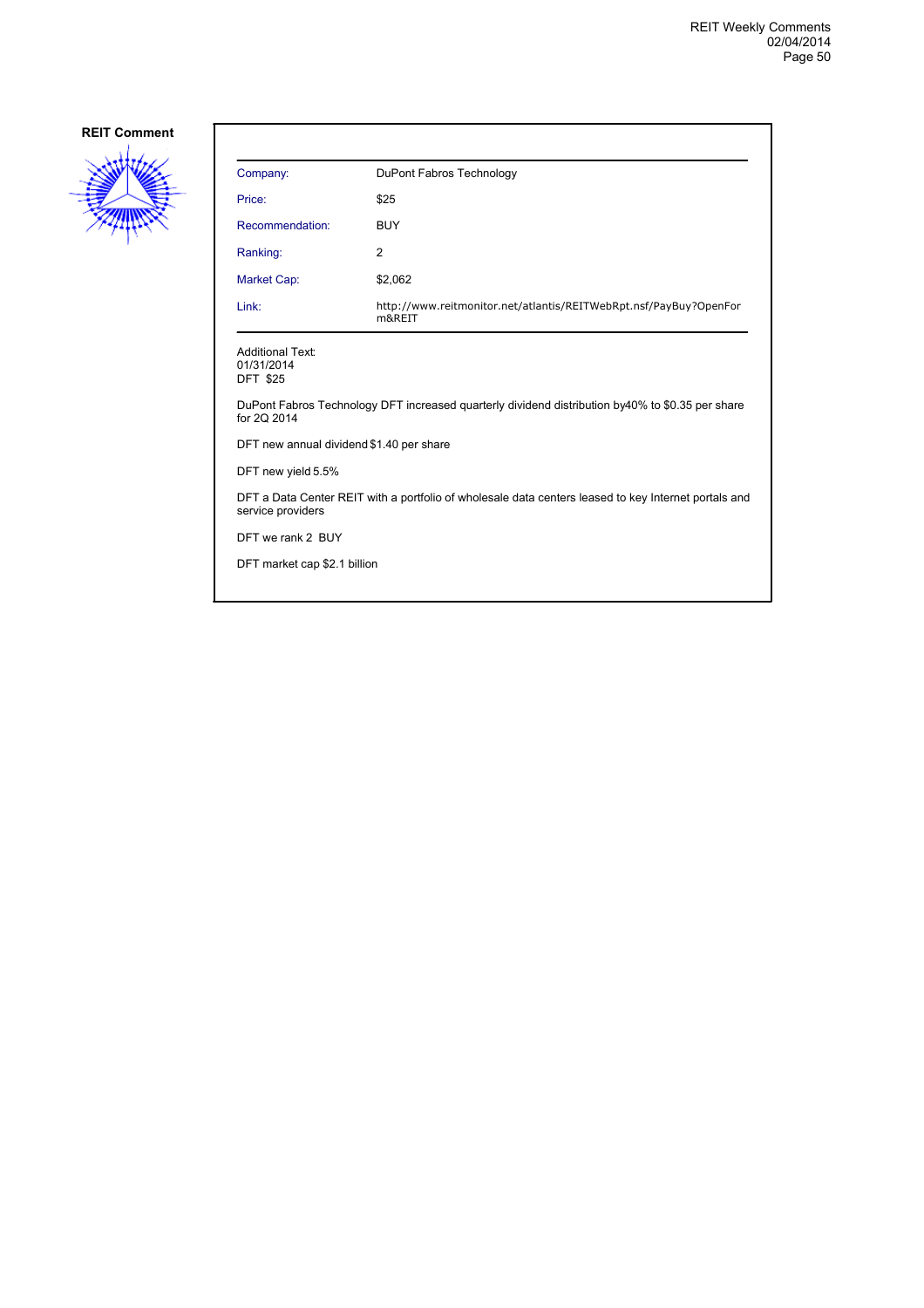

| Company:                                          | DuPont Fabros Technology                                                                                                                          |  |
|---------------------------------------------------|---------------------------------------------------------------------------------------------------------------------------------------------------|--|
| Price:                                            | \$25                                                                                                                                              |  |
| Recommendation:                                   | <b>BUY</b>                                                                                                                                        |  |
| Ranking:                                          | $\overline{2}$                                                                                                                                    |  |
| Market Cap:                                       | \$2,062                                                                                                                                           |  |
| Link:                                             | http://www.reitmonitor.net/atlantis/REITWebRpt.nsf/PayBuy?OpenFor<br>m&REIT                                                                       |  |
| Additional Text:<br>01/31/2014<br><b>DFT \$25</b> |                                                                                                                                                   |  |
|                                                   | DuPont Fabros Technology DFT 4Q 2013 normalized FFO \$0.57 v \$0.38 UP +50%                                                                       |  |
|                                                   | DFT 2013 normalized FFO \$1.96 v \$1.48 UP +32%<br>DFT exceeded previous guidance range 2013 FFO \$1.92-\$1.95 per share                          |  |
| DFT previous quidance 2014 FFO \$2.28 per share   | DFT increased guidance 2014 FFO \$2.28-\$2.38 v \$1.96 UP +16-+21%                                                                                |  |
|                                                   | DFT new quidance 1Q 2014 FFO \$0.56-\$0.58 v \$0.40 (adjusted) UP +39%-+45%                                                                       |  |
| DFT 4Q 2013 stabilized portfolio occupancy 94%    |                                                                                                                                                   |  |
|                                                   | DFT capacity now 50% leased in NJ facility to corporate customers<br>DFT rents on renewed leases UP +9% on GAAP basis and DOWN (6%) on cash basis |  |
| NJ                                                | DFT investing \$302 million to develop data centers in Santa Clara CA Ashburn VA and Piscataway                                                   |  |
|                                                   | DFT increased dividend by 40%, now providing current annual dividend yield of 5.5%                                                                |  |
| service providers                                 | DFT a Data Center REIT with a portfolio of wholesale data centers leased to key Internet portals and                                              |  |
| DFT we rank 2 BUY                                 |                                                                                                                                                   |  |
| DFT market cap \$2.1 billion                      |                                                                                                                                                   |  |
|                                                   |                                                                                                                                                   |  |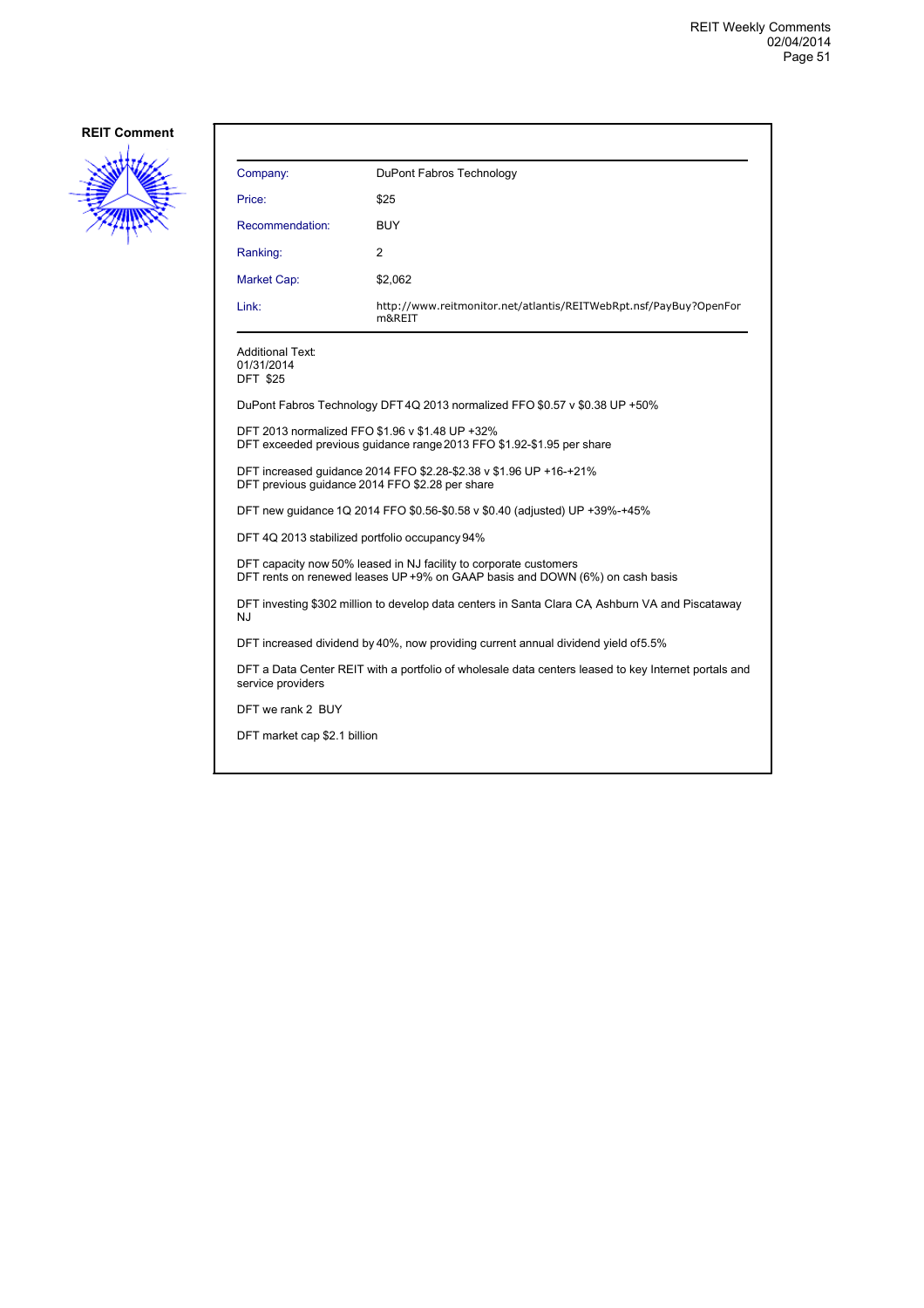

| Company:                                                                                                                                                                                                                 | <b>Essex Property Trust</b>                                                                                                                                                                                                                                                                                                  |  |
|--------------------------------------------------------------------------------------------------------------------------------------------------------------------------------------------------------------------------|------------------------------------------------------------------------------------------------------------------------------------------------------------------------------------------------------------------------------------------------------------------------------------------------------------------------------|--|
| Price:                                                                                                                                                                                                                   | \$156                                                                                                                                                                                                                                                                                                                        |  |
| Recommendation:                                                                                                                                                                                                          | <b>BUY</b>                                                                                                                                                                                                                                                                                                                   |  |
| Ranking:                                                                                                                                                                                                                 | 2                                                                                                                                                                                                                                                                                                                            |  |
| Market Cap:                                                                                                                                                                                                              | \$6,190                                                                                                                                                                                                                                                                                                                      |  |
| Link:                                                                                                                                                                                                                    | http://www.reitmonitor.net/atlantis/REITWebRpt.nsf/PayBuy?OpenFor<br>m&REIT                                                                                                                                                                                                                                                  |  |
| Additional Text:<br>01/31/2014<br>ESS \$156                                                                                                                                                                              |                                                                                                                                                                                                                                                                                                                              |  |
|                                                                                                                                                                                                                          | Essex Property Trust ESS 4Q 2013 core FFO \$1.94 (adjusted) v \$1.81 (adjusted) UP +8%<br>ESS 4Q 2013 core FFO (adjusted) excludes net charges of (\$0.14) per share relating to merger and<br>acquisitions costs, as well as other non-recurring items                                                                      |  |
|                                                                                                                                                                                                                          | ESS 2013 core FFO \$7.60 (adjusted) v \$6.82 (adjusted) UP +11%<br>ESS 2013 core FFO (adjusted) excludes net charges of (\$0.01) per share relating to merger and<br>acquisitions costs, as well as other non-recurring items<br>ESS 2013 core FFO (adjusted) results within previous guidance range \$7.56-\$7.62 per share |  |
|                                                                                                                                                                                                                          | ESS new guidance 2014 core FFO \$8.10-\$8.40 v \$7.60 (adjusted) UP +7%-+11%<br>ESS new quidance 2014 core FFO assumes same property NOI UP +5.5%-+7.5%                                                                                                                                                                      |  |
| ESS 4Q 2013 same property NOI UP +8.2%                                                                                                                                                                                   | ESS 4Q 2013 same property occupancy 96.3% UP +0.2%<br>ESS 4Q 2013 same property average monthly rent\$1,637 UP +6.4%                                                                                                                                                                                                         |  |
| ESS 2013 total acquisitions \$463 million                                                                                                                                                                                | ESS pending \$15.4B acquisition of BRE Properties BRE for stock and cash, expected to close<br>during 1Q 2014, to add incremental core FFO of \$0.05-\$0.08 per share annually                                                                                                                                               |  |
| ESS investing \$1.1 billion in development pipeline, including 3 company owned and 3 joint venture<br>projects, to provide 7% portfolio capacity increment<br>ESS also investing \$125 million in redevelopment projects |                                                                                                                                                                                                                                                                                                                              |  |
| ESS providing annual dividend yield of 3.1%                                                                                                                                                                              |                                                                                                                                                                                                                                                                                                                              |  |
|                                                                                                                                                                                                                          | ESS a Residential REIT with a diverse portfolio of apartment communities in west coast states                                                                                                                                                                                                                                |  |
| ESS we rank 2 BUY                                                                                                                                                                                                        |                                                                                                                                                                                                                                                                                                                              |  |
| ESS market cap \$6.2 billion                                                                                                                                                                                             |                                                                                                                                                                                                                                                                                                                              |  |
|                                                                                                                                                                                                                          |                                                                                                                                                                                                                                                                                                                              |  |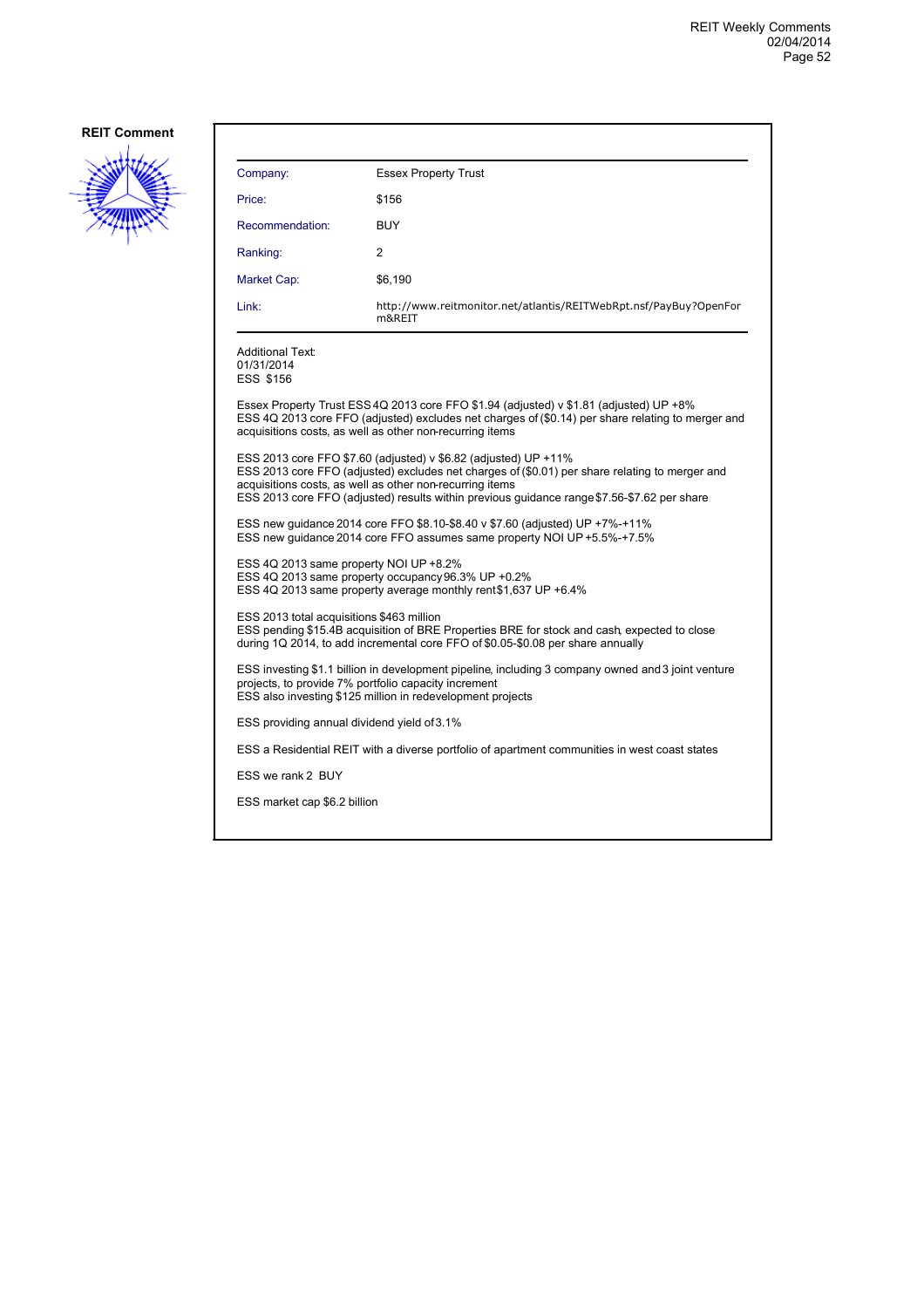

| Company:                                                                                                                                                             | <b>BRE Properties</b>                                                                           |  |
|----------------------------------------------------------------------------------------------------------------------------------------------------------------------|-------------------------------------------------------------------------------------------------|--|
| Price:                                                                                                                                                               | \$59                                                                                            |  |
| Recommendation:                                                                                                                                                      | <b>HOLD</b>                                                                                     |  |
| Ranking:                                                                                                                                                             | 3                                                                                               |  |
| <b>Market Cap:</b>                                                                                                                                                   | \$4,532                                                                                         |  |
| Link:                                                                                                                                                                | http://www.reitmonitor.net/atlantis/REITWebRpt.nsf/PayBuy?OpenFor<br>m&REIT                     |  |
| <b>Additional Text:</b><br>01/31/2013<br><b>BRE \$59</b>                                                                                                             |                                                                                                 |  |
| <b>Trust ESS</b>                                                                                                                                                     | BRE Properties BRE trading in stock sensitive to news regarding pending acquiror Essex Property |  |
| BRE value of stock portion of pending acquisition price for BRE represents almost 80% of the value<br>of the pending transaction                                     |                                                                                                 |  |
| BRE offer from ESS currently values BRE at \$55.87 per share, with 0.2791 shares of ESS to be<br>exchanged for for each share of BRE, plus \$12.33 per share in cash |                                                                                                 |  |
| BRE to report final quarter as a publicly traded REIT next week with no conference call planned for<br>investors due to pending takeover                             |                                                                                                 |  |
| BRE combined REIT to be owned 63% by shareholders of ESS, with BRE shareholders to own 37%                                                                           |                                                                                                 |  |
| BRE shareholders will continue to receive dividends pro rata through date of merger                                                                                  |                                                                                                 |  |
| BRE stock price supported by current annual dividend yield of 2.7%                                                                                                   |                                                                                                 |  |
| BRE we rank 3 HOLD pending takeover                                                                                                                                  |                                                                                                 |  |
| BRE a Residential REIT with a diverse portfolio of apartment communities concentrated in western<br>states                                                           |                                                                                                 |  |
| BRE we rank 3 HOLD                                                                                                                                                   |                                                                                                 |  |

BRE market cap \$4.5 billion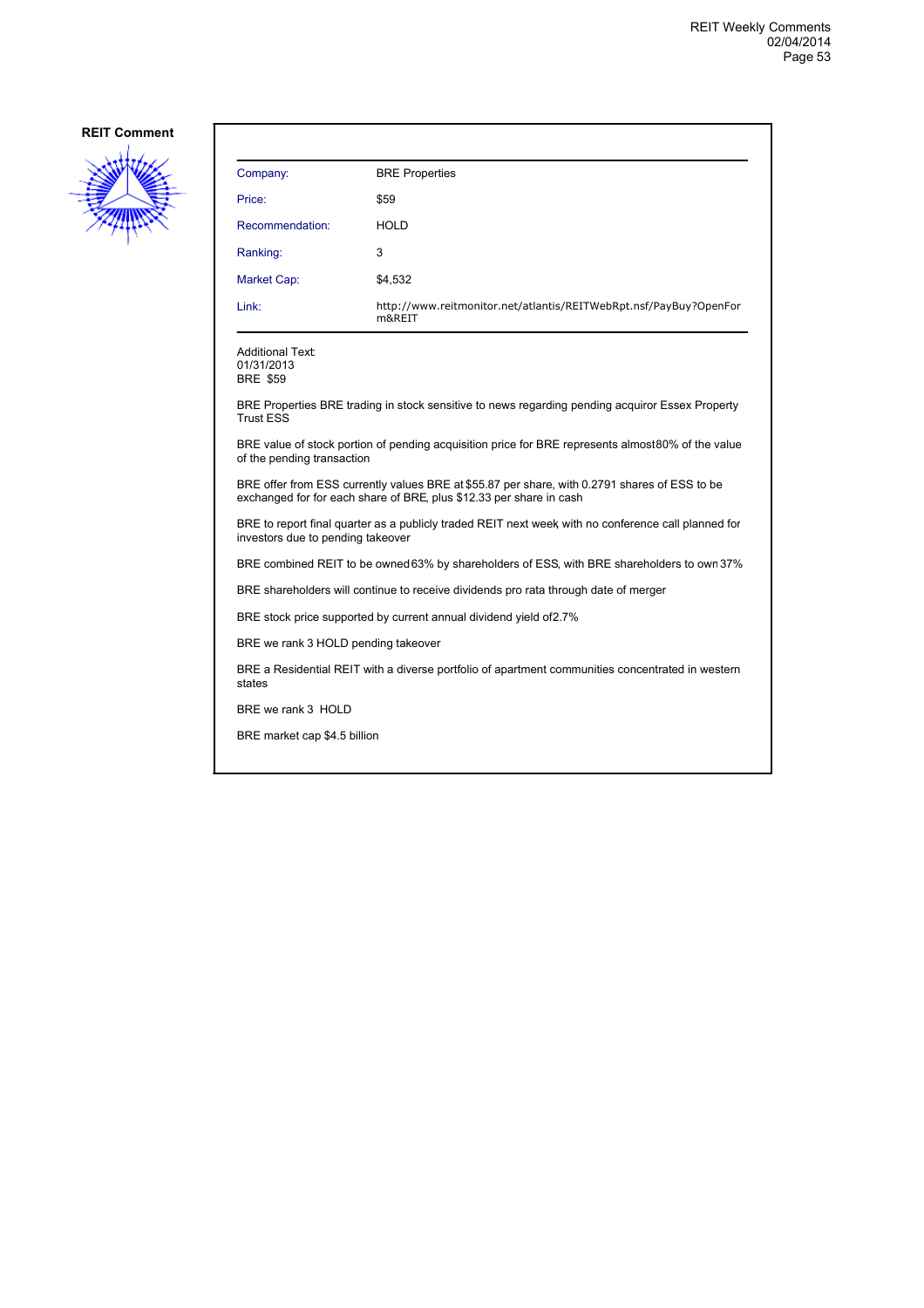

| Company:                                                                                                                                                                                                                                                                                                                                                                                                                                                                                                                            | <b>Brookfield Office Properties</b>                                                                                                                                                                                                                                                                                                                               |  |
|-------------------------------------------------------------------------------------------------------------------------------------------------------------------------------------------------------------------------------------------------------------------------------------------------------------------------------------------------------------------------------------------------------------------------------------------------------------------------------------------------------------------------------------|-------------------------------------------------------------------------------------------------------------------------------------------------------------------------------------------------------------------------------------------------------------------------------------------------------------------------------------------------------------------|--|
| Price:                                                                                                                                                                                                                                                                                                                                                                                                                                                                                                                              | \$18                                                                                                                                                                                                                                                                                                                                                              |  |
| Recommendation:                                                                                                                                                                                                                                                                                                                                                                                                                                                                                                                     | <b>HOLD</b>                                                                                                                                                                                                                                                                                                                                                       |  |
| Ranking:                                                                                                                                                                                                                                                                                                                                                                                                                                                                                                                            | 3                                                                                                                                                                                                                                                                                                                                                                 |  |
| Market Cap:                                                                                                                                                                                                                                                                                                                                                                                                                                                                                                                         | \$9,413                                                                                                                                                                                                                                                                                                                                                           |  |
| Link:                                                                                                                                                                                                                                                                                                                                                                                                                                                                                                                               | http://www.reitmonitor.net/atlantis/REITWebRpt.nsf/PayBuy?OpenFor<br>m&REIT                                                                                                                                                                                                                                                                                       |  |
| <b>Additional Text:</b><br>01/31/2014<br><b>BPO \$18</b>                                                                                                                                                                                                                                                                                                                                                                                                                                                                            |                                                                                                                                                                                                                                                                                                                                                                   |  |
|                                                                                                                                                                                                                                                                                                                                                                                                                                                                                                                                     | Brookfield Office Properties BPO 4Q 2013 FFO \$0.22 v \$0.28 DOWN (21%)                                                                                                                                                                                                                                                                                           |  |
| BPO 2013 FFO \$1.12 v \$1.14 DOWN (2%)                                                                                                                                                                                                                                                                                                                                                                                                                                                                                              | BPO reported 2013 FFO below previous guidance range \$1.16-\$1.20 per share                                                                                                                                                                                                                                                                                       |  |
| <b>Brookfield Place New York</b><br>Brookfield Place New York)<br>office properties, due to currency fluctuations                                                                                                                                                                                                                                                                                                                                                                                                                   | BPO new quidance 2014 FFO \$0.95-\$1.01 v \$1.12 DOWN (10%)-(15%)<br>BPO new guidance 2014 FFO includes net costs of (\$0.23) per share relating to development of new<br>BPO forecast for 2014 commercial property net income DOWN (9.7%) (FLAT excluding costs of<br>BPO new guidance 2014 FFO assumes lower contribution from Canadian and other international |  |
| Merrill Lynch lease expiration<br>BPO 4Q 2013 same property NOI UP +1.3%                                                                                                                                                                                                                                                                                                                                                                                                                                                            | BPO 4Q 2013 commercial office portfolio NOI \$327 million DOWN (5.5%) due to downtown NYC                                                                                                                                                                                                                                                                         |  |
| BPO 4Q 2013 portfolio occupancy 89.1%<br>BPO 4Q 2013 same property occupancy 89.8% DOWN (2.2%)<br>BPO 4Q 2013 downtown NYC occupancy now 78.8%, DOWN from 95.0% for 3Q 2013, due to<br>Merrill Lynch lease expiration<br>BPO 4Q 2013 midtown NYC occupancy 89.4%, showing improvement<br>BPO 4Q 2013 other markets showing improving occupancy include DC, Boston, Houston, Denver<br>and Seattle, while Los Angeles occupancy DOWN (4.3%) to 84.5%, due to inclusion of joint venture<br>properties acquired from MPG Office Trust |                                                                                                                                                                                                                                                                                                                                                                   |  |
|                                                                                                                                                                                                                                                                                                                                                                                                                                                                                                                                     | BPO 4Q 2013 rent rollup on new and renewed leases UP+7%                                                                                                                                                                                                                                                                                                           |  |
| BPO management made no comment on pending takeover offer, other than to recommend<br>shareholders vote in favor of the slightly higher offer of \$20.34 per share from Brookfield Property<br>Partners LP BPY                                                                                                                                                                                                                                                                                                                       |                                                                                                                                                                                                                                                                                                                                                                   |  |
| billion                                                                                                                                                                                                                                                                                                                                                                                                                                                                                                                             | BPO offer valued at \$5.1 billion for 49% of BPO common stock, excluding total BPO debt of \$12                                                                                                                                                                                                                                                                   |  |
| BPO Brookfield Property Partners BPY a non-REIT owner of office, retail, industrial and residential<br>assets trading on NYSE under ticker [BPY]                                                                                                                                                                                                                                                                                                                                                                                    |                                                                                                                                                                                                                                                                                                                                                                   |  |
|                                                                                                                                                                                                                                                                                                                                                                                                                                                                                                                                     | BPO stock price supported by current annual dividend yield of 3.0%                                                                                                                                                                                                                                                                                                |  |
| BPO an Office REIT with a portfolio of upscale office properties in US, Canada, UK and Australia                                                                                                                                                                                                                                                                                                                                                                                                                                    |                                                                                                                                                                                                                                                                                                                                                                   |  |
| BPO we rank 3 HOLD, pending takeover                                                                                                                                                                                                                                                                                                                                                                                                                                                                                                |                                                                                                                                                                                                                                                                                                                                                                   |  |
| BPO market cap \$9.4 billion                                                                                                                                                                                                                                                                                                                                                                                                                                                                                                        |                                                                                                                                                                                                                                                                                                                                                                   |  |
|                                                                                                                                                                                                                                                                                                                                                                                                                                                                                                                                     |                                                                                                                                                                                                                                                                                                                                                                   |  |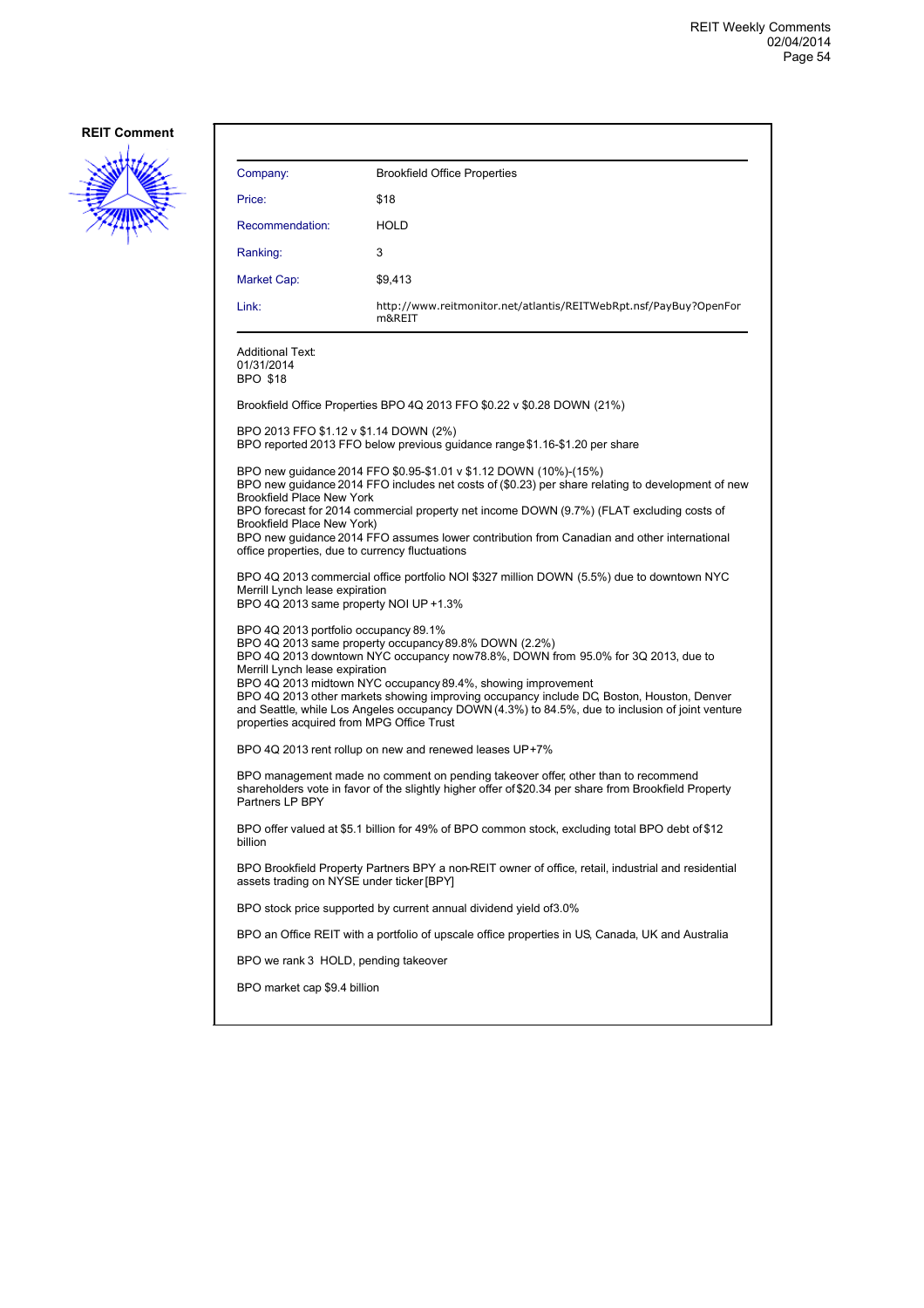

| Company:                                                              | Weyerhaeuser                                                                |  |
|-----------------------------------------------------------------------|-----------------------------------------------------------------------------|--|
| Price:                                                                | \$30                                                                        |  |
| Recommendation:                                                       | <b>BUY</b>                                                                  |  |
| Ranking:                                                              | $\overline{2}$                                                              |  |
| Market Cap:                                                           | \$17,545                                                                    |  |
| Link:                                                                 | http://www.reitmonitor.net/atlantis/REITWebRpt.nsf/PayBuy?OpenFor<br>m&REIT |  |
| <b>Additional Text:</b><br>01/31/2014<br>WY \$30                      |                                                                             |  |
| Weyerhaeuser WY traded DOWN (\$0.89) per share to close DOWN (3%) day |                                                                             |  |

WY stock traded DOWN (5%) year to date for 2014 WY stock traded UP +14% during 2014, outperforming Specialty REITs, trading unchanged for 2013

WY today's earnings report for 4Q 2013 indicated 4% EPS growth, while sequential trends are flattening

WY outlook for lower EPS for 1Q 2014 a result of downturn in cellulose fiber prices

WY pending spin-off of WRECO homebuilding operations in simultaneous merger with Tri-Pointe Homes TPH expected to take place during 2Q 2014

WY provides current annual dividend yield of 3.0%

WY a Specialty Timber REIT with a portfolio of timberlands, wood and cellulose fiber manufacturing plants, and homebuilding operations

WY we rank 2 BUY

WY market cap \$17.5 billion

WY an S&P 500 Index REIT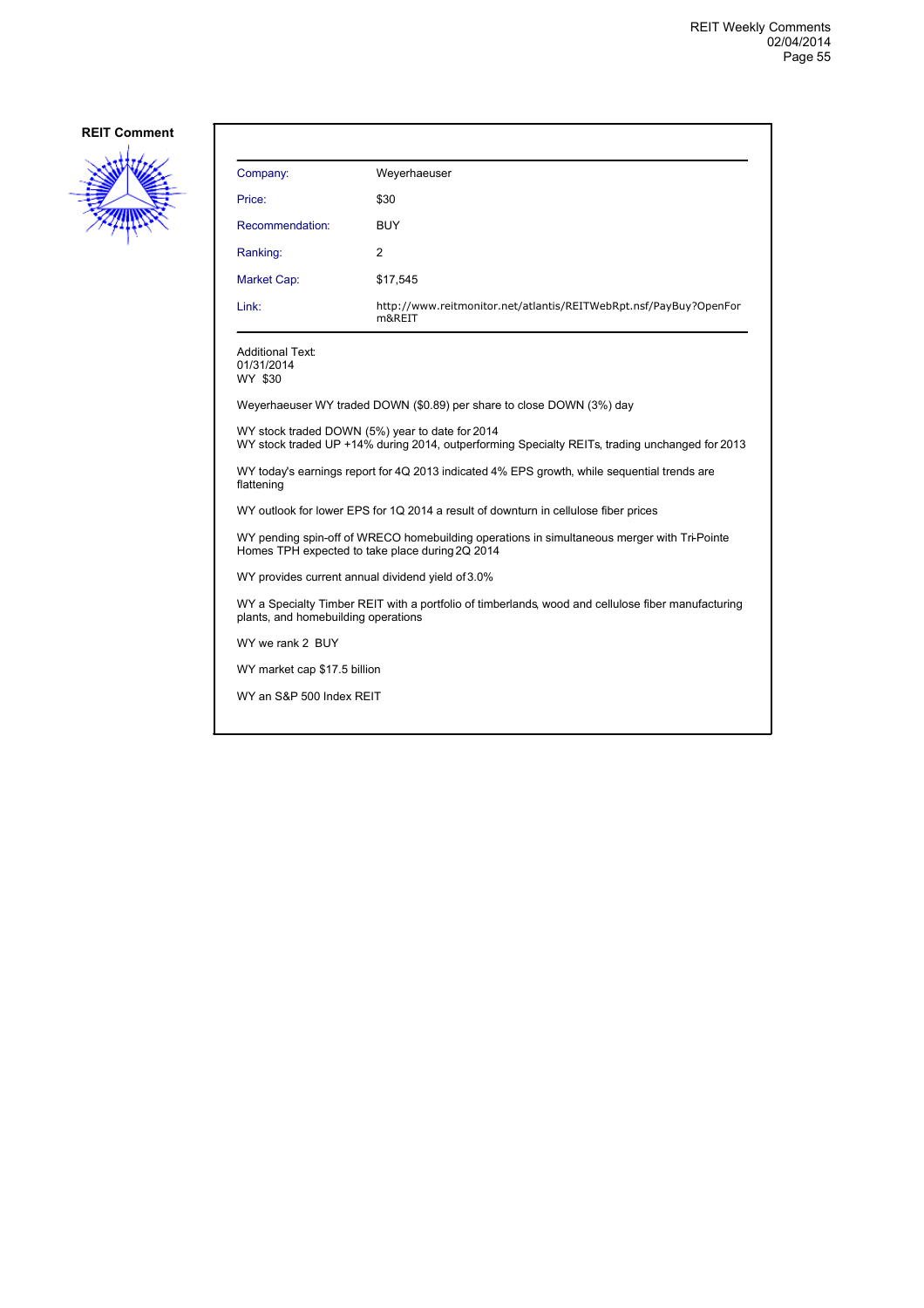

| Company:                                                 | DuPont Fabros Technology                                                    |
|----------------------------------------------------------|-----------------------------------------------------------------------------|
| Price:                                                   | \$26                                                                        |
| Recommendation:                                          | <b>BUY</b>                                                                  |
| Ranking:                                                 | 2                                                                           |
| Market Cap:                                              | \$2,111                                                                     |
| Link:                                                    | http://www.reitmonitor.net/atlantis/REITWebRpt.nsf/PayBuy?OpenFor<br>m&REIT |
| <b>Additional Text:</b><br>01/31/2013<br><b>DFT \$26</b> |                                                                             |

DuPont Fabros Technology DFT traded UP \$0.61 per share to close UP +2% day

DFT stock traded UP +5% year to date for 2014

DFT stock traded UP +2% during 2013, underperforming Office REITs, trading UP +6% during 2013

DFT updated investors with news of new leases at startup data centers, including NJ data center now 50% occupied

DFT reported FFO for 4Q 2013 UP +50% and increased quarterly dividend distribution by 40%

DFT new guidance for FFO for 2014 conservatively indicates growth as much as UP +21%

DFT now providing current annual dividend yield of 5.4% on today's closing price

DFT a Data Center REIT with a portfolio of wholesale data centers leased to key Internet portals and service providers

DFT we rank 2 BUY

DFT market cap \$2.1 billion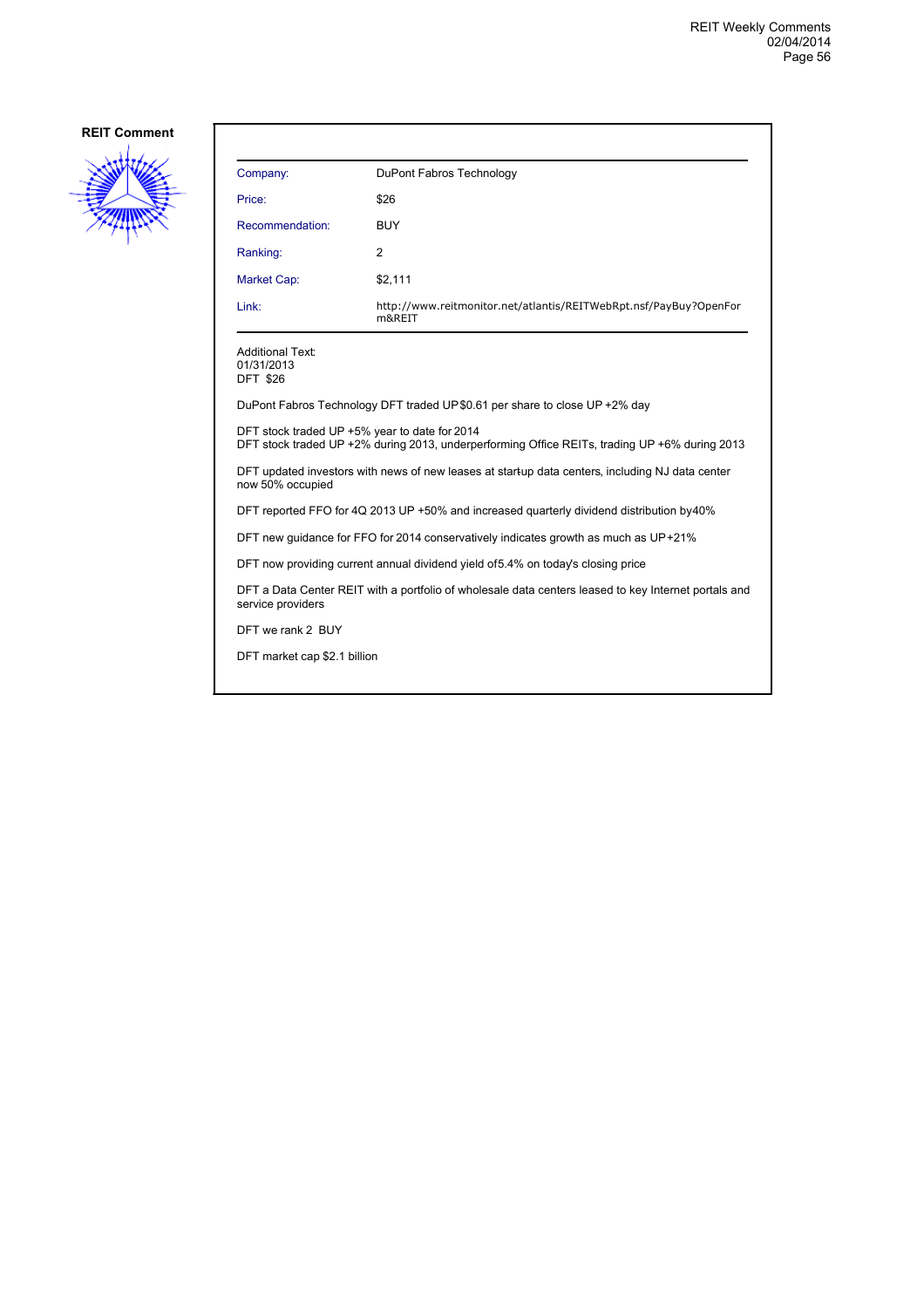

| Company:                                                                                                                                      | <b>Washington REIT</b>                                                                                                                                                            |  |
|-----------------------------------------------------------------------------------------------------------------------------------------------|-----------------------------------------------------------------------------------------------------------------------------------------------------------------------------------|--|
| Price:                                                                                                                                        | \$23                                                                                                                                                                              |  |
| Recommendation:                                                                                                                               | HOLD                                                                                                                                                                              |  |
| Ranking:                                                                                                                                      | 3                                                                                                                                                                                 |  |
| Market Cap:                                                                                                                                   | \$1,551                                                                                                                                                                           |  |
| Link:                                                                                                                                         | http://www.reitmonitor.net/atlantis/REITWebRpt.nsf/PayBuy?OpenFor<br>m&REIT                                                                                                       |  |
| <b>Additional Text:</b><br>01/31/2013<br><b>WRE \$23</b>                                                                                      |                                                                                                                                                                                   |  |
|                                                                                                                                               | Washington REIT WRE traded UP \$0.42 per share to close UP +2% day                                                                                                                |  |
| WRE stock traded unchanged year to date for 2014<br>during 2013                                                                               | WRE stock traded DOWN (11%) during 2013, underperforming Office REITs, trading UP +6%                                                                                             |  |
|                                                                                                                                               | WRE stock rally due to news this week of improving occupancy trends in DC office market as<br>reported by Office REITs Brookfield Office Properties BPO and Boston Properties BXP |  |
| WRE to discuss results for 4Q 2013 on February 20, 2014, with a conference call for investors<br>scheduled at 11:00 AM                        |                                                                                                                                                                                   |  |
| medical office portfolio                                                                                                                      | WRE reduced guidance for FFO for 2013 to indicate decline DOWN (10%) due to divestiture of                                                                                        |  |
| WRE announced 38% of dividend distributions during 2013 to qualify as untaxed return of capital                                               |                                                                                                                                                                                   |  |
| WRE stock price supported by current annual dividend yield of 5.2%                                                                            |                                                                                                                                                                                   |  |
| WRE an Office REIT with a diverse portfolio of office, retail, medical and residential properties<br>concentrated in the metropolitan DC area |                                                                                                                                                                                   |  |
| WRE we rank 3 HOLD                                                                                                                            |                                                                                                                                                                                   |  |
| WRE market cap \$1.6 billion                                                                                                                  |                                                                                                                                                                                   |  |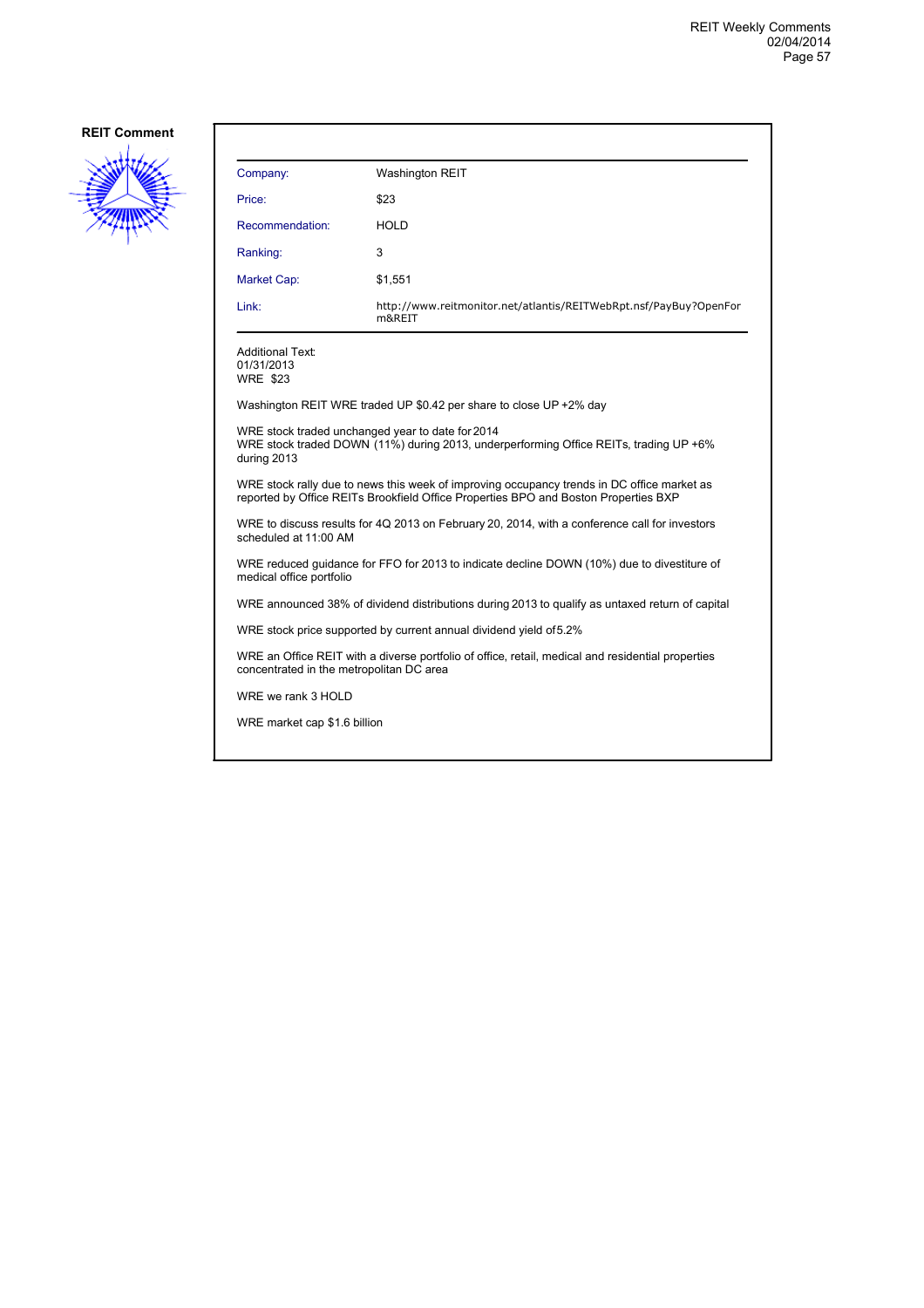

| Company:                                                                                                                                                                                      | CommonWealth REIT                                                           |  |
|-----------------------------------------------------------------------------------------------------------------------------------------------------------------------------------------------|-----------------------------------------------------------------------------|--|
| Price:                                                                                                                                                                                        | \$25                                                                        |  |
| Recommendation:                                                                                                                                                                               | <b>HOLD</b>                                                                 |  |
| Ranking:                                                                                                                                                                                      | 3                                                                           |  |
| Market Cap:                                                                                                                                                                                   | \$3,088                                                                     |  |
| Link:                                                                                                                                                                                         | http://www.reitmonitor.net/atlantis/REITWebRpt.nsf/PayBuy?OpenFor<br>m&REIT |  |
| <b>Additional Text:</b><br>01/31/2013<br><b>CWH \$25</b>                                                                                                                                      |                                                                             |  |
| CommonWealth REIT CWH stock traded UP \$0.55 per share to close UP +2% day                                                                                                                    |                                                                             |  |
| CWH stock traded UP +5% year to date for 2014<br>CWH stock traded UP +47% during 2013, outperforming Office REITs, trading UP +6% during 2013                                                 |                                                                             |  |
| CWH proxy battle attempting to replace entire CWH board of trustees began today with mailing of<br>consent solicitation from dissident shareholders Corvex and Related                        |                                                                             |  |
| CWH management believes shareholders should be placated by CWH efforts to restructure portfolio<br>through divestitures, add independent directors, and adjust terms of management fee to RMR |                                                                             |  |

CWH continues under external management by RMR (Reit Management & Research LLC), a privately held real estate management company that also manages Government Properties Income Trust GOV, Select Income REIT SIR, Hospitality Properties Trust HPT, TravelCenters of America TA and Senior Housing Properties Trust SNH

CWH announced that entire 2013 dividend distribution of \$1.00 per share qualified as untaxed return of capital

CWH stock price supported by current annual dividend yield of 4.1%

CWH an Office REIT with a diverse portfolio of office and commercial properties

CWH we rank 3 HOLD

CWH market cap \$3.1 billion